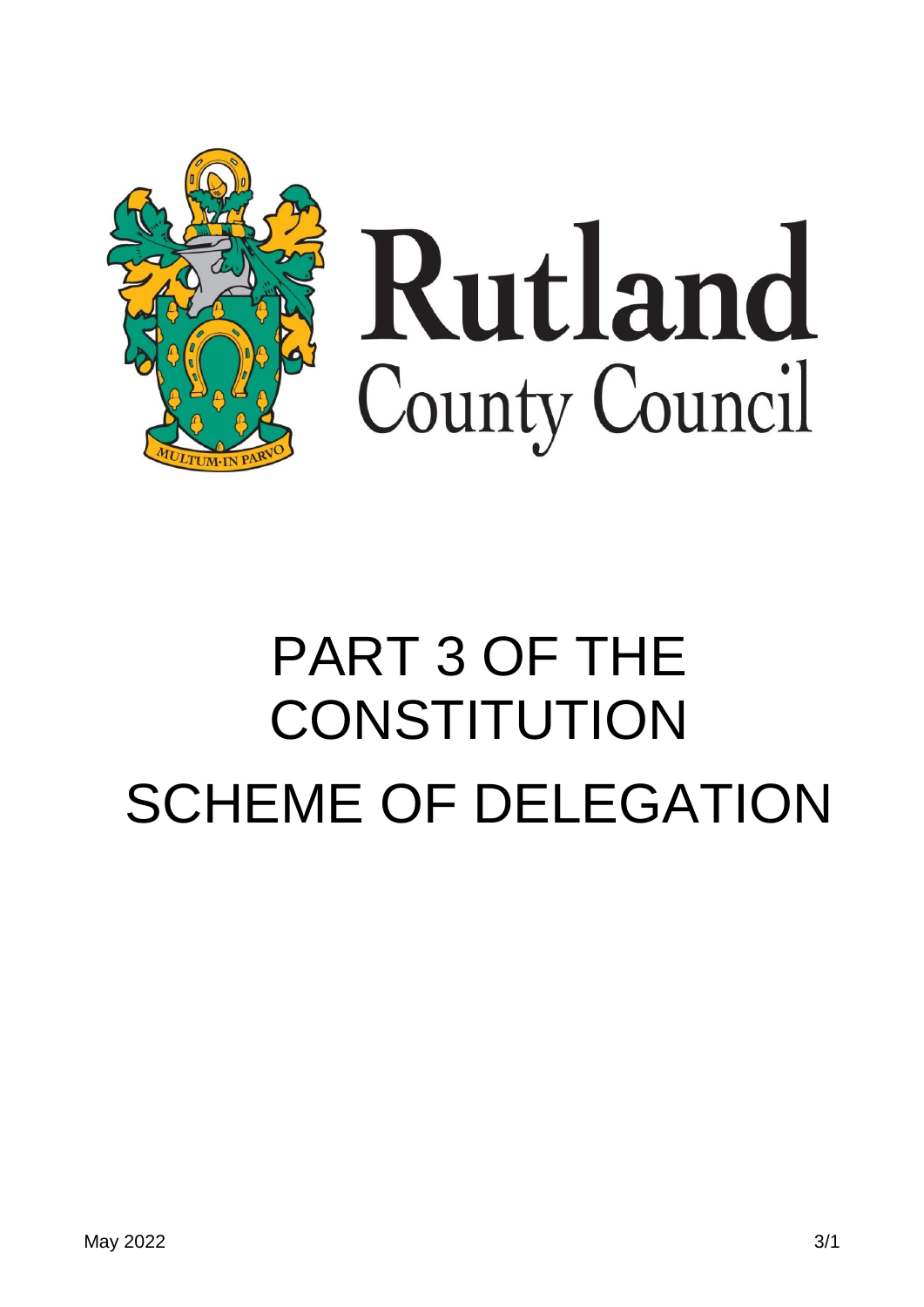## **CONTENTS**

| SECTION 4 - MATTERS DELEGATED TO THE CHIEF EXECUTIVE AND CHIEF  |
|-----------------------------------------------------------------|
| SECTION 5 – 'PROPER OFFICER' DESIGNATION FOR STATUTORY PURPOSES |
|                                                                 |
|                                                                 |
| SECTION 8 - EMPLOYMENT AND APPEALS COMMITTEE                    |
|                                                                 |
|                                                                 |
| SECTION 11 - CONSTITUTION                                       |
| SECTION 13 - CABINET/EXECUTIVE SCHEME OF DELEGATION             |
|                                                                 |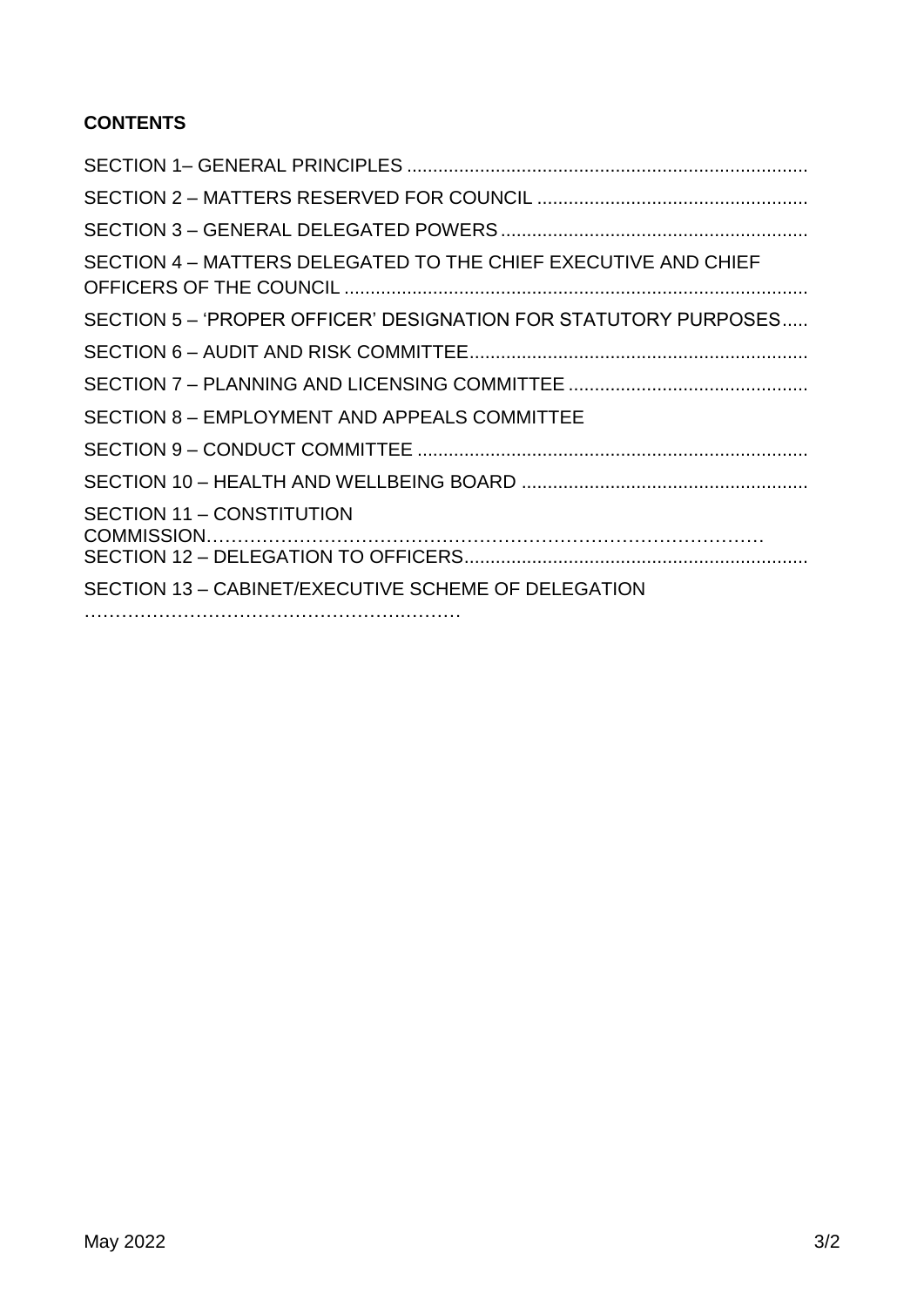#### **SECTION 1 - GENERAL PRINCIPLES**

- 1.1 The Scheme is subject to other provisions of the Council's Constitution and in particular the parts relating to the responsibility for functions, the provisions contained in the Council's Procedure Rules and also to the roles of the officers appointed as the Council's Head of Paid Service, Monitoring Officer and Section 151 Officer.
- 1.2 Any arrangements made by the Council or Cabinet for the discharge of functions by a Committee, Sub-Committee or Officer shall not prevent the Council or Cabinet by whom such arrangements were made from exercising those functions, subject to Procedure Rule 110 (Referral of Decisions) or the provisions for the call-in of decisions in the Constitution and the Council's Procedure Rules.
- 1.3 Delegated powers may only be exercised within the Terms of Reference of the Committee or Sub-Committee exercising the power and within the framework of the Council's policy.
- 1.4 Delegated powers to purchase property, goods or services may only be exercised if provision is made in the Annual Budget or if a Supplementary Estimate has been approved.
- 1.5 All references to Acts, Orders, Regulations etc., in this Scheme shall be deemed to include references to amending or extending legislation in force from time to time.
- 1.6 No Working Party or Working Group shall have any executive powers. Their functions will be of investigation, consultation, research and reporting any recommendations to their appointing body for approval. No Working Party, or Working Group has any authority to commit the Authority to any expenditure.
- 1.7 Where a function is not reserved specifically for a Committee or Sub-Committee, it shall be deemed to be delegated to the Chief Officer responsible for the function.
- 1.8 Project Boards may be established in accordance with the Council's Project Management Framework to advise those with delegated powers in the exercise of those powers.

#### **SECTION 2 - MATTERS RESERVED TO COUNCIL**

- 2.1 Local choice functions are mainly set out in Schedule 2 to the Local Authorities (Functions and Responsibilities) (England) Regulations 2000 (the "Functions Regulations". These functions may be, but need not be, the responsibility of the Council's Executive. This means that the Council can decide whether the function is to be the responsibility of the Executive (an 'executive function') or the responsibility of the Council (a 'non-executive' function).
- 2.2 Having regard to government guidance full Council has decided that the local choice functions will be executive or non-executive as set out in the schedule below. Where a function is allocated to the Executive Board, the Board will be able to delegate decisions within that function to a committee or sub-committee of itself or to an officer. Similarly, where a function is allocated to the Council, the Council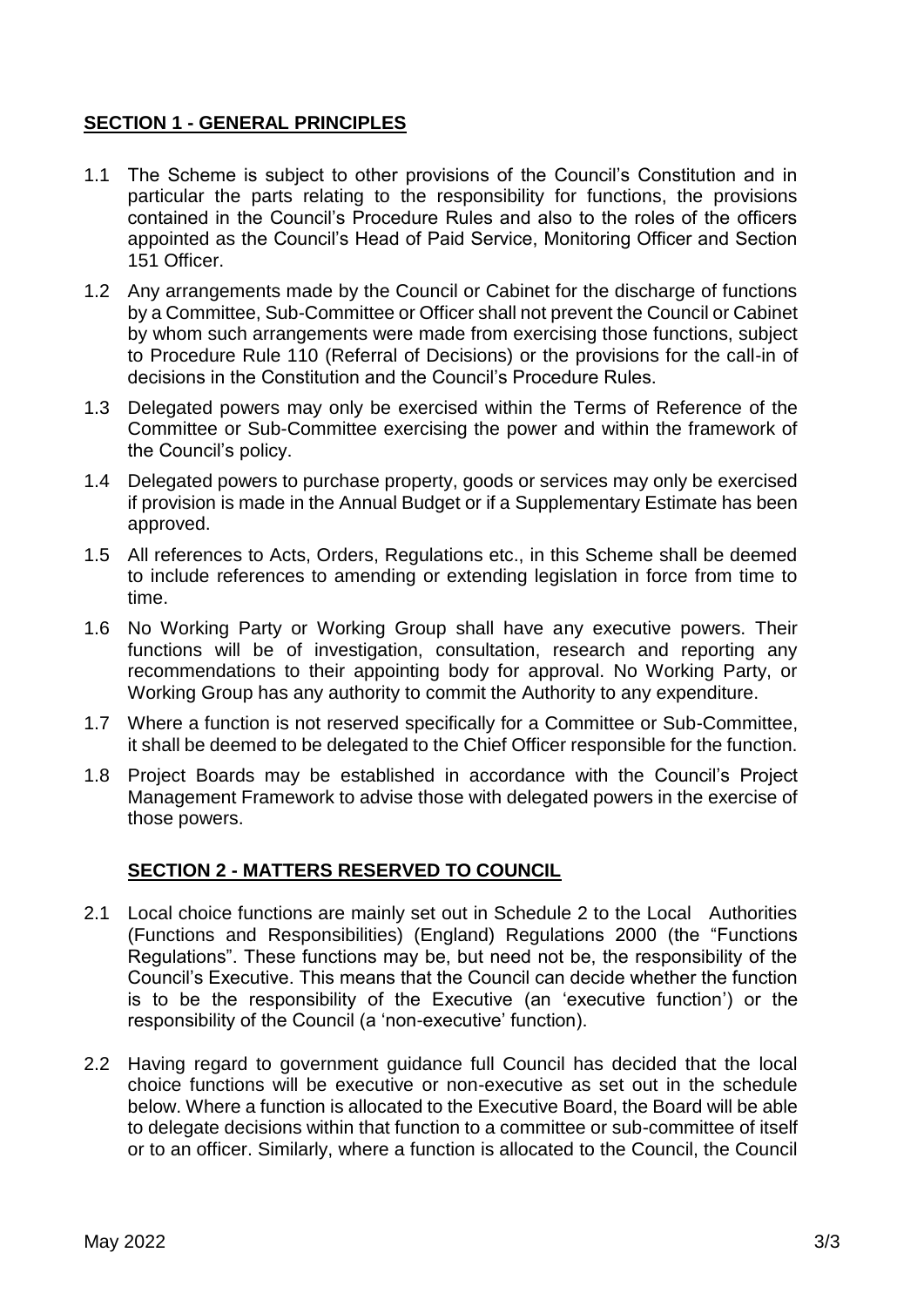may delegate it to a committee or sub-committee or to an officer. Where the function is not specified then this will remain the responsibility of the Council.

| No. | <b>Local Choice Function</b>                                                                                                                                                                                                                                                                                                                                       | <b>Status of Function:</b><br>'Executive' or 'Non- Executive' |
|-----|--------------------------------------------------------------------------------------------------------------------------------------------------------------------------------------------------------------------------------------------------------------------------------------------------------------------------------------------------------------------|---------------------------------------------------------------|
| 1.  | Any function under a local Act other than a<br>function specified or referred to in Regulation<br>2 or Schedule 1 of the Local Authorities<br>Functions Regulations or specified within the<br>terms of reference of any non-executive<br>committee.                                                                                                               | Executive                                                     |
| 2.  | The determination of an appeal against any<br>decision made by or on behalf of the<br>authority.                                                                                                                                                                                                                                                                   | Non-Executive                                                 |
| 3.  | The making of arrangements pursuant to<br>section 52 of the Education Act 2002 and the<br>Education (Pupil Exclusions and Appeals<br>(Maintained Schools) (England) Regulations<br>2002 and the Education (Pupil Exclusions<br>and Appeals) (Pupil Referral Units) (England)<br>Regulations 2008 (making arrangements for<br>appeals against exclusion of pupils). | Non-Executive                                                 |
| 4.  | The making of arrangements pursuant to<br>section 94(1) and (4) of, and Schedule 24 to,<br>the Schools Standards and Framework Act<br>1998 (making arrangements for admission<br>appeals).                                                                                                                                                                         | Non-Executive                                                 |
| 5.  | The making of arrangements pursuant to<br>section 95(2) of, and Schedule 25 to, the<br>Schools Standards and Framework Act 1998<br>(children to whom section 87<br>applies:<br>appeals by governing bodies).                                                                                                                                                       | Non-Executive                                                 |
| 6.  | Any function relating to contaminated land.                                                                                                                                                                                                                                                                                                                        | Executive                                                     |
| 7.  | The discharge of any function relating to the<br>control of pollution or the management of air<br>quality.                                                                                                                                                                                                                                                         | Executive                                                     |
| 8.  | The service of an abatement notice in respect<br>of a statutory nuisance.                                                                                                                                                                                                                                                                                          | Executive                                                     |
| 9.  | The passing of a resolution that Schedule 2<br>to the Noise and Statutory Nuisance Act 1993<br>should apply in the authority's area.                                                                                                                                                                                                                               | <b>Executive</b>                                              |
| 10. | The inspection of the authority's area to<br>detect any statutory nuisance.                                                                                                                                                                                                                                                                                        | Executive                                                     |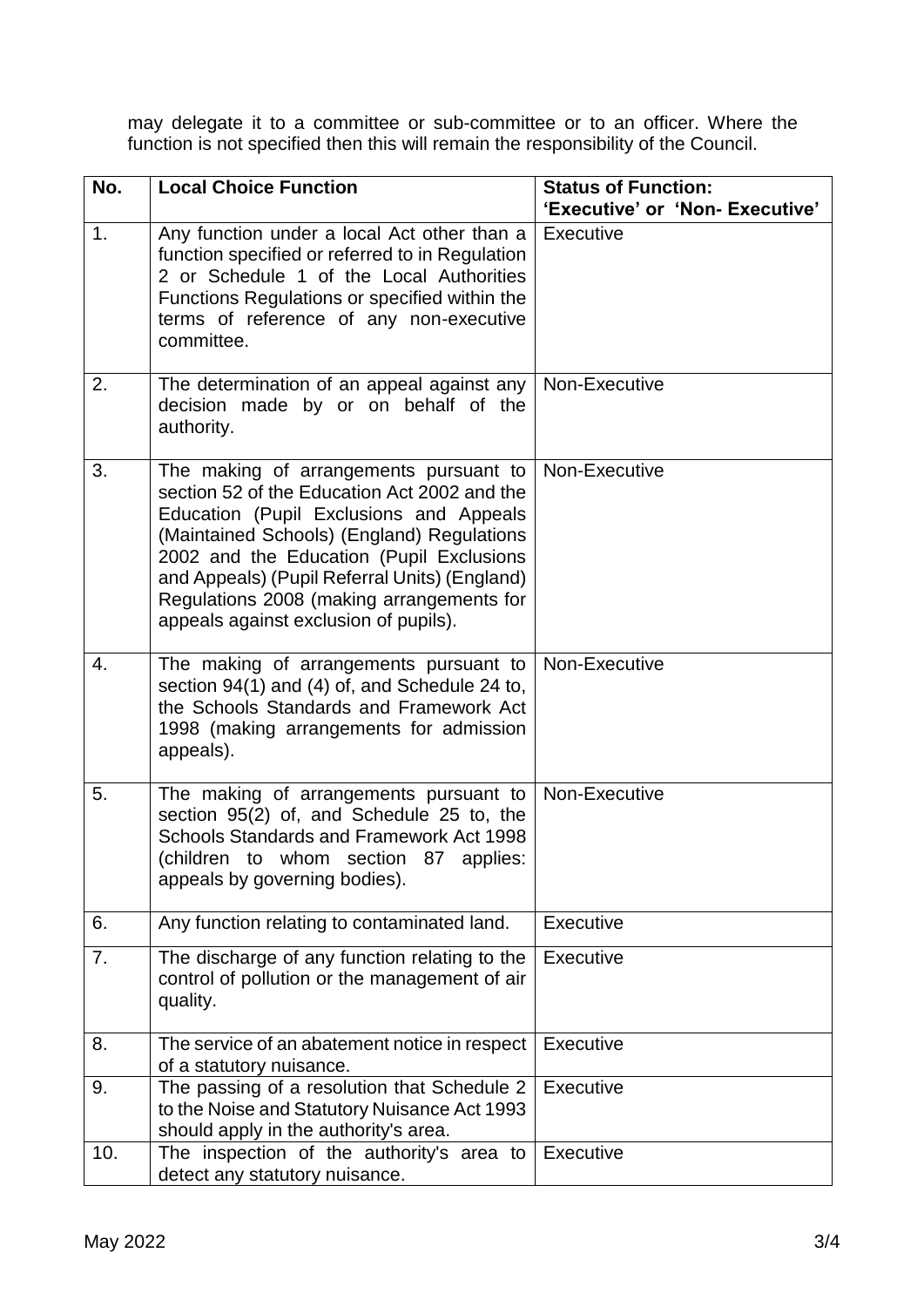| 11. | The investigation of any complaint as to the<br>existence of a statutory nuisance.                                                                                                                                                                                                                                                                     | Executive                                                                                                                                                                         |
|-----|--------------------------------------------------------------------------------------------------------------------------------------------------------------------------------------------------------------------------------------------------------------------------------------------------------------------------------------------------------|-----------------------------------------------------------------------------------------------------------------------------------------------------------------------------------|
| 12. | The obtaining of information under section<br>330 of the Town and Country Planning Act<br>1990 as to interests in land.                                                                                                                                                                                                                                | <b>Executive</b>                                                                                                                                                                  |
| 13. | The making of agreements for the execution<br>of highways works.                                                                                                                                                                                                                                                                                       | Executive                                                                                                                                                                         |
| 14. | The obtaining of particulars of persons<br>interested in land under section 16 of the<br>Local<br>Government<br>(Miscellaneous<br>Provisions) Act 1976.                                                                                                                                                                                                | Executive                                                                                                                                                                         |
| 15. | The appointment of any individual:<br>(a) to any office other than an office in which<br>he/she is employed by the Council;<br>(b) to anybody other than:<br>(i) the Council;<br>(ii) a joint committee of two or more<br>authorities; or<br>(iii) to any committee or sub-committee<br>of such a body, and the revocation of<br>any such appointment. | Non - Executive where the body<br>exercises Non-Executive powers,<br>the Executive where the body<br>exercises Executive Powers and<br>Non-Executive where there is any<br>doubt. |
| 16. | The making of agreements with other local<br>authorities for placing staff at the disposal of<br>those other local authorities.                                                                                                                                                                                                                        | Executive                                                                                                                                                                         |
| 17. | Functions under sections 106, 110, 111, 113<br>of the Local Government and Public<br>Involvement in Health Act 2007 relating to<br>local Area Agreements                                                                                                                                                                                               | Executive                                                                                                                                                                         |
| 18. | Unless specifically catered for elsewhere, the<br>adoption or approval of any plan or strategy<br>relating to the Licensing and Regulatory<br>functions listed in Part B of Schedule 1 of the<br>Functions Regulations 2000.                                                                                                                           | Non-Executive                                                                                                                                                                     |

#### **SECTION 3 - GENERAL DELEGATED POWERS**

3.1 The General Scheme of Delegation to all Committees is contained in Part 3, Section 11 of the Council's Constitution.

## **SECTION 4 - MATTERS DELEGATED TO OFFICERS OF THE AUTHORITY**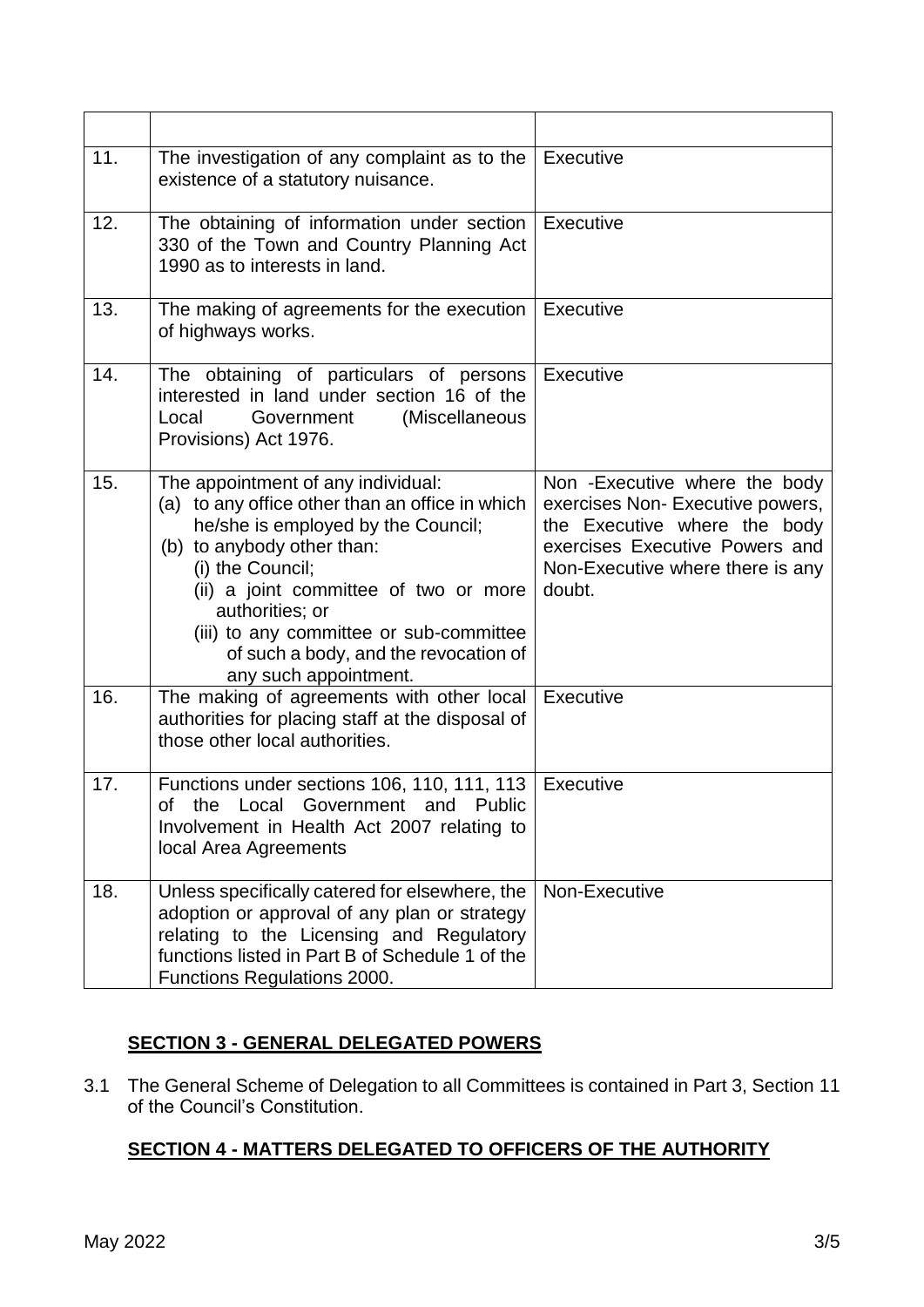4.1 The matters delegated to the Chief Executive and other Chief Officers are contained in Part 3, Section11 of the Council's Constitution.

#### **SECTION 5 - "PROPER OFFICER" DESIGNATIONS FOR STATUTORY PURPOSES**

5.1 The following officers are authorised to undertake the duties of the proper officer as determined by the relevant requirements of the appropriate legislation. The Chief Executive acting at his or her absolute discretion may reallocate functions to ensure the efficient running of the Council.

| <b>No</b> | <b>Act Section of</b>    | <b>FUNCTION</b>                                              | <b>PROPER OFFICER</b>      |
|-----------|--------------------------|--------------------------------------------------------------|----------------------------|
|           | <b>Schedule</b>          |                                                              |                            |
| 1.        | <b>LOCAL GOVERNMENT</b>  | <b>Parish Trustee</b>                                        | <b>Chief Executive</b>     |
|           | ACT 1972 S.13(3) AND     |                                                              |                            |
|           | S.97                     |                                                              |                            |
| 2.        | <b>LOCAL GOVERNMENT</b>  | Receipt of declaration of                                    | <b>Chief Executive and</b> |
|           | ACT 1972 S.83(1)         | acceptance of office                                         | <b>Monitoring Officer</b>  |
| 3.        | <b>LOCAL GOVERNMENT</b>  | Receipt of notice of                                         | <b>Chief Executive</b>     |
|           | ACT 1972 S.84            | resignation                                                  |                            |
| 4.        | <b>LOCAL GOVERNMENT</b>  | Convening a Council                                          | <b>Chief Executive</b>     |
|           | <b>ACT</b>               | meeting to fill casual                                       |                            |
|           | 1972 S.88(2)             | vacancy in office of Chair                                   |                            |
| 5.        | <b>LOCAL GOVERNMENT</b>  | Receipt of notice of casual                                  | <b>Chief Executive</b>     |
|           | <b>ACT</b>               | vacancy in office of                                         |                            |
|           | 1972 S.89(1)(b)          | Councillor from two local                                    |                            |
| 6.        | <b>LOCALISM ACT 2011</b> | government electors                                          |                            |
|           | S.29(1) and LOCAL        | Receipt of notice and record<br>of pecuniary interests under | <b>Monitoring Officer</b>  |
|           | <b>GOVERNMENT ACT</b>    | S.29 in respect of members                                   |                            |
|           | 1972 S. 117              | and S.117 in respect of                                      |                            |
|           |                          | officers                                                     |                            |
| 7.        | <b>LOCAL GOVERNMENT</b>  | <b>Registrar of Bonds</b>                                    | Section 151 Officer        |
|           | <b>ACT</b>               |                                                              |                            |
|           | 1972 S.111               |                                                              |                            |
| 8.        | <b>LOCAL GOVERNMENT</b>  | <b>Statutory determinations</b>                              | Section 151 Officer        |
|           | <b>ACT</b>               | regarding borrowing limits                                   |                            |
|           | 1972 S.101               |                                                              |                            |
| 9.        | <b>LOCAL GOVERNMENT</b>  | Receipt of monies due from                                   | Section 151 Officer        |
|           | <b>ACT</b>               | officers required to account                                 |                            |
|           | 1972 S.115               |                                                              |                            |
| 10.       | <b>LOCAL GOVERNMENT</b>  | Declarations and certificates                                | Section 151 Officer        |
|           | <b>ACT</b>               | relating to securities in case                               |                            |
|           | 1972 S.146(1)(a)(b)      | of transfer                                                  |                            |
| 11.       | <b>LOCAL GOVERNMENT</b>  | The officer responsible for                                  | Section 151 Officer        |
|           | <b>ACT</b>               | financial administration                                     |                            |
|           | 1972 S.151               | (Section 151 Officer)                                        |                            |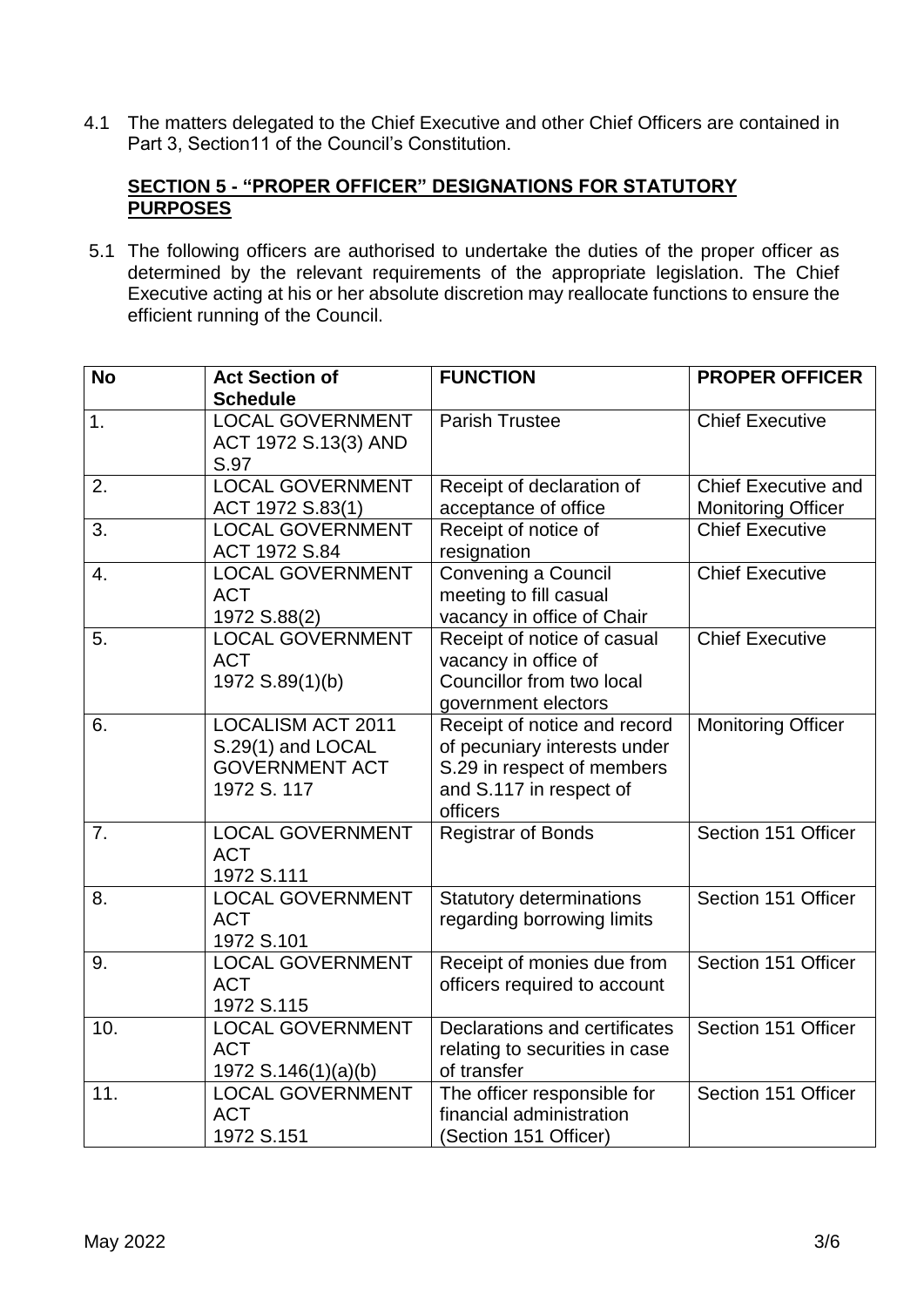| <b>No</b> | <b>Act Section of</b>                                                                                    | <b>FUNCTION</b>                                                                                                                          | <b>PROPER OFFICER</b>                                                                         |
|-----------|----------------------------------------------------------------------------------------------------------|------------------------------------------------------------------------------------------------------------------------------------------|-----------------------------------------------------------------------------------------------|
|           | <b>Schedule</b>                                                                                          |                                                                                                                                          |                                                                                               |
| 12.       | <b>LOCAL GOVERNMENT</b><br><b>ACT</b><br>1972 S.191(2)                                                   | Matters relative to Ordnance<br>Survey                                                                                                   | <b>Chief Executive</b>                                                                        |
| 13.       | <b>LOCAL GOVERNMENT</b><br><b>ACT</b><br>1972 S.210(6) & (7)                                             | Charity functions transferred<br>to the District Council                                                                                 | <b>Chief Executive</b>                                                                        |
| 14.       | <b>LOCAL LAND</b><br><b>CHARGES ACT 1975</b><br>(c.76, SIF 98:2), S.19(1),<br>Sch. 2                     | <b>Local Land Charges</b><br>Registrar under the Land<br>Charges Act 1925                                                                | <b>Chief Executive</b>                                                                        |
| 15.       | THE REGULATORY<br><b>REFORM (GAME)</b><br><b>ORDER 2007</b><br>(S.I. 2007/2007), art.6.<br>Sch.para.1(m) | The Collection of Licence<br><b>Duties</b>                                                                                               | <b>Strategic Director</b><br>for Places                                                       |
| 16.       | <b>LOCAL GOVERNMENT</b><br><b>ACT</b><br>1972 S.223(1)                                                   | The conduct of Legal<br>proceedings before<br><b>Magistrates' Court</b>                                                                  | Section 151 Officer<br>or<br>Director of Legal<br>and Governance or<br><b>Chief Executive</b> |
| 17.       | <b>LOCAL GOVERNMENT</b><br><b>ACT</b><br>1972 S.225(1)                                                   | Deposit of documents                                                                                                                     | <b>Chief Executive OR</b><br><b>Monitoring Officer</b>                                        |
| 18.       | <b>LOCAL GOVERNMENT</b><br><b>ACT</b><br>1972 S.228(3) & (4)                                             | The Proper Officer whose<br>accounts are open to<br>inspection by members and<br>whose audited accounts are<br>open to public inspection | Section 151 Officer                                                                           |
| 19.       | <b>LOCAL GOVERNMENT</b><br><b>ACT</b><br>1972 S.229(5)                                                   | Certificate of photographic<br>copies of documents                                                                                       | Any Director                                                                                  |
| 20.       | <b>LOCAL GOVERNMENT</b><br><b>ACT</b><br>1972 S.234(1) & (2)                                             | <b>Authentication of Documents</b>                                                                                                       | Any Director                                                                                  |
| 21.       | <b>LOCAL GOVERNMENT</b><br><b>ACT</b><br>1972 S.236(9)                                                   | Service and receipt of copies<br>of bylaws made by the<br><b>County or District Council</b>                                              | <b>Chief Executive</b>                                                                        |
| 22.       | <b>LOCAL GOVERNMENT</b><br><b>ACT</b><br>1972 S.238                                                      | Certification of bylaws                                                                                                                  | <b>Chief Executive</b>                                                                        |
| 23.       | <b>LOCAL GOVERNMENT</b><br><b>ACT</b><br>1972 Sch 12 para 4(2)(b)<br>&(3)                                | Signatures of Summons to<br>Council meetings, receipt of<br>Notices of addresses to<br>which summons should be<br>sent                   | <b>Chief Executive</b>                                                                        |
| 24.       | <b>LOCAL GOVERNMENT</b><br><b>ACT 1972</b><br>s.12(a)                                                    | Certification of resolutions<br>under the paragraph                                                                                      | <b>Chief Executive</b>                                                                        |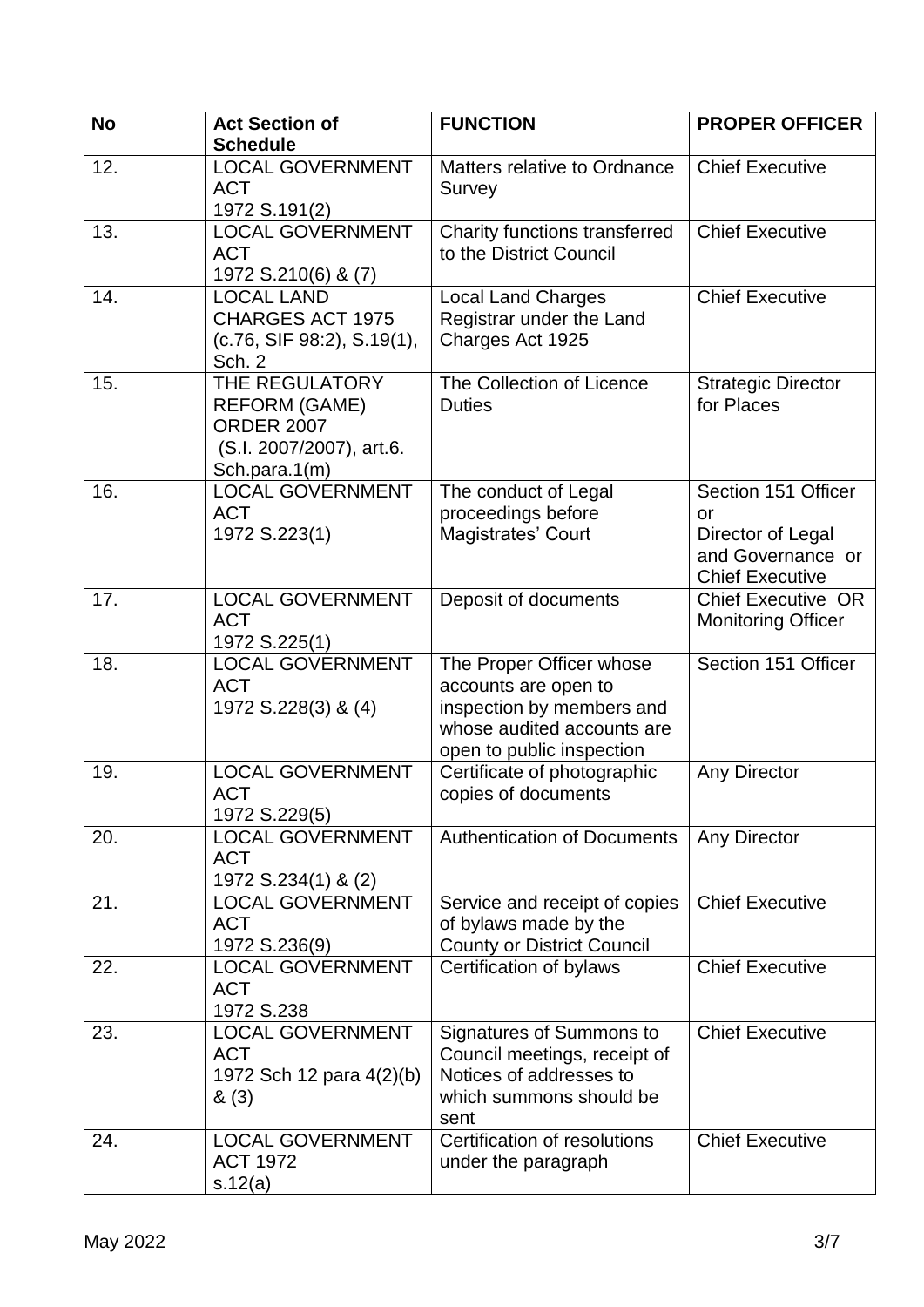| <b>No</b> | <b>Act Section of</b>                                                                                                                  | <b>FUNCTION</b>                                                                                                                                                                                                                                                                                                                                                    | <b>PROPER OFFICER</b>                                                                                                                                   |
|-----------|----------------------------------------------------------------------------------------------------------------------------------------|--------------------------------------------------------------------------------------------------------------------------------------------------------------------------------------------------------------------------------------------------------------------------------------------------------------------------------------------------------------------|---------------------------------------------------------------------------------------------------------------------------------------------------------|
|           | <b>Schedule</b>                                                                                                                        |                                                                                                                                                                                                                                                                                                                                                                    |                                                                                                                                                         |
| 25.       | <b>PLANNING</b><br>(CONSEQUENTIAL<br>PROVISIONS) ACT<br>1990 (c. 11, SIF 123:1,<br>2), s. 3, Sch. 1 Pt. I, Sch.<br>3 paras. 1, 2, 4, 6 | Receipt of deposit of lists of<br>protected buildings S54(4) of<br>Town & Country Planning<br>Act 1971                                                                                                                                                                                                                                                             | <b>Strategic Director</b><br>for Places                                                                                                                 |
| 26.       | <b>LOCAL GOVERNMENT</b><br><b>ACT</b><br>1972 Sch 29 para 4(1)(a)<br>and $(c)$                                                         | General provisions of<br>existing legislation, not<br>expressly covered by<br>preceding provisions where<br>reference is made to specific<br>officers; for references to<br>Surveyor, Public Health<br><b>Inspector and Medical</b><br>Officer of Health except in<br>respect of matters which can<br>only be dealt with by<br>registered Medical<br>practitioners | <b>Strategic Director</b><br>for Places                                                                                                                 |
| 27.       | <b>LOCAL GOVERNMENT</b><br><b>ACT</b><br>1972                                                                                          | For references to Town<br><b>Clerk or Clerk of the Council</b>                                                                                                                                                                                                                                                                                                     | <b>Chief Executive</b>                                                                                                                                  |
| 28.       | <b>LOCAL GOVERNMENT</b><br><b>ACT</b><br>1972 S.100B(2)                                                                                | Circulation of reports and<br>agenda                                                                                                                                                                                                                                                                                                                               | <b>Chief Executive</b>                                                                                                                                  |
| 29.       | <b>LOCAL GOVERNMENT</b><br><b>ACT</b><br>1972 S.100B(7)(c)                                                                             | Supply of papers to the<br>press                                                                                                                                                                                                                                                                                                                                   | <b>Chief Executive</b>                                                                                                                                  |
| 30.       | <b>LOCAL GOVERNMENT</b><br><b>ACT</b><br>1972 S.100C(2)                                                                                | Summaries of minutes                                                                                                                                                                                                                                                                                                                                               | <b>Chief Executive</b>                                                                                                                                  |
| 31.       | <b>LOCAL GOVERNANCE</b><br><b>ACT</b><br>1972 SCHEDULE 12A                                                                             | Access to information                                                                                                                                                                                                                                                                                                                                              | <b>Chief Executive</b>                                                                                                                                  |
| 32.       | <b>LOCAL GOVERNMENT</b><br><b>ACT</b><br>1972 S.100D(1)(a)                                                                             | Compilation of lists of<br>background papers and<br>S.100D(5)(a) Identification of<br>background papers                                                                                                                                                                                                                                                            | Directors having<br>responsibility for<br>subject matter of<br>report with the first<br>named officer being<br>designated in case<br>of a joint report. |
| 33.       | <b>LOCAL GOVERNMENT</b><br><b>ACT</b><br>1974 S.30(5)                                                                                  | Public notice of publication<br>of a Local Commissioner's<br>report                                                                                                                                                                                                                                                                                                | <b>Chief Executive</b>                                                                                                                                  |
| 34.       | <b>REGISTRATION</b><br><b>SERVICE ACT 1953</b>                                                                                         | <b>Registration of Births Deaths</b><br>and Marriages                                                                                                                                                                                                                                                                                                              | <b>Strategic Director</b><br>for Places                                                                                                                 |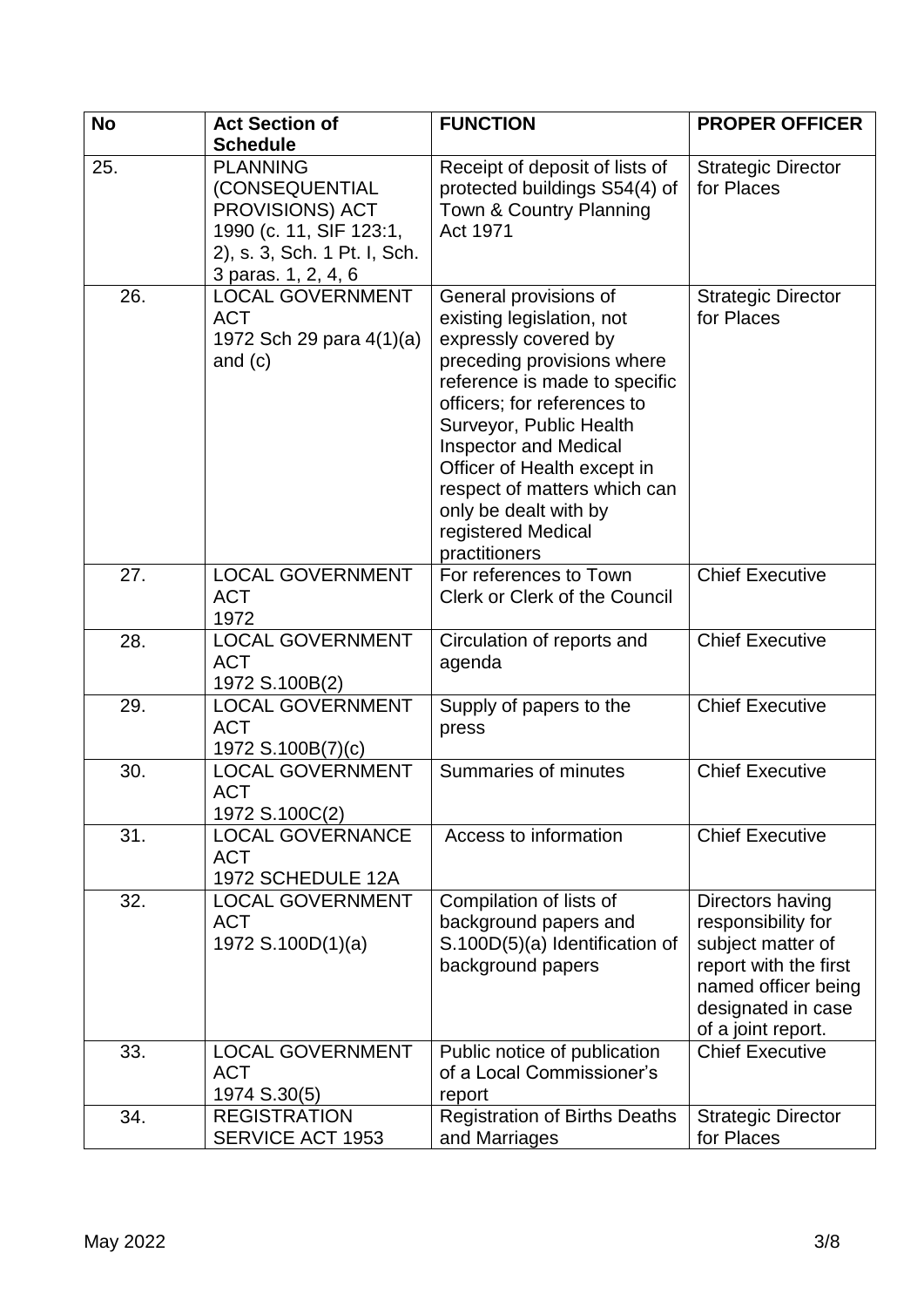| <b>No</b> | <b>Act Section of</b>                                                                                                             | <b>FUNCTION</b>                                                                                                                                 | <b>PROPER OFFICER</b>                                              |
|-----------|-----------------------------------------------------------------------------------------------------------------------------------|-------------------------------------------------------------------------------------------------------------------------------------------------|--------------------------------------------------------------------|
|           | <b>Schedule</b>                                                                                                                   |                                                                                                                                                 |                                                                    |
| 35.       | <b>REPRESENTATION OF</b><br>THE PEOPLE ACT 1983<br>S.8                                                                            | <b>Electoral Registration Officer</b>                                                                                                           | <b>Chief Executive</b>                                             |
| 36.       | <b>REPRESENTATION OF</b><br>THE PEOPLE ACT 1983<br>S.52(2)                                                                        | Deputy Electoral<br><b>Registration Officer</b>                                                                                                 | <b>Electoral Services</b><br>Manager                               |
| 37.       | <b>REPRESENTATION OF</b><br>THE PEOPLE ACT 1983<br>S.35                                                                           | <b>Returning Officer for Parish</b><br>and District Council elections                                                                           | <b>Chief Executive</b>                                             |
| 38.       | <b>REPRESENTATION OF</b><br>THE PEOPLE ACT 1983<br>S.24                                                                           | <b>Returning Officer</b><br><b>Parliamentary Elections</b>                                                                                      | Mayor of Melton<br><b>Borough Council</b>                          |
| 39.       | <b>REPRESENTATION OF</b><br>THE PEOPLE ACT 1983<br>S.28                                                                           | <b>Acting Returning Officer for</b><br><b>Parliamentary Elections</b>                                                                           | <b>Chief Executive</b><br><b>Melton Borough</b><br>Council         |
| 40.       | <b>LOCAL GOVERNMENT</b><br><b>AND HOUSING ACT</b><br>1989 P1.S4.1(a)                                                              | <b>Head of the Paid Service</b>                                                                                                                 | <b>Chief Executive</b>                                             |
| 41.       | <b>LOCAL GOVERNMENT</b><br>AND HOUSING ACT<br>1989                                                                                | Acting Head of the Paid<br>Service in the Head of Paid<br>Service's absence                                                                     | Any Director<br>nominated by the<br><b>Head of Paid</b><br>Service |
| 42.       | <b>LOCAL GOVERNMENT</b><br>AND HOUSING ACT<br>1989 S.5                                                                            | <b>Monitoring Officer</b>                                                                                                                       | Director for Legal<br>and Governance                               |
| 43.       | <b>LOCAL GOVERNMENT</b><br>(COMMITTEES AND<br>POLITICAL GROUPS)<br><b>REGULATIONS 1990</b><br>P3, S.8                             | Receipt of notice of<br>formation and membership<br>of a political group                                                                        | <b>Chief Executive</b>                                             |
| 44.       | <b>LOCAL GOVERNMENT</b><br>AND HOUSING ACT<br>1989 S.16                                                                           | Receipt of notice of wishes<br>of political groups as to<br>appointments to committees<br>and sub-committees and<br>termination of appointments | <b>Chief Executive</b>                                             |
| 45.       | <b>LOCAL GOVERNMENT</b><br><b>AND HOUSING ACT</b><br>1989 S.18 and Reg 14 of<br><b>Local Authorities</b><br>(Members' Allowances) | Receipt of notice in writing<br>that a Councillor wishes to<br>forgo any part of his<br>entitlement to an allowance                             | Section 151 Officer                                                |
| 46.       | <b>The Local Authorities</b><br>(Referendums)(Petitions)<br>(England) Regulations<br>2011 P2 S.4(1)                               | Publication of 5% of local<br>government electors for<br>validating petitions                                                                   | Electoral<br><b>Registration Officer</b>                           |
| 47.       | PUBLIC HEALTH<br>(CONTROL OF<br>DISEASE) ACT 1984                                                                                 | The Proper Officer for the<br>purposes of the Public<br>Health (Infectious Diseases)<br><b>Regulations</b>                                      | Director of Public<br>Health                                       |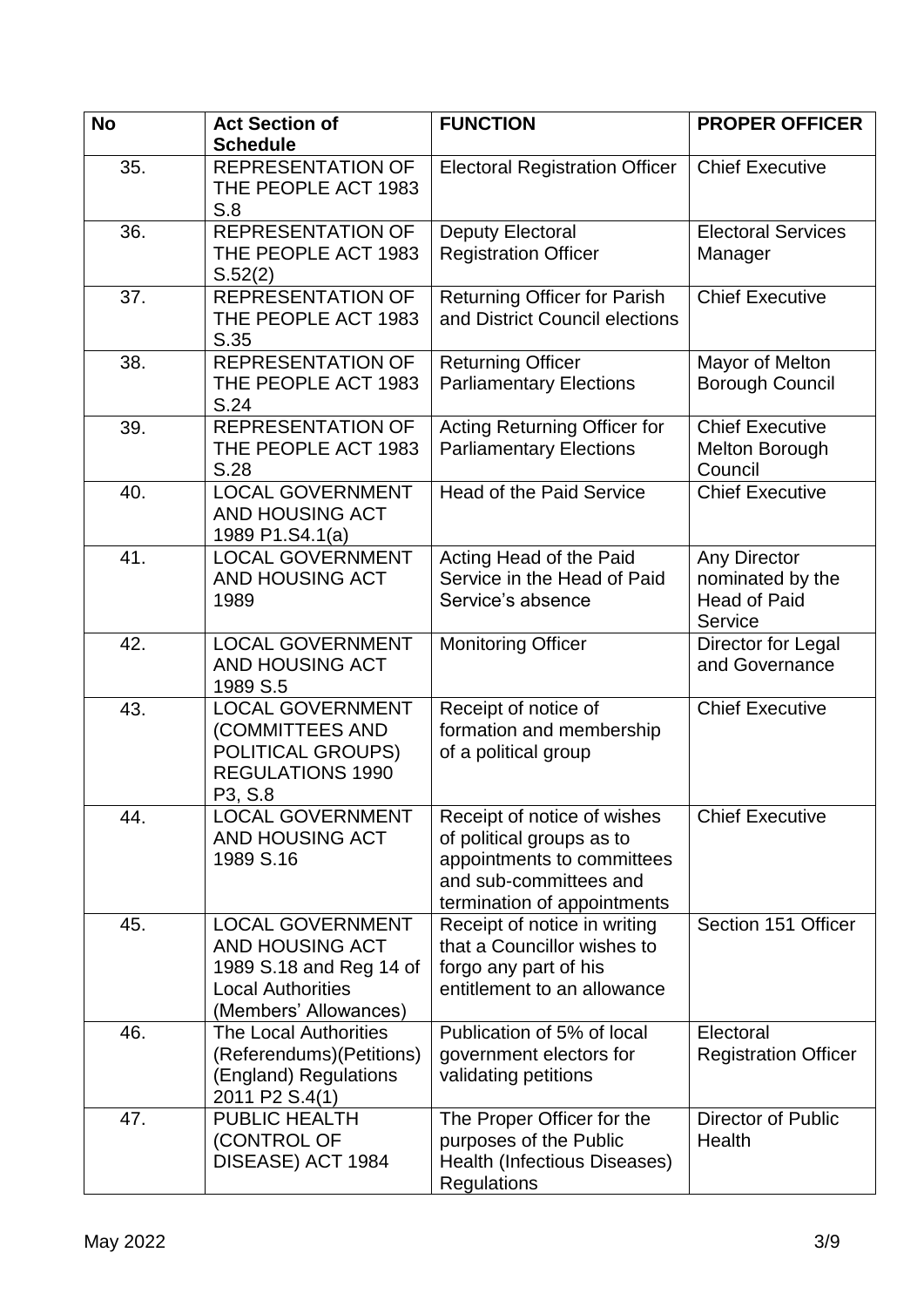| <b>No</b> | <b>Act Section of</b>                                                                                           | <b>FUNCTION</b>                                                                                                                                                                                         | <b>PROPER OFFICER</b>                                                                                        |
|-----------|-----------------------------------------------------------------------------------------------------------------|---------------------------------------------------------------------------------------------------------------------------------------------------------------------------------------------------------|--------------------------------------------------------------------------------------------------------------|
|           | <b>Schedule</b>                                                                                                 |                                                                                                                                                                                                         |                                                                                                              |
| 48.       | <b>NATIONAL</b><br><b>ASSISTANCE ACT 1948</b>                                                                   | The Proper Officer for the<br>Purposes of Section 47                                                                                                                                                    | <b>Director of Public</b><br>Health                                                                          |
| 49.       | <b>LOCAL GOVERNMENT</b><br><b>ACT 2000</b><br>S.52                                                              | <b>Undertakings by Members</b><br>and Co-opted Members to<br>observe the Council's Code<br>of Conduct                                                                                                   | <b>Chief Executive and</b><br><b>Monitoring Officer</b>                                                      |
| 50.       | <b>FREEDOM OF</b><br><b>INFORMATION ACT</b><br>$2000 S 36(2)$ and $(5)$                                         | The qualified person for the<br>purposes of deciding<br>whether information is<br>exempt from disclosure to<br>the public relating to the<br>prejudice to the conduct of<br>public affairs              | <b>Strategic Director</b><br>for Resources<br>and/or Monitoring<br>Officer                                   |
| 51.       | <b>FREEDOM OF</b><br><b>INFORMATION ACT</b><br>2000 S 36                                                        | Determination of all<br>exemptions apart from those<br>relating to the prejudice to<br>the conduct of public affairs                                                                                    | Director of Legal<br>and Governance or<br>Director or<br>representative<br>appointed by a<br><b>Director</b> |
| 52.       | <b>REGULATION OF</b><br><b>INVESTIGATORY</b><br>POWERS ACT 2000                                                 | Authorising Officer and<br>Designated Person for the<br>use of surveillance and the<br>acquisition and disclosure of<br>communications data                                                             | <b>Chief Executive or</b><br>Any Director or<br>Director for Legal<br>and Governance                         |
| 53.       | THE LOCAL<br>DEMOCRACY,<br><b>ECONOMIC</b><br><b>DEVELOPMENT AND</b><br><b>CONSTRUCTION ACT</b><br>2009<br>S 31 | The Statutory Scrutiny<br>Officer responsible for the<br>promotion of the authority's<br>scrutiny function and the<br>provision of support and<br>guidance to Members and<br>Officers of the authority. | Governance<br>Manager                                                                                        |
| 54.       | <b>GENERAL DATA</b><br><b>PROTECTION</b><br><b>REGULATION 2016</b>                                              | <b>Data Protection Officer</b>                                                                                                                                                                          | Information<br><b>Governance Officer</b>                                                                     |
| 55.       | <b>GENERAL DATA</b><br><b>PROTECTION</b><br><b>REGULATION 2016</b>                                              | <b>Senior Information Risk</b><br>Owner                                                                                                                                                                 | Director for Legal<br>and Governance                                                                         |
| 56.       | <b>CALDICOTT REVIEW</b><br>1997                                                                                 | <b>Caldicott Guardian</b>                                                                                                                                                                               | <b>Strategic Director</b><br>for Adult Services<br>and Health                                                |
| 57.       | <b>CHILDREN ACT 2004</b><br>S 11                                                                                | <b>Local Authority Designated</b><br>Officer (LADO)                                                                                                                                                     | Head of<br>Safeguarding<br><b>Children's Social</b><br>Care                                                  |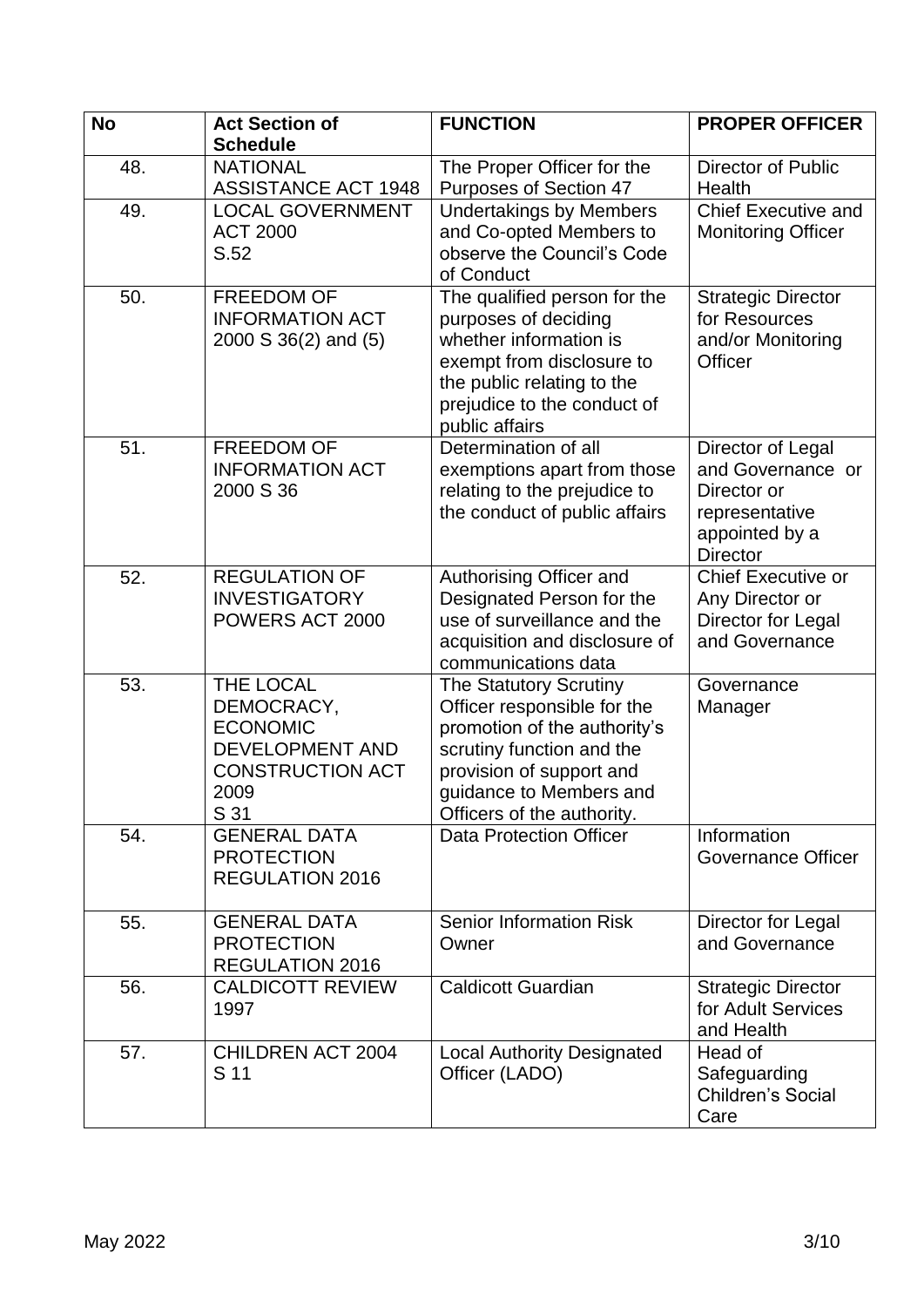#### **5.2 Deputy Proper Officer Provisions**

- 5.2.1 Returning Officer The Chief Executive can designate an individual Officer (in writing) who is authorised to act as a Deputy Returning Officer for Elections when the Chief Executive is unable to act
- 5.2.2 In other cases where the designated Proper Officer is unable to act, the following are designated Deputy Proper Officers:
	- For the Chief Executive or in her absence any Corporate Director
	- For any Corporate Director, any Director or Deputy Director
- 5.2.3 The Chief Executive is designated as Proper Officer for any purposes where no other Officer has been specifically designated. If neither the Proper Officer nor the Deputy Proper Officer is able to act the Chief Executive may designate an appropriate Officer to act as Proper Officer or Deputy Proper Officer.
- 5.2.4 If the Chief Executive is unable to exercise this power, then it shall be exercised by the Strategic Director for Resources or a second tier Officer.
- 5.2.5 The Monitoring Officer and the Section 151 officer designate their own deputy direct and are not covered by the above.

#### **TERMS OF REFERENCE FOR REGULATORY COMMITTEES**

#### **SECTION 6 – [AUDIT AND RISK COMMITTEE](https://rutlandcounty.moderngov.co.uk/mgCommitteeDetails.aspx?ID=134)**

#### **6.1 The purpose of the Committee is to undertake the County Council's responsibilities under the Accounts and Audit Regulations as follows:**

- a) to consider and approve the annual statement of accounts
- b) to ensure that the Council has a sound system of internal control which facilitates the effective exercise of the Council's functions and which includes arrangements for the management of risk
- c) to ensure that the financial management of the Council is adequate and effective
- d) to review annually the Council's system of internal control and to agree an Annual Governance Statement for inclusion in the statement of accounts
- e) to ensure that the Council has an adequate and effective internal audit function

#### **6.2 Audit Activity**

- a) To consider the Head of Internal Audit's annual report and opinion, and a summary of Internal Audit activity (actual and proposed) and the level of assurance it can give over the Council's corporate governance arrangements.
- b) To approve the risk-based internal audit plan and resource requirements
- c) To consider summaries of specific Internal Audit reports as requested
- d) To consider reports dealing with the management and performance of the providers of Internal Audit Services.
- e) To consider a report from Internal Audit on agreed recommendations not implemented within a reasonable timescale.
- f) To approve the Internal Audit Charter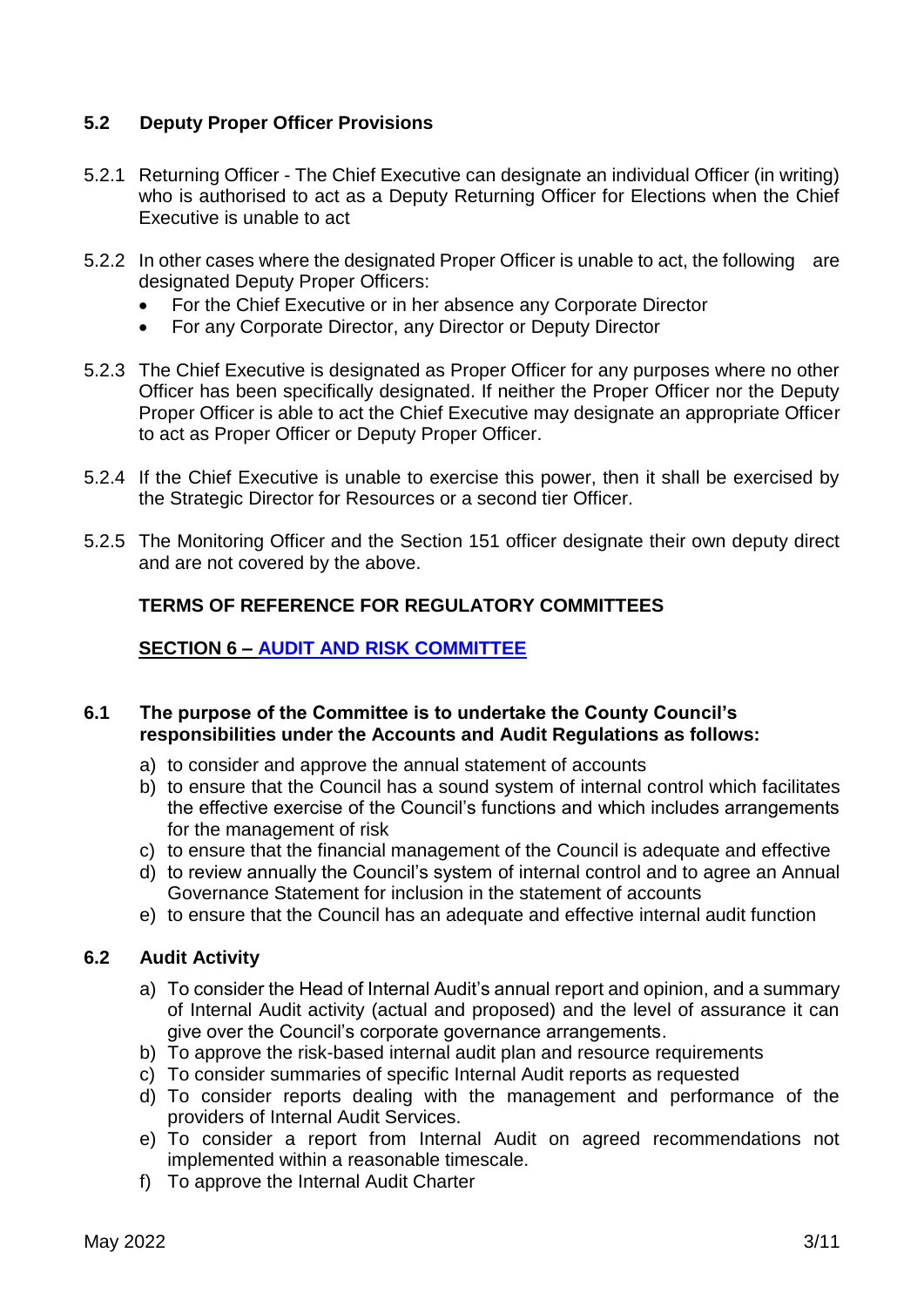- g) To consider the External Auditor's Annual Letter, relevant reports, and the report to those charged with governance
- h) To consider specific reports as agreed with the External Auditor
- i) To comment on the scope and depth of external audit work and to ensure it gives value for money
- j) To liaise with the Public Sector Audit Appointments Ltd (PSAA) over the appointment of the Council's External auditor
- k) To commission work from Internal and External Audit

#### **6.3 Regulatory Framework**

- a) To review any issue referred to it by the Chief Executive or a Director, or any Council body.
- b) To monitor the effective development and operation of risk management and corporate governance in the Council.
- c) To advise and monitor council policies on 'Whistle Blowing' and the 'Anti-fraud and corruption strategy' and the Council's complaints process.
- d) To oversee the production of the authority's Annual Governance Statement and to recommend its adoption.
- e) To consider the Council's arrangements for corporate governance and agreeing necessary actions to ensure compliance with best practice.
- f) To consider The Council's compliance with its own and other published standards and controls.

#### **6.4 Accounts**

- a) To approve the annual statement of accounts. Specifically to consider whether appropriate accounting policies have been followed and whether there are concerns arising from the financial statements or from the audit that need to be brought to the attention of the Council
- b) To consider the External Auditor's report to those charged with governance on issues arising from the audit of the accounts.

#### **6.5 Accountability Arrangements**

- a) To report to those charged with governance on the committee's findings, conclusions and recommendations concerning the adequacy and effectiveness of their governance, risk management and internal control frameworks; financial reporting arrangements, and internal and external audit functions.
- b) To report to Full Council at least annually on the committee's performance in relation to the terms of reference and the effectiveness of the committee in meeting its purpose.

#### **6.6 Delegations to Officers**

a) The Section 151 Officer, in consultation with the Chair of the Committee, is authorised to make changes to the Internal Audit plan. Such changes must be reported to the Committee at the earliest opportunity.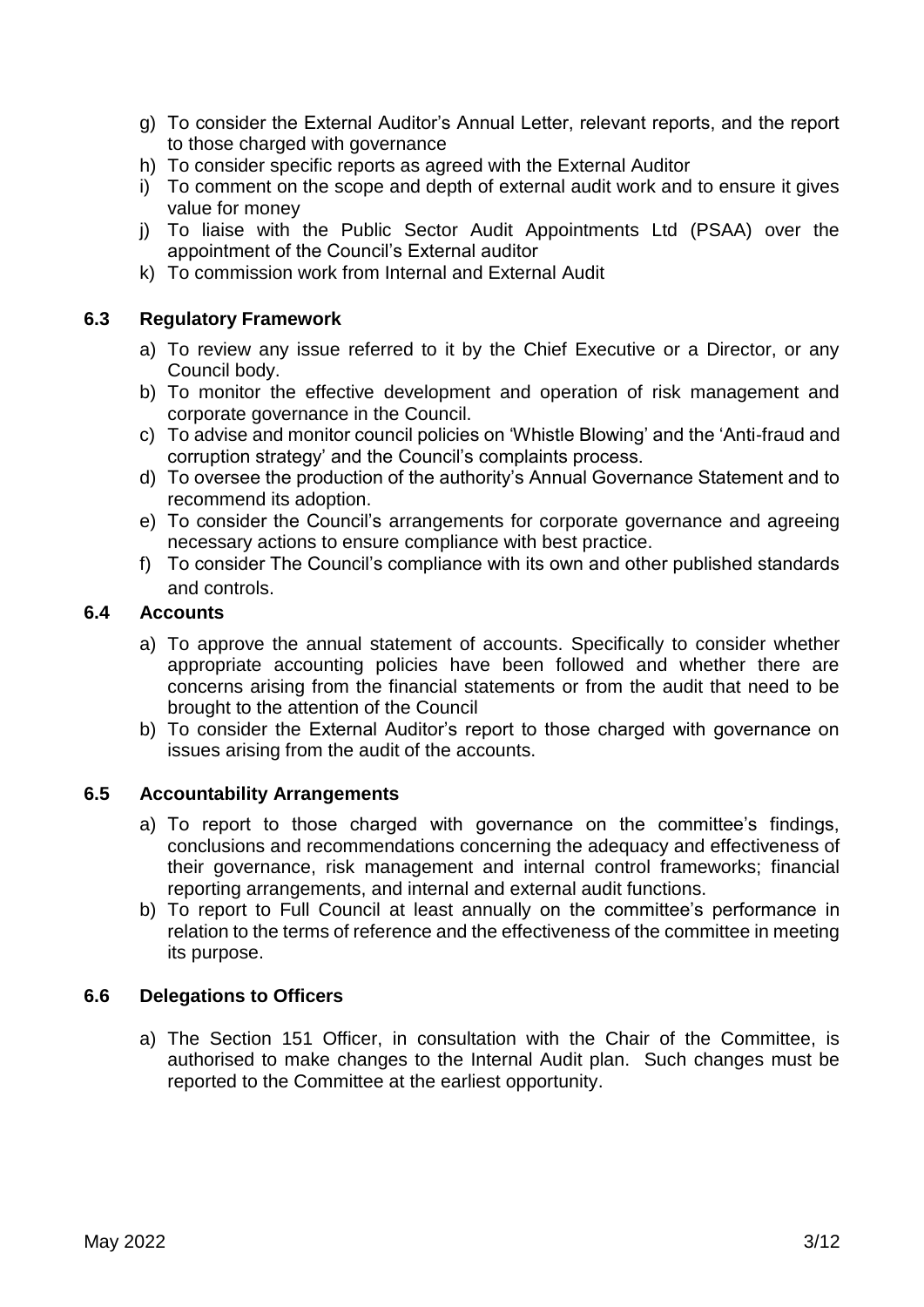#### **SECTION 7 - [CONDUCT COMMITTEE](https://rutlandcounty.moderngov.co.uk/mgCommitteeDetails.aspx?ID=274)**

#### **7.1 The Committee is authorised to:**

- a) To promote and maintain high standards of conduct by Members of the authority.
- b) To assist Members of the authority to observe the authority's code of conduct.
- c) To advise the authority on the adoption or revision of a Code of Conduct.
- d) To monitor the operation of the authority's Code of Conduct for Members.
- e) To assess, consider and determine complaints of breaches of the authority's Code of Conduct, in accordance with the Council's approved procedures.
- f) To consider granting dispensations to Members from requirements relating to interests set out in the authority's Code of Conduct.
- g) To advise the Council on maintaining high standards of ethics and probity and to review all codes of conduct relating to ethic and probity affecting officers and Members.
- h) To consider reports which may come from Government, the Ombudsman or other external sources relating to standards of conduct and to make recommendations to the Council.
- i) To consider any Monitoring Officer reports relating to Members' conduct and probity.
- j) To carry out all of the functions contained within paragraphs a) to i) above inclusive in relation to parish councils within the county and their Members.

#### **SECTION 8 – [CONSTITUTION COMMISSION](https://rutlandcounty.moderngov.co.uk/mgCommitteeDetails.aspx?ID=430)**

- **8.1.**The Constitution Commission has been appointed by Rutland County Council to review, monitor, and where necessary, recommend changes to the Constitution to full Council, in consultation with the Monitoring Officer, to ensure that it is fit for purpose.
- **8.2.**It will undertake this role by:
	- a) Reviewing areas in the Constitution to ensure that they are fit for purpose and put forward appropriate changes;
	- b) Receiving requests to review certain areas of the Constitution;
	- c) Considering changes proposed by Members, Officers and Committees;
	- d) Recommending proposed changes to Council for approval.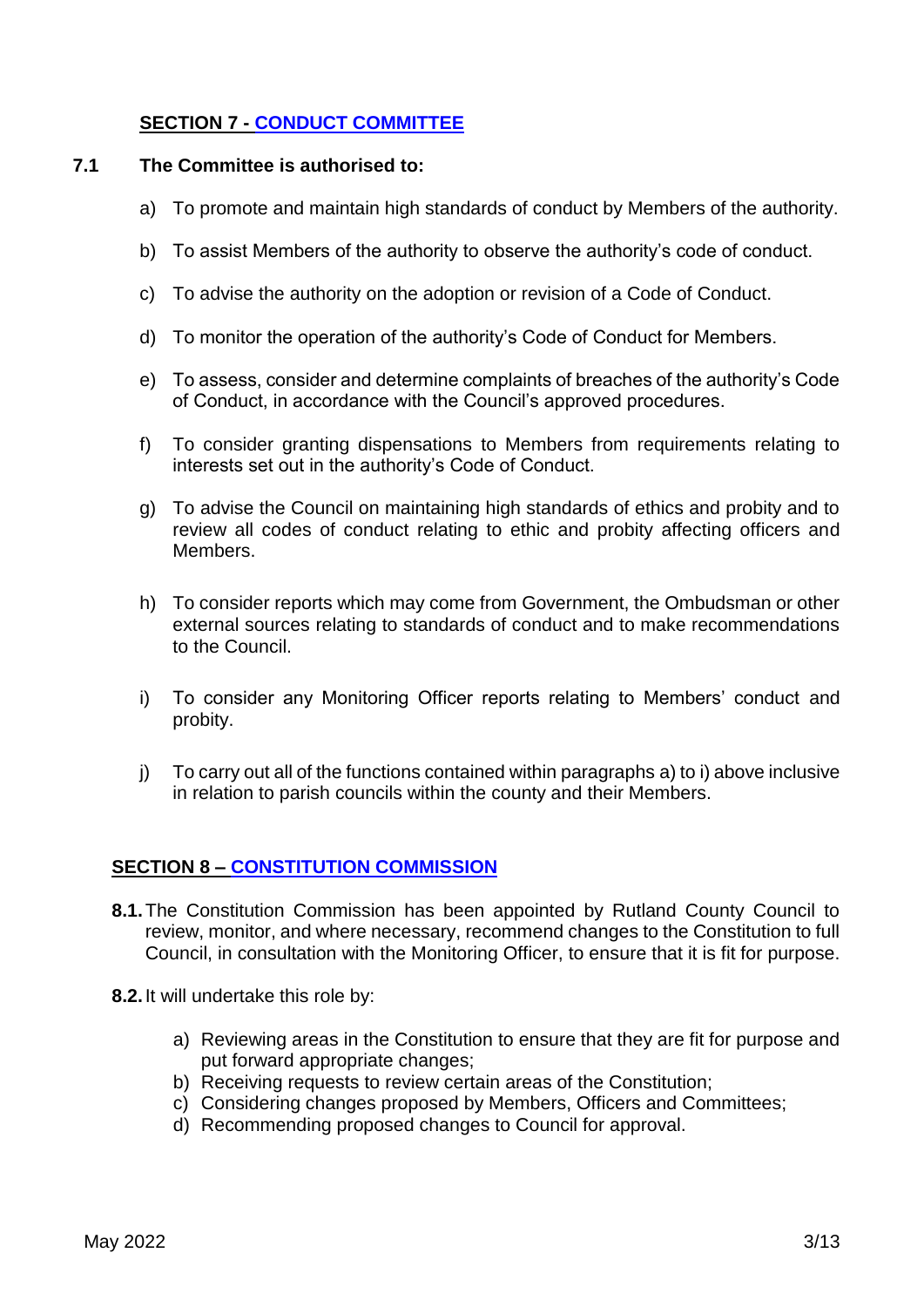**8.3.**The Constitution Commission shall comprise of seven members and will be politically balanced. The Chairman and Members will be appointed at the Annual Council Meeting.

#### **SECTION 9 - [EMPLOYMENT AND APPEALS COMMITTEE](https://rutlandcounty.moderngov.co.uk/mgCommitteeDetails.aspx?ID=131)**

#### **9.1 Employment**

- a) To establish panels to appoint Chief Officers and Officers that are part of the Strategic Management Team. Such Panels to consist of three members of the committee plus the relevant Cabinet Member. Political balance applies to the panel.
- b) To consider employee procedures, including dismissal procedures.
- c) To hear, consider and determine appeals against dismissal by employees in line with procedures agreed by the Committee.
- d) The constitution of any Appeal or Hearing panels or working parties as may be required from time to time.
- e) The discharge of such human resources functions that cannot be delegated under statute to the Cabinet or have not been delegated to officers, as may be delegated by the Council from time to time.
- f) To consider and approve HR policies (this requires two thirds voting members present to approve a policy subject to its financial impact not exceeding the budget. If this cannot be achieved the policy in question will be referred to Full Council for further consideration and determination).

#### **9.2 Appeals Panels**

- 9.2.1 To hear, consider and determine any other appeals made under a statutory appeals process and/or where no other appeals body has been established for the specific purpose.
- 9.2.2 The panel will consist of three members drawn from the Committee. For this purpose, officers may draw upon members in order to ensure sufficient members are available to conduct the hearing, and to avoid involving any member who was involved in the original decision which is the subject of the appeal. Political balance applies to any such panel and appropriate training will be provided in relation to the subject matter.

#### **SECTION 10 - HEALTH AND WELLBEING BOARD**

The Health and Wellbeing Board (HWB) has been appointed by Rutland County Council as a statutory committee of the Local Authority. It will discharge directly the functions conferred on Rutland County Council by Section 196 of the Health and Social Care Act 2012 and any other such legislation as may be in force for the time being.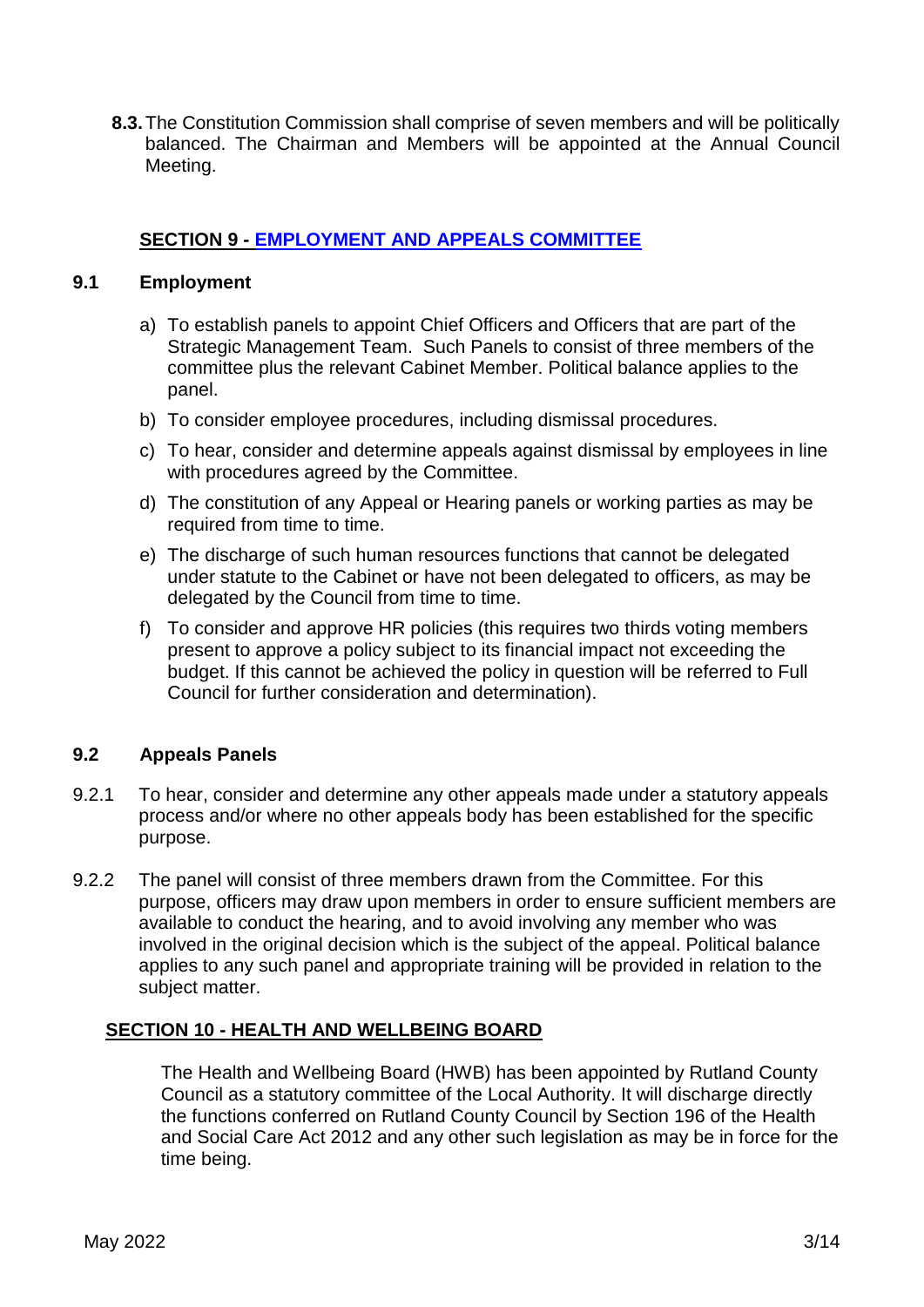#### 10.1. **Aim**

- 10.1.1. To achieve better health, wellbeing and social care outcomes for Rutland's whole population, reducing health inequalities and delivering a better quality of care for people using services through the provision of:
	- a) Collaborative leadership that influences, shapes and drives a wide range of services and interventions spanning health care, social care and public health.
	- b) Strategic oversight of, and challenge to, the planning, strategy, commissioning and delivery of services across health, social care, public health, children's and young people's services and other services that the Board agrees impact on the wider determinants of health.

#### 10.2. **Statutory Functions**

- 10.2.1. Under the Health and Social Care Act 2012, the HWB has the following duties and functions:
	- a) To encourage integrated working between health and social care commissioners, including arrangements under Section 75 of the National Health Service Act 2006 in connection with the provision of health and social care services.
	- b) To prepare and publish successive Joint Strategic Needs Assessments (JSNA) and Joint Health and Wellbeing Strategies (JHWS) that are evidence based and supported by all stakeholders to set out Rutland's objectives, trajectory for achievement and how members of the Board will be jointly held accountable for delivery.
	- c) To encourage close working between commissioners of health-related services and the Board itself.
	- d) To encourage close working between commissioners of health-related services (such as housing and many other local government services) and commissioners of health and social care services.
	- e) Any other functions that may be delegated by the council under section 196(2) of the Health and Social Care Act 2012.
- 10.2.2. The HWB has an additional responsibility derived from the amended NHS Act 2006, under which NHS England has powers to attach conditions to the payment of the Better Care Fund (BCF):
	- a) The HWB is required to jointly agree plans for how BCF pooled funds will be spent to progress health and care integration in Rutland, with plans signed off by the relevant Local Authority and Clinical Commissioning Group or its successor body.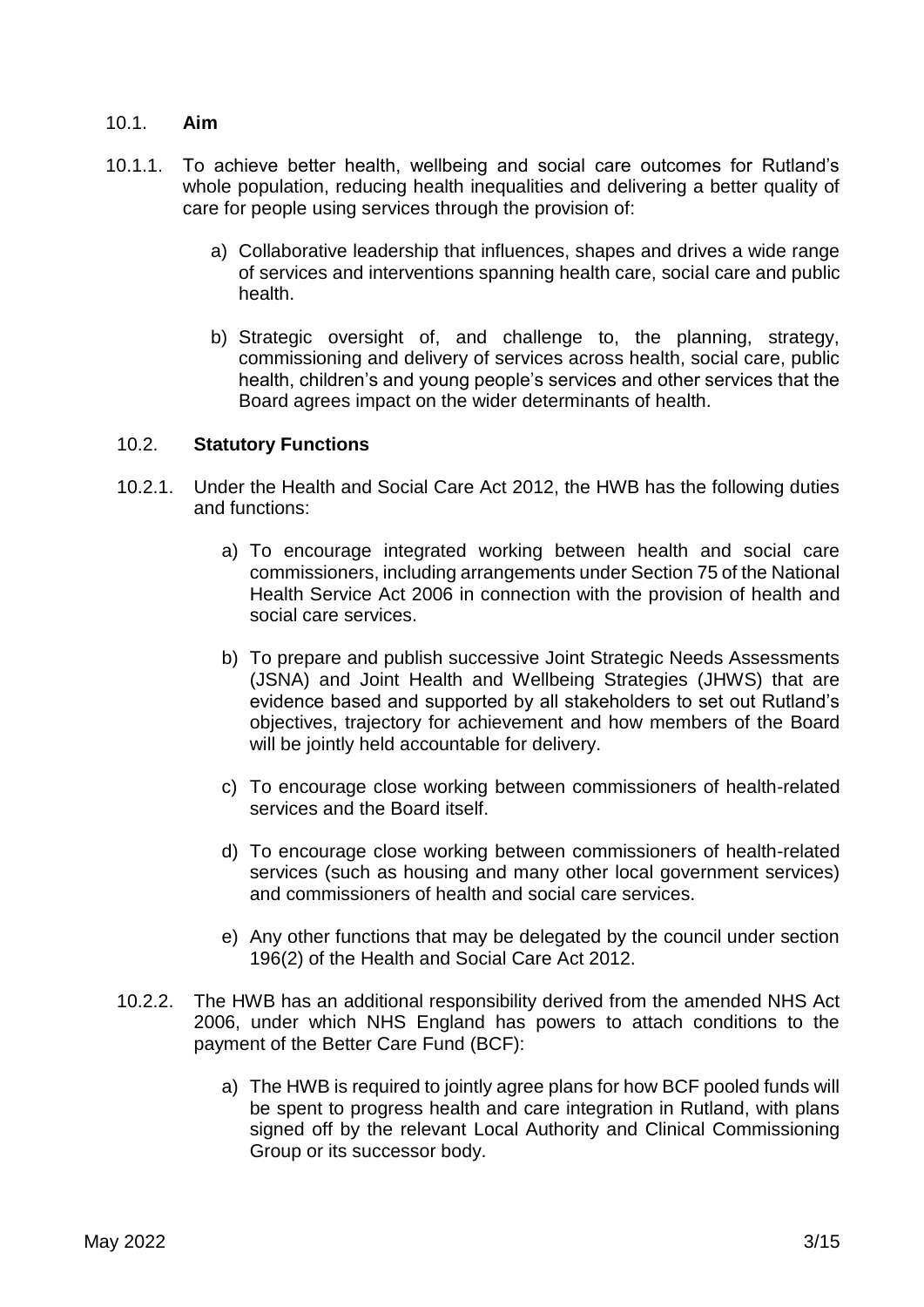#### 10.3. **Additional Responsibilities**

- 10.3.1. The Board has also agreed additional responsibilities which complement its statutory functions:
	- a) To constructively challenge and hold to account partners (including local partners, those delivering services, projects and programmes across LLR, and those delivering services outside the ICS area that have significant Rutland implications), to ensure that their strategies, plans and services are aligned to Rutland's JHWS priorities, and to consider what is best for Rutland within their plans and actions.
	- b) To have oversight of the use of relevant public sector resources across a wide range of services and interventions, with greater focus and integration across outcomes spanning health care, social care and public health.
	- c) To task relevant groups, whether standing or time-limited, including the sub-groups of the HWB, to develop solutions to challenges outlined in the JSNA and JHWS.
	- d) To inform the development and assure the delivery of the Rutland BCF programme.
	- e) To facilitate partnership working across health and social care to ensure that services are joined up around the needs of service users.
	- f) To focus resources on the agreed set of priorities for health, wellbeing and social care (as outlined in the JSNA and JHWS).
	- g) To ensure alignment, where appropriate, between ICS commissioning plans and the Rutland JHWS and BCF programme.
	- h) To ensure that the work of the Board is aligned with policy developments both locally and nationally.
	- i) To communicate with the public about Rutland's health, care and wellbeing needs, services and developments and to use their experiences and views to inform the work of the HWB

#### 10.4. **Principles**

- 10.4.1. The Board agree to work to the following principles:
	- a) Shared ownership of the Board by all its members (with commitment from their nominating organisations) and accountability to the communities it serves for delivering the Board's priorities.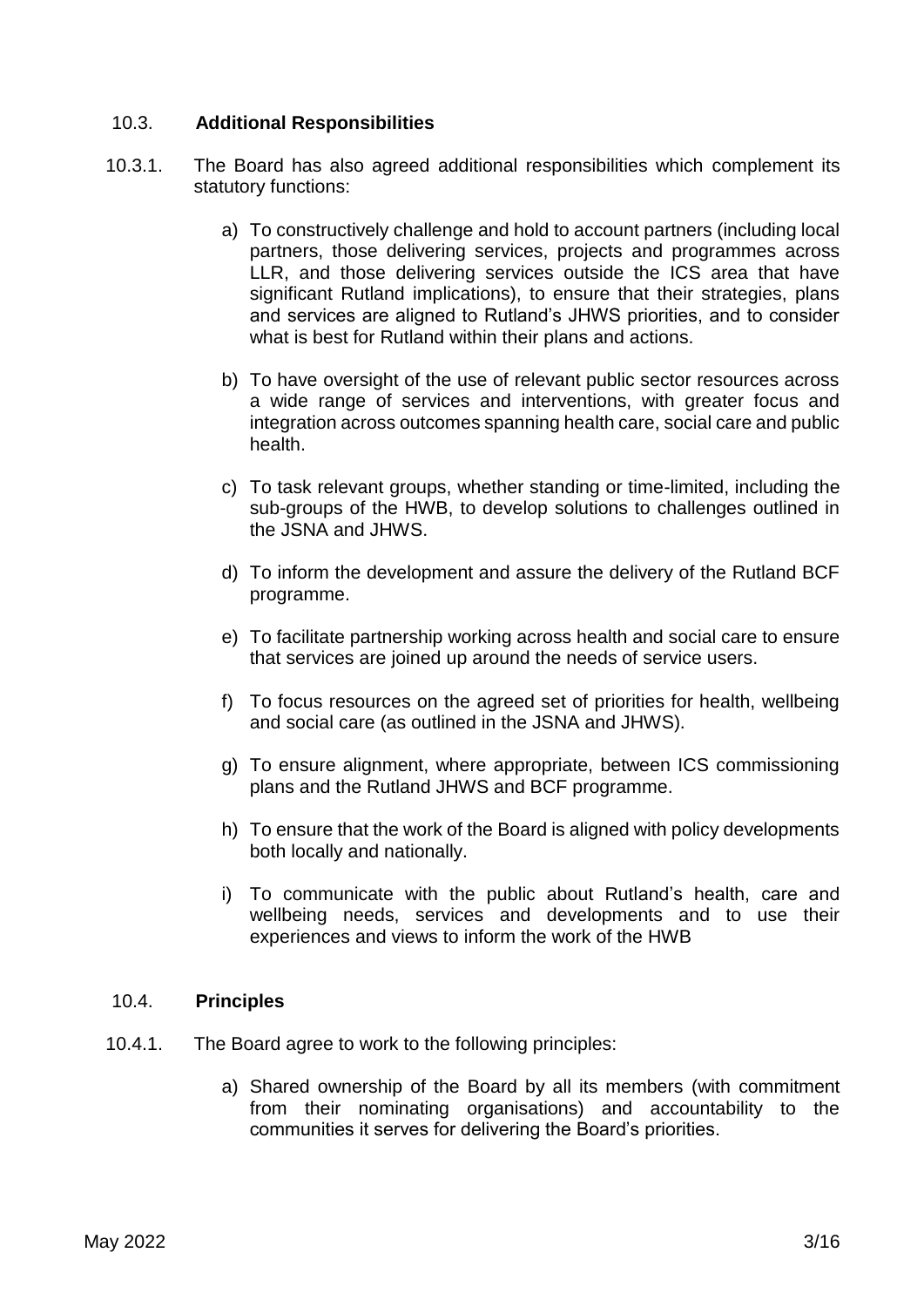- b) Commit to driving real action and change to integrate services and to improve services and outcomes, also by making investment decisions that support shared aims.
- c) To adapt a proportionate universalism approach that targets resources to prioritise the most vulnerable and reduce health inequalities and improve wellbeing opportunities and outcomes.
- d) Support people to maintain their independence and play a full role in looking after themselves, encouraging and enabling people to make informed healthy choices.
- e) Share success and learning to make improvements crossorganisationally for the wider benefit of Rutland.
- f) Be evidence led, open and transparent in the way that the Board carries out its work, using local data and intelligence, and listening to service users/patients and the public, and acting on what this tells us.
- g) Represent Rutland at LLR, regional and national platforms to ensure Rutland's voice is heard.

#### 10.5. **Position within wider governance**

- 10.5.1. The Board will coordinate its work with that of the system-level LLR Integrated Care Partnership (the Health and Wellbeing Partnership), the former fulfilling the responsibilities of 'place' (Rutland) and the latter of 'system' (Leicester, Leicestershire and Rutland).
- 10.5.2. There will be two permanent sub-groups of the Board:
	- a) Children and Young People's Partnership (CYPP):

Responsible for the development and improvement of services for children and young people 0-19 years, (and to the age of 25 years for some vulnerable young people), overseeing the delivery of the agreed vision and priorities of the Children, Young People and Families Plan.

b) Rutland Integrated Delivery Group (IDG):

Responsible for health and care needs in Rutland, managing the resources available to do this and working in partnership to provide leadership, direction and assurance to the integration and enhancement of health and care services in Rutland, with a particular focus on key local change programmes contributing to this aim, notably the JHWS and BCF programme.

10.5.3. The Terms of Reference for each of these sub-groups are agreed by the Health and Wellbeing Board and are reviewed when required.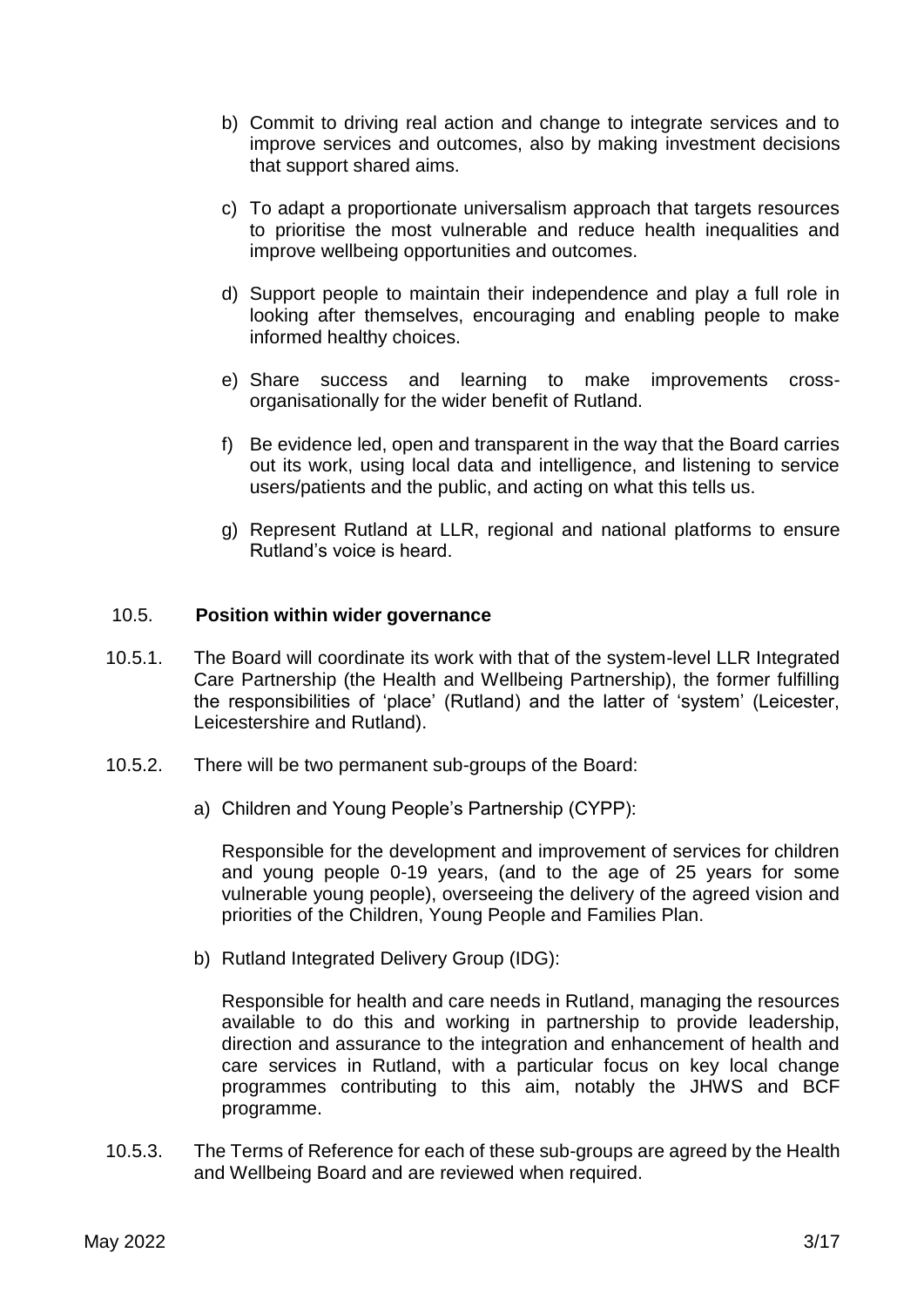- 10.5.4. Additional sub-groups may be formed on a time-limited basis at the request of the Board to address specific issues or undertake specific pieces of work. Where additional sub-groups are formed, the Chair of the Board will appoint a Chair for the sub-groups and agree reporting requirements and timescales.
- 10.5.5. Other temporary or permanent groups taking forward relevant work may also be asked to provide updates to the HWB.

#### 10.6. **Safeguarding**

- 10.6.1. The Board work in line with the agreed protocol in place between the Leicestershire & Rutland Children's Safeguarding Board (LRCSB), the Leicestershire & Rutland Safeguarding Adults Board (LRSAB) and the HWB. The protocol outlines the relationship between the Boards, how safeguarding shall be taken into account within the business of the HWB, and how health & wellbeing shall be taken into account within the business of the LRSCB and the LRSAB.
- 10.6.2. The protocol shall be approved by both the Board and by the LRSCB and the LRSAB and reviewed at least three yearly.

#### 10.7. **Membership**

- 10.7.1. The minimum membership of the Board shall consist of the following voting members:
	- Two representatives from the Leicester, Leicestershire and Rutland Clinical Commissioning Groups or their successor body. (2)
	- Two local elected representatives (2) at least one to be the Portfolio Holder for Health.
	- The Director of Adult Services and Health for Rutland County Council. (1)
	- The Director for Children and Families for Rutland County Council. (1)
	- The Director of Public Health for Rutland County Council. (1)
	- One representative of Rutland Healthwatch. (1)
	- One representative of NHS England. (1)
	- The Clinical Director of the Rutland Health Primary Care Network. (1) (Non statutory member)
	- One senior representative of the Leicestershire Partnership Trust. (1) (Non statutory member)
	- One representative from the Voluntary and Community Sector (1) on behalf of this sector. (Non-statutory member)
	- One representative from a Registered Social Landlord on behalf of social landlords. (1) (Non statutory member)
	- One representative from Leicestershire Constabulary. (1) (Non statutory member)
	- One representative of current and veteran Armed Forces. (1) (Non statutory member)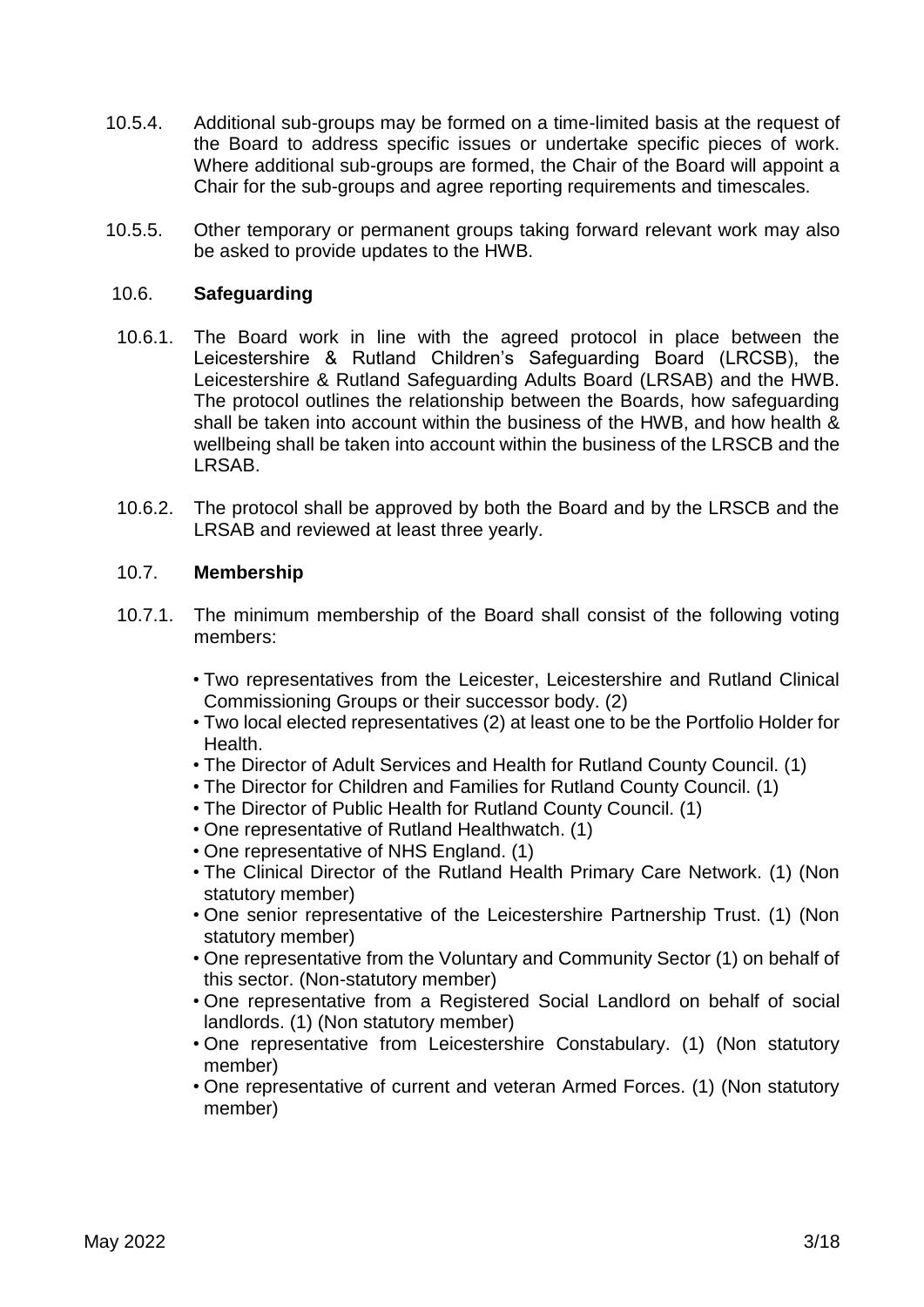- 10.7.2. and such other members as the Board thinks appropriate, including, but not limited to: - additional system and place representatives from neighbouring areas, voluntary sector representatives; clinicians; and provider representatives, to be added to the Terms of Reference at the next review point.
- 10.7.3. Meetings may also be attended by non-members, bringing agenda items or supporting with particular skills and knowledge. They are non-voting.
- 10.7.4. Members are kindly asked to attend all HWB meetings. All members can appoint a maximum of one deputy to attend meetings by exception in their absence.
- 10.7.5. Members (and their deputies where required) will act with the necessary delegated responsibility from their organisation and take decisions on behalf of that organisation in relation to the work of the Board. It is acknowledged that resource allocation and formal approval will need to be sought from the members' respective governing bodies.

#### 10.8. **Voting**

- 10.8.1. All members of the Health and Wellbeing Board are allowed to vote (unless the County Council directs otherwise).
- 10.8.2. Rutland County Council's Meeting Procedure Rules in relation to voting apply; however, it is hoped that decisions of the Board can be reached by consensus without the need for formal voting.
- 10.8.3. Decisions can be taken by the Chair where necessary for reasons of urgency outside of formal meetings. Any decisions taken outside of formal meetings shall be recorded at the following meeting along with the reasons for the urgency and the basis for the decision.
- 10.8.4. Under current legislation, decisions may only be formally taken in meetings held face to face. Decisions in principle can be taken during virtual meetings and carried forward to the next in-person HWB meeting for ratification.

#### 10.9. **Standing Orders and Meetings**

- 10.9.1. The Access to Information Procedure Rules and Meeting Procedure Rules (Standing Orders) laid down by Rutland County Council will apply with any necessary modifications including the following:
	- a) The Chairperson will be Rutland County Council's Portfolio Holder for Health; the vice-chair will be elected from one of the other statutory members of the Board.
	- b) The quorum for a meeting shall be a quarter of the membership including at least one elected member from the County Council and one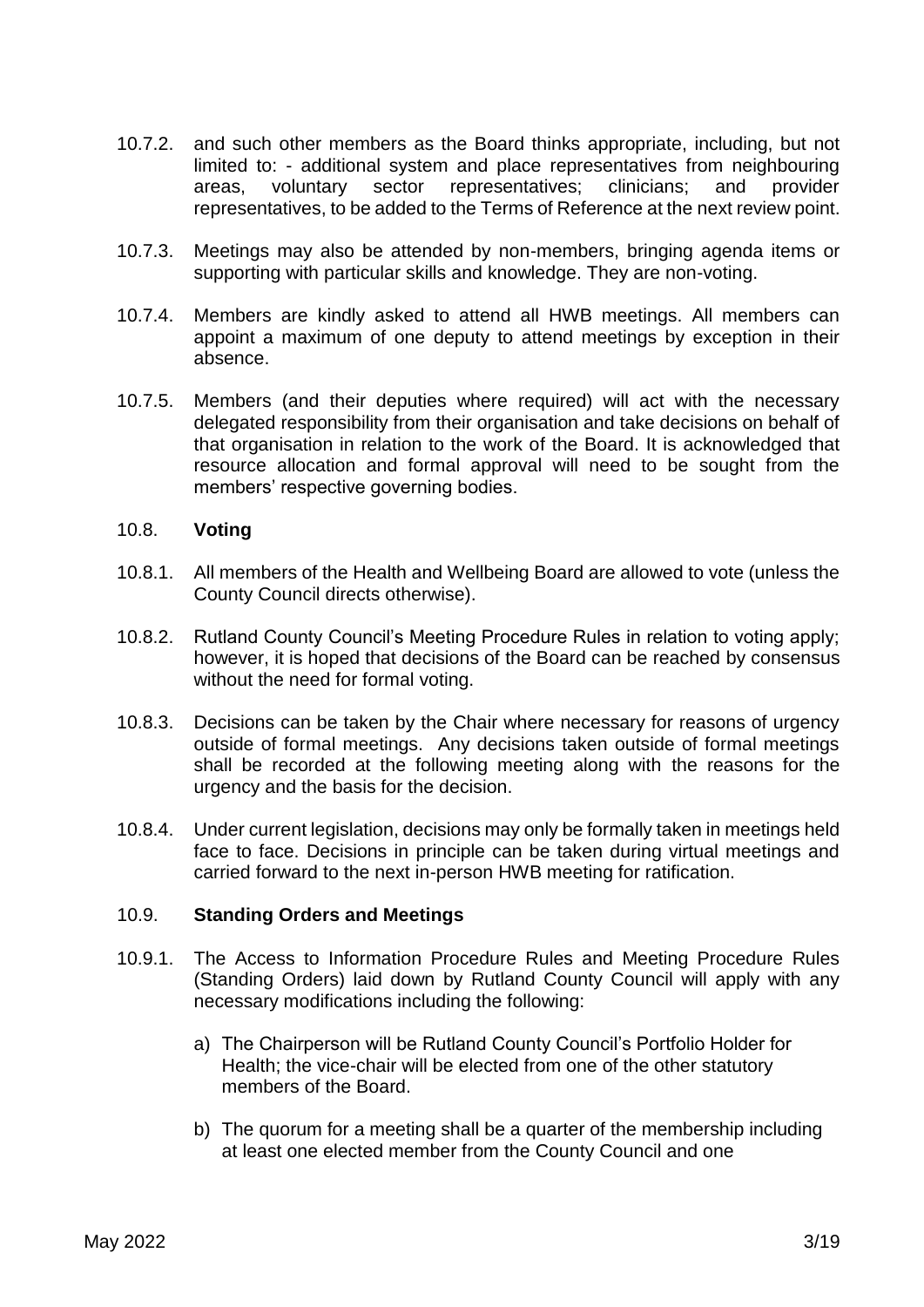representative of the East Leicestershire and Rutland Clinical Commissioning Group/LLR Integrated Care Board.

- 10.9.2. The business of the Board will be supported by Officers of the Board, the Rutland Consultant for Public Health and the Health and Wellbeing Integration Lead at Rutland County Council.
- 10.9.3. Administration support will be provided by Rutland County Council.
- 10.9.4. There will be standing items on each agenda to include:
	- 1. Declarations of interest
	- 2. Minutes of the previous meeting
	- 3. Matters arising
	- 4. JHWS, JSNA and BCF update
	- 5. Updates from each of the subgroups of the Board
- 10.9.5. Meetings will be held online and in public at least quarterly (4 times a year), unless members agree otherwise, or as guided by decision-making requirements or any pandemic-related guidelines in force. In particular, significant decisions must currently be taken in person.
- 10.9.6. Public meetings will be up to three hours in duration.
- 10.9.7. The Board may also meet for workshops or seminar sessions and for Board learning and development. These meetings, to include an annual review of the JSNA and JHWS, will be informal and not held in public, although outcomes will be made public (e.g., as relates to the JSNA and JHWS) as part of subsequent main Board meetings.

#### 10.10. **Review**

10.10.1. These Terms of Reference will be reviewed at least annually, and more frequently where circumstances dictate.

#### **SECTION 11 - PLANNING AND LICENSING COMMITTEE**

#### **11.1 Planning**

- a) The determination of all and any planning, listed building, advertisement or other allied applications and functions not specifically delegated to officers;
- b) Any agreement regulating development or use of land under Sections 106 and/or 106A of the Town and Country Planning Act (TCPA)1990;
- c) Any enforcement powers under any legislation relating to town and country planning or associated matters;
- d) Any formal comment or view on applications or proposals to be determined by any Statutory Body and government departments relating to matters within the remit of the Committee;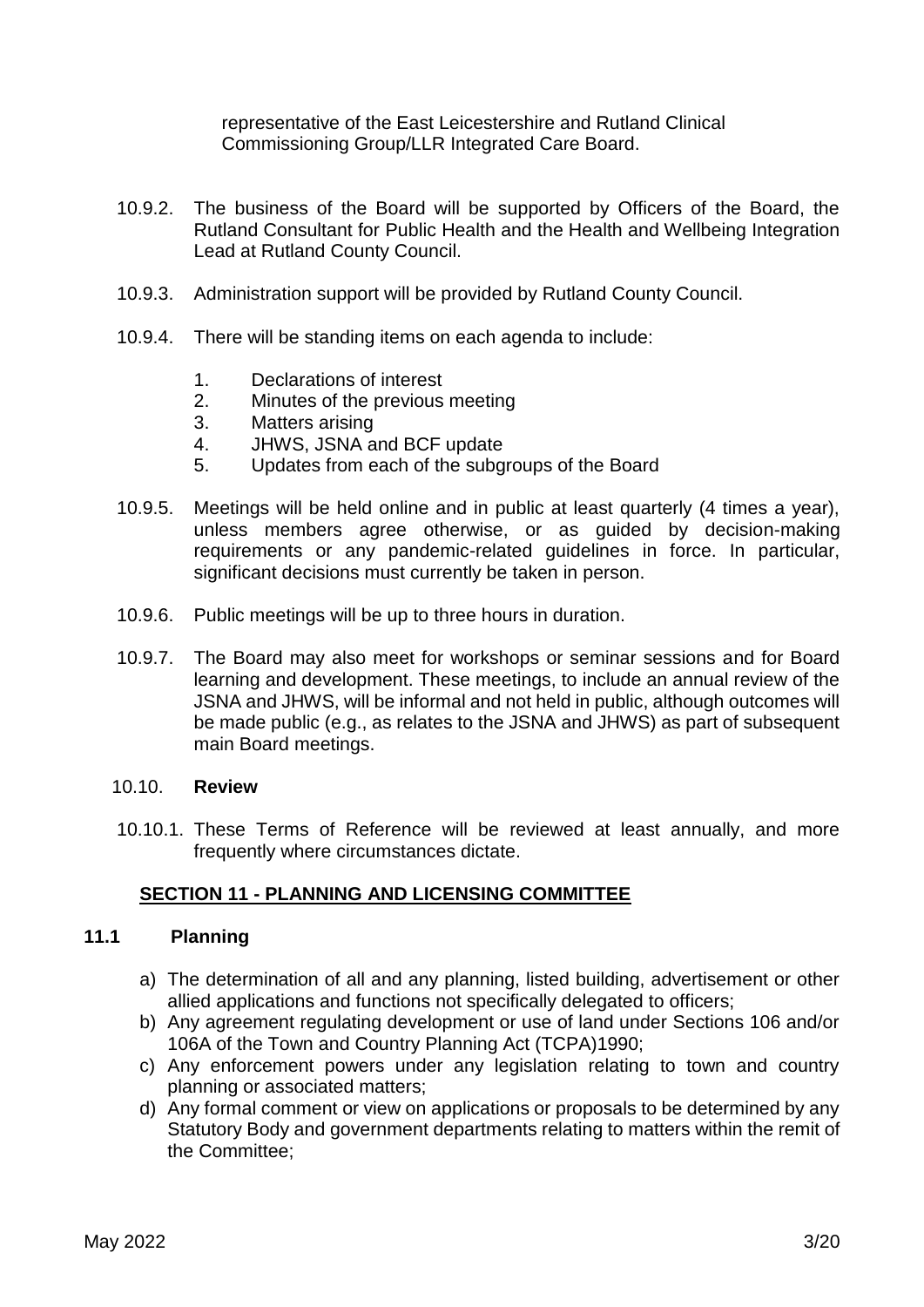- e) Making any Direction, Order or issuing or serving any Notice under any legislation relating to town and country planning; and
- f) Any function under the Planning (Hazardous Substances) Act 1990 or the Planning (Listed Buildings and Conservation Areas) Act (LBA) 1990.

#### **11.2 Licensing**

- a) Except in relation to the statement of Licensing Policy, to discharge all functions conferred upon the Council as licensing authority under Licensing Act 2003.
- b) Except in relation to the statement of Licensing Policy, to discharge all functions conferred upon the Council as licensing authority under Gambling Act 2005.
- c) To exercise all other functions relating to licensing and registration including taxi, gaming, entertainment, food, scrap metal dealers and other miscellaneous licensing.
- d) To hear and determine licensing applications and appeals where objections and/or representations have been received in relation to any of the above functions.
- e) Any other matters relating to licensing which may be referred to the Committee for consideration.

#### **11.3 Licensing Sub-Committees**

a) To establish Panels (sub-committees) to determine matters that do not sit within the scope of delegation to officers, usually where representations have been received against a grant of a licence, or from the applicant against intended refusal or revocation of a licence/registration.

#### **11.4 Commons Registration**

a) To exercise all those functions and responsibilities relating to common land, town and village greens under the Commons Act 2006

#### **11.5 Highways Use and Regulation**

a) To exercise all those functions and responsibilities relating to highways and rights of way under the Highways Act 1980 and Wildlife and Countryside Act 1981

#### **11.6 Health and Safety**

a) All those functions and responsibilities under any of the "relevant statutory provisions" within the meaning of Part 1 of the Health and Safety at Work Act 1974 to the extent that those functions are discharged otherwise than in the authority's capacity as an employer

#### **11.7 Delegations to Officers**

11.7.1 The Strategic Director for Places, Planning Services Manager or Nominated Deputy is authorised to deal with the following matters: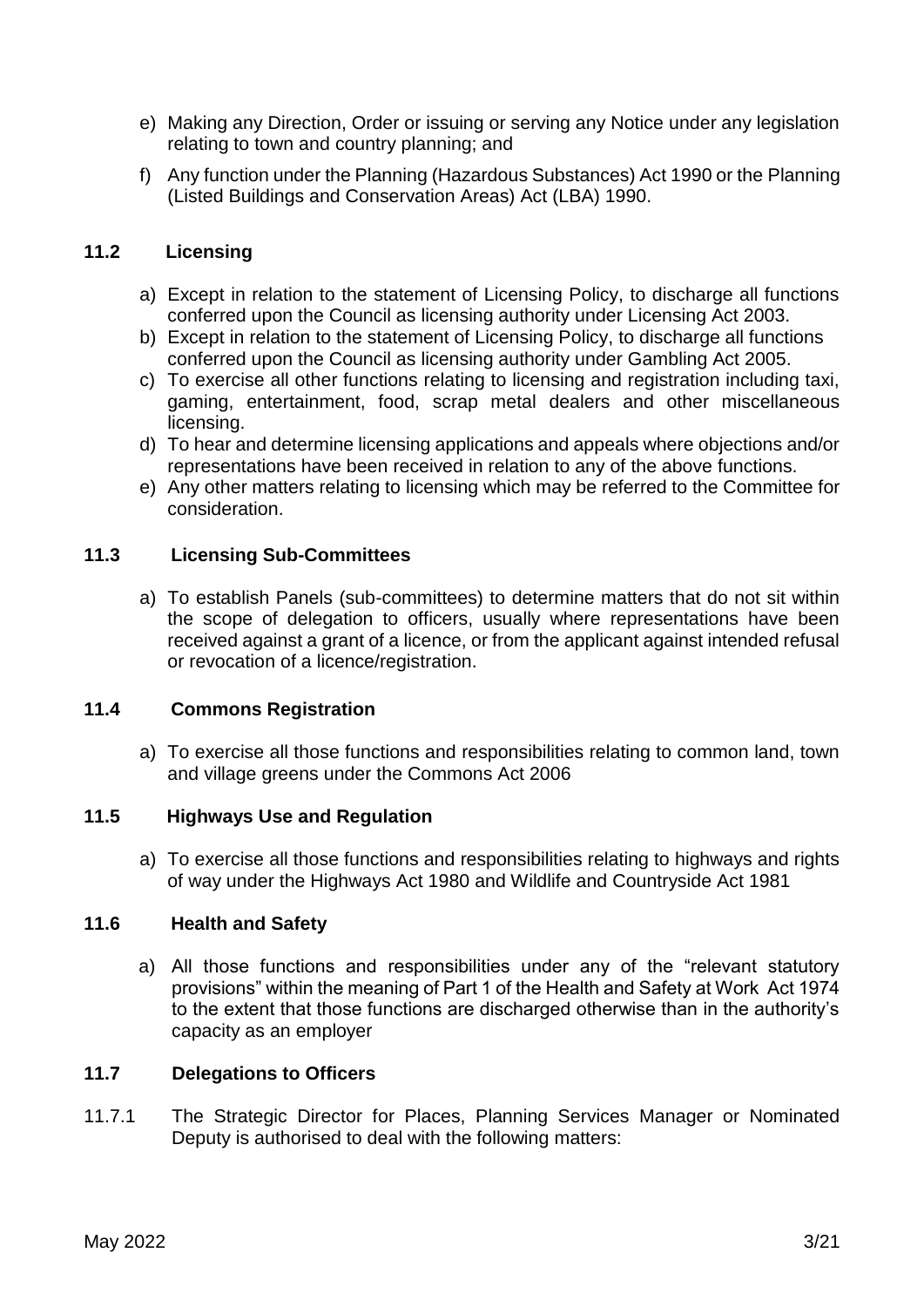- a) Any application under the TCPA 1990, LBA 1990, the Planning (Hazardous Substances) Act 1990, the Control of Advertisements Regulations 2007 and the determination and expression of the Council's views where the Council, as local planning authority, is a statutory or other consultee and the making of observations on proposals made by or being determined by any other body subject to the following exceptions:
	- i. The applicant is the Council or someone acting as applicant on its behalf, with the exception of minor proposals.
	- ii. An application is submitted by or on behalf of a Rutland County Councillor, or an Officer of the Council directly or indirectly involved in planning work, a member of the Council's Strategic Management Team or any other officer where the Strategic Director for Places considers that the application should be determined by the Committee in the interests of openness and transparency. Other than Prior Notifications, applications relating to trees, discharge of conditions, Lawful Development Certificates and such other matters as the Strategic Director for Places in consultation with the Monitoring Officer deem appropriate, including where necessary to ensure the Authority is able to ensure that statutory deadlines are met
	- iii. An application which has been requested by a Member to be determined by the Committee (which must include the reason for the request, and the Strategic Director for Place considers that the reasons given are sufficient) shall be subject to specific additional assessment by the Operational Strategic Director for Places or the Development Control Manager, in consultation with the Chairman or Vice-Chairman of the Planning and Licensing Committee, who will decide whether the application should go to that Committee.
	- iv. An application which officers consider would normally be approved under delegated powers, but which has been submitted by a Member or Officer of the Council acting as an agent, shall be subject to specific additional assessment in consultation with the Chairman or Vice-Chairman of the Planning & Licensing Committee.
	- v. There is an Officer recommendation of approval which is materially contrary to the National Planning Policy Framework and/or the Development Plan.
	- vi. There is an Officer recommendation of approval contrary to a previous refusal by the Planning and Licensing Committee and the policy framework has remained substantially unchanged since the refusal.
	- vii. Material planning objections have been received from a town/parish council or local resident, unless it is considered upon assessment that the development will result in no significant adverse impact. Such assessment to be carried out in consultation with the Chairman or Vice-Chairman of the Planning and Licensing Committee.
- b) All functions, applications and powers in respect of enforcement. Any decision to issue an enforcement notice, serve an injunction, issue a stop notice, issue a planning enforcement order, or serve a discontinuance notice shall be carried out in consultation with the Chair or Vice-Chair of the Planning & Licensing Committee.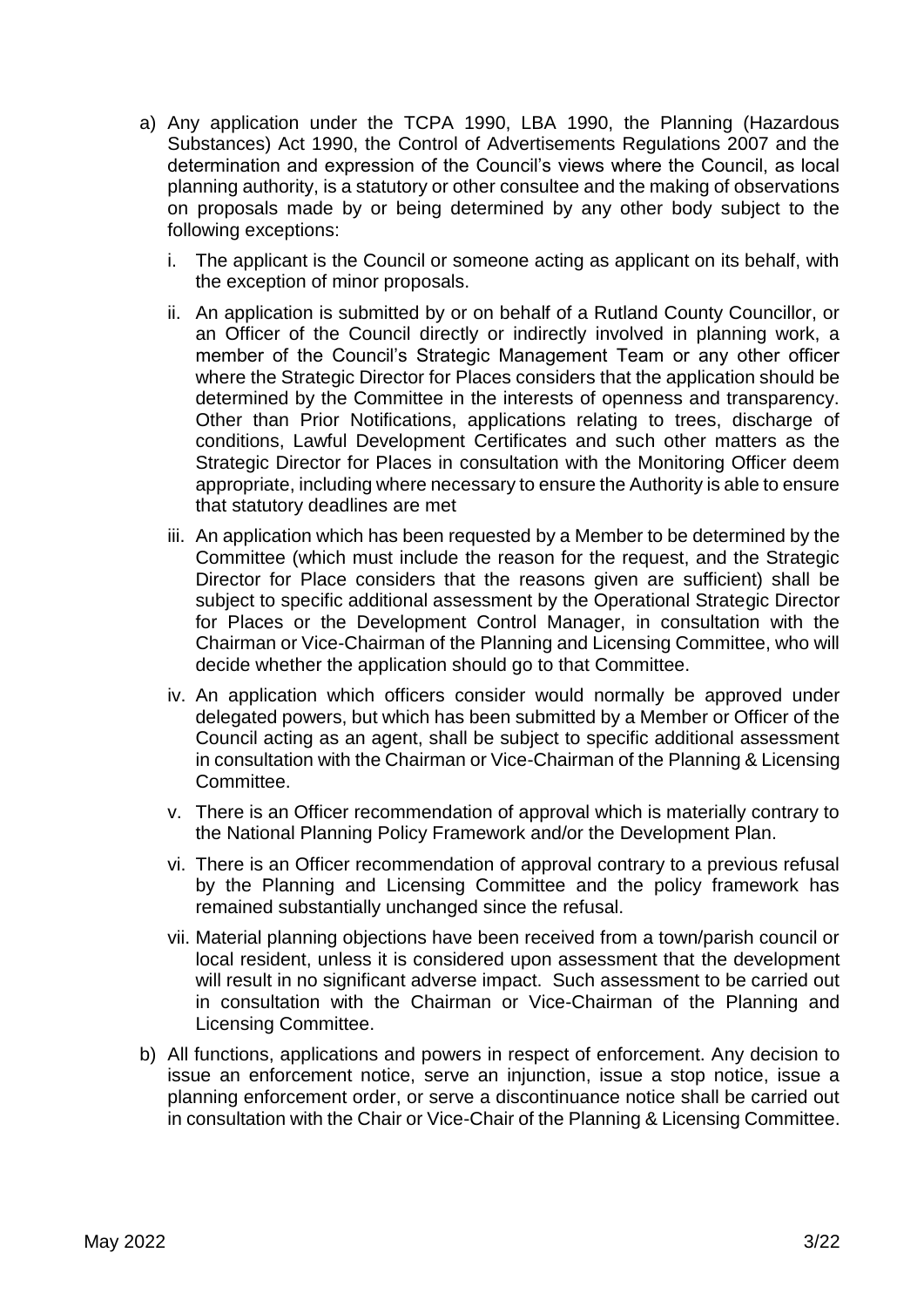- c) All functions, applications and powers under The Hedgerow Regulations 1997, Tree Preservation Orders and Trees in Conservation Areas under the TCPA 1990 and Part 8 (High Hedges) of the Anti-Social Behaviour Act 2003.
- d) To consult and respond to consultations from neighbouring authorities, government departments and other bodies on all day to day matters.
- e) To determine applications to discharge conditions on any planning or related applications
- f) To exercise powers under the General Permitted Development Order, the Development Management Procedure Order, any other such Regulations present and future and all directions and prior notifications in these Orders.
- g) To formulate conditions and reasons for refusal the substance of which has been determined by Committee
- h) Any certificate of existing or proposed lawful use or development under the TCPA 1990
- i) To negotiate, agree and where appropriate amend terms of legal agreements and secure their fulfilment
- j) To defend appeals against the Council's decisions and to represent the council at Hearings, Inquiries and the Courts
- k) To decline to determine any application pursuant to Section 70(A) of the TCPA 1990
- l) Determination of any matter under the Town and Country Planning (Environmental Impact Assessment) Regulations 2011 and any similar or successor regulations
- m) Any application for a certificate of appropriate alternative development under Section 17 of the Land Compensation Act 1961 (as amended)
- n) Determinations on overhead lines matters under Section 37 of the Electricity Act 1989 and subordinate Regulations.
- o) All Officers in Development Control team are authorised to enter onto land for any purpose permitted by any provision under TCPA 1990, LBA 1990 or any other legislation relating to town and country planning
- 11.7.2 The Strategic Director for Places is authorised to deal with the following matters:
	- a) The agreement and operation of protocols, management agreements and/or Service Level Agreements
	- b) The determination of applications for licences where no objections are received. This includes all applications made under the Licensing Act 2003 and Gambling Act 2005.
- 11.7.2 Delegations set out in Part 3 also apply.

#### **SECTION 12 - DELEGATION TO OFFICERS - GENERAL**

#### **Officer Scheme of Delegation**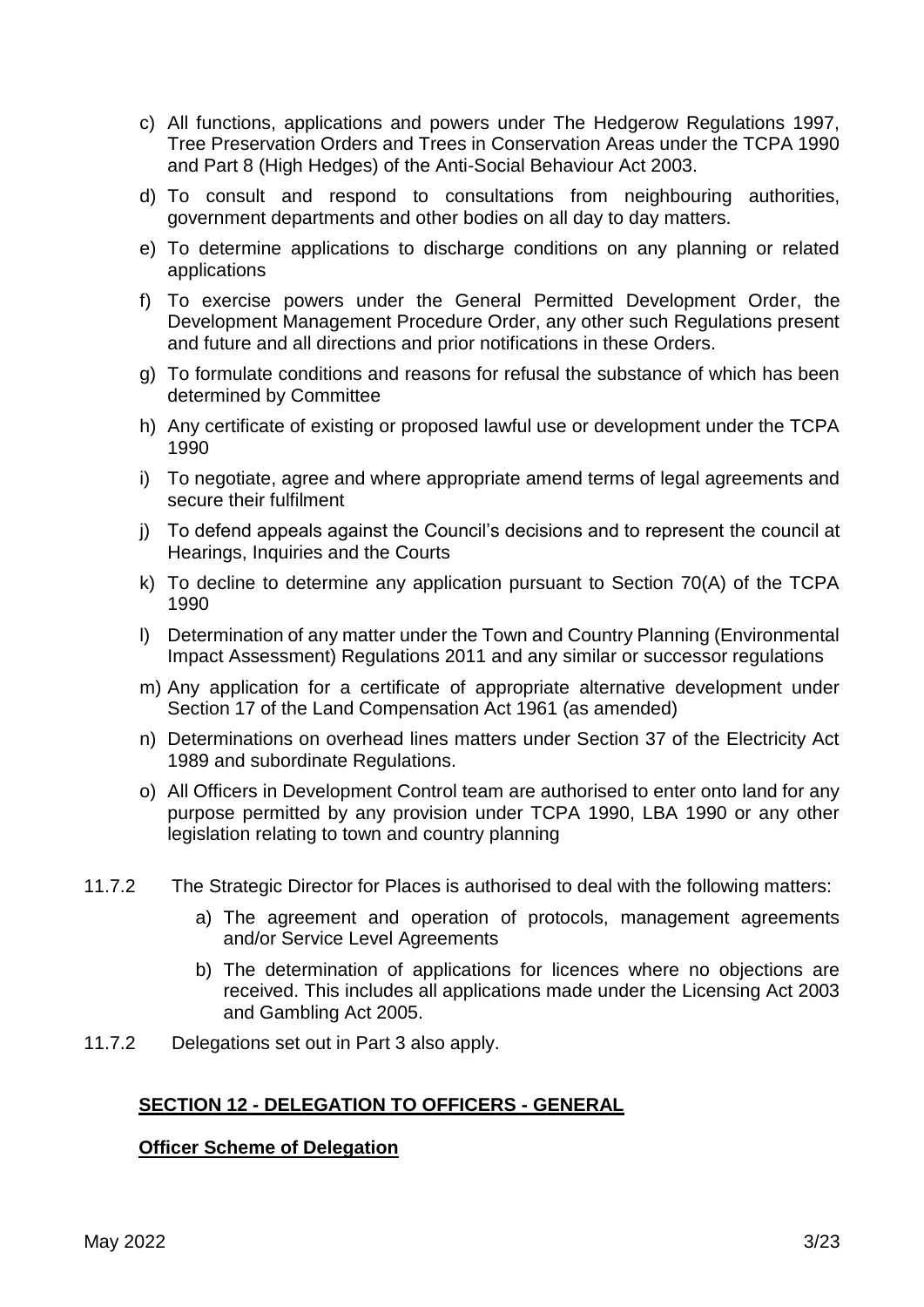#### **12.1 Introduction**

- 12.1.1 This scheme has been adopted by Rutland County Council and sets out the extent to which the powers and duties of the Council are delegated to officers under the Local Government Act 1972, the Local Government Act 2000 and all other powers enabling delegation to officers. It is adopted with the intention of giving a streamlined, clear and simple decision-making process. It should be interpreted widely.
- 12.1.2 Under this scheme officers must keep Members properly informed of action arising within the scope of these delegations. Officers must liaise closely with the relevant Portfolio Holder on executive functions and the relevant Chairman of the regulatory committee when the matter falls within the remit of that committee.
- 12.1.3 All references to legislation shall be deemed to include any subsequent amendments to such legislation.
- 12.1.4 Under section 101 of the Local Government Act 1972 the Council may authorise an officer of the authority to commission and monitor work for and on behalf of the Council by people who are not officers of the authority and such people will be bound by this scheme, and the obligations contained in it, at all times when engaged on Council business (e.g.. Peterborough Legal Services).
- 12.1.5 References to powers of 'the Council' include functions of Cabinet.
- 12.1.6 Any reference to a function/service area shall be deemed to include a reference to all statutory powers relating to that function and shall be deemed to include authority to exercise all such powers.
- 12.1.7 All delegations are intended to be cumulative. Each delegation may be read on its own unless it is specifically expressed to be subject to another.
- 12.1.8 The specific delegations should not weaken the general delegations and are included to ensure that it is clear that those powers have been granted.
- 12.1.9 All delegations to officers are subject to:
	- Statutory requirements
	- Contract Procedure Rules
	- Financial Procedure Rules
	- Consideration of the policies and plans of the Council
	- The Employee Code of Conduct and adopted protocols
	- Any financial limits set out in any budget agreed by Council and in accordance with Financial, Contract and Property Procedure Rules
	- The Budget and Policy Framework set by Council and any other Council policy having regard to any report by the Head of Paid Service, the Monitoring Officer or the Officer designated under section 151 of the Local Government Act 1972
	- Any provision contained within this Constitution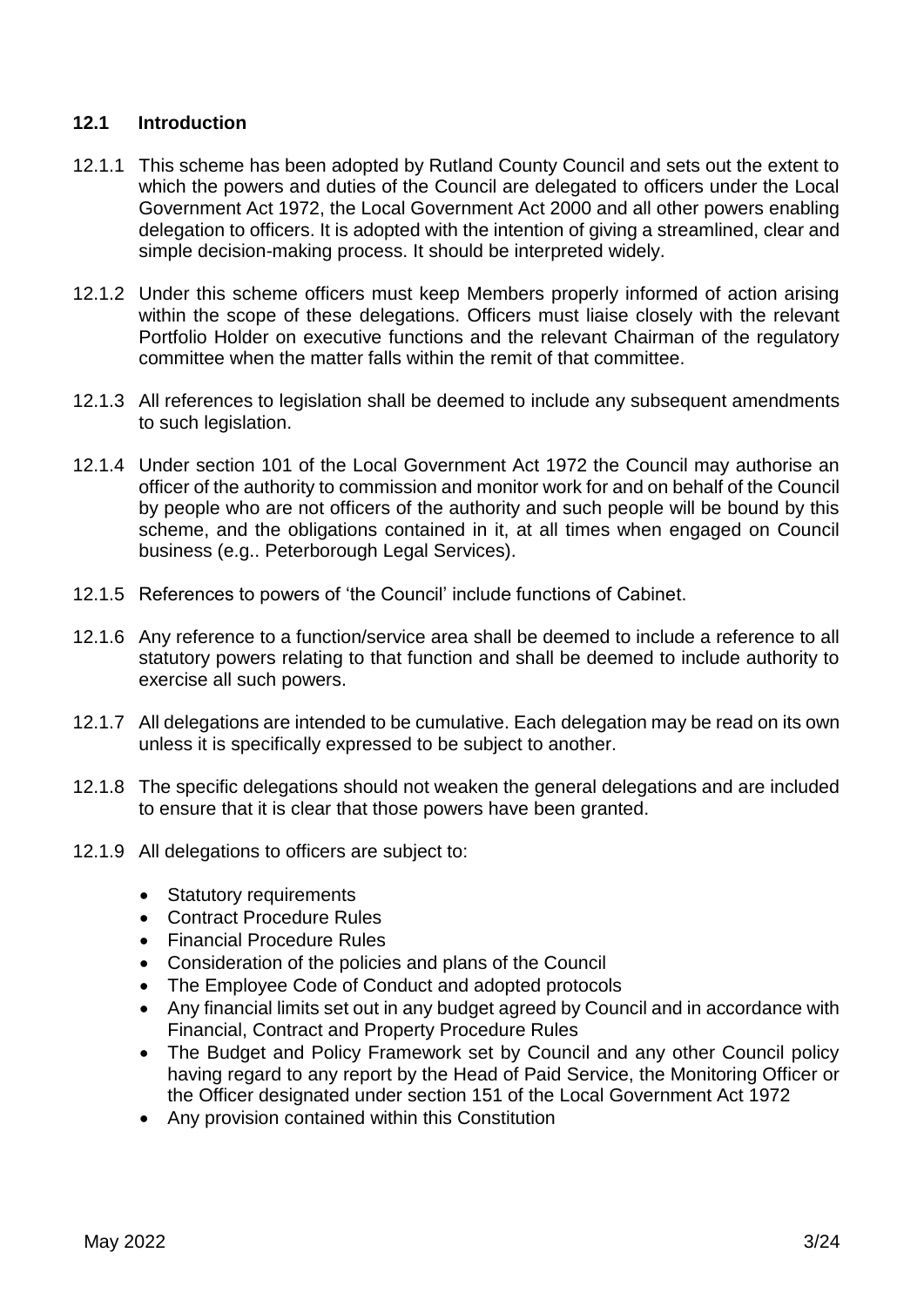12.1.10 Where an officer has delegated powers, the Council or the Cabinet or a Committee (as appropriate) can still exercise that power in a particular case if it considers it appropriate to do so. Equally it is always open to an Officer not to exercise delegated powers but to refer the matter as appropriate.

#### **12.2 Exclusions**

- 12.2.1 This Scheme does not delegate:
	- Any matter which by law may not be delegated to an officer
	- Any matter which is specifically excluded from delegation by this scheme, by a decision of the Council, the Cabinet/Executive or a Committee or Sub-Committee.

#### **12.3 Authorisations to other Officers**

- 12.3.1 Officers with delegated powers may in writing authorise another officer or officers to exercise those powers. Such authorisations may be subject to limitations and conditions. The officer with the delegated powers must keep a register of all authorisations granted. Copies must also be sent to the Governance Manager.
- 12.3.2 In relation to the exercise of the authority in relation to budgets the Agresso system will contain the definitive list of budgetary authority in addition to any specific written delegations provided by either officers, committee, Cabinet or Council.

#### **12.4 Reserve Delegations**

- 12.4.1 The delegated powers held by a post may be exercised by the line manager of that post (or by their line manager) if:
	- that post is vacant
	- the post-holder is not at work for any reason
- 12.4.2 This does not apply to Proper Officer appointments

#### **12.5 Consultation**

12.5.1 Officers shall consult as appropriate and have due regard to the advice given. If for any reason it is not practical to consult a person required to be consulted in the exercise of a delegation then the person with the delegated power must consult someone else whom he/she considers to be an appropriate substitute. In particular, consultation must take place with legal, finance and human resources as appropriate.

#### **12.6 Restriction on delegations to Chief Officers/Deputy Chief Officers**

12.6.1 Delegations to Chief Officers/Deputy Chief Officers shall not be exercised if the Head of Paid Service, or a Director, or the Monitoring Officer, or Section 151 Officer, has given a direction to that effect.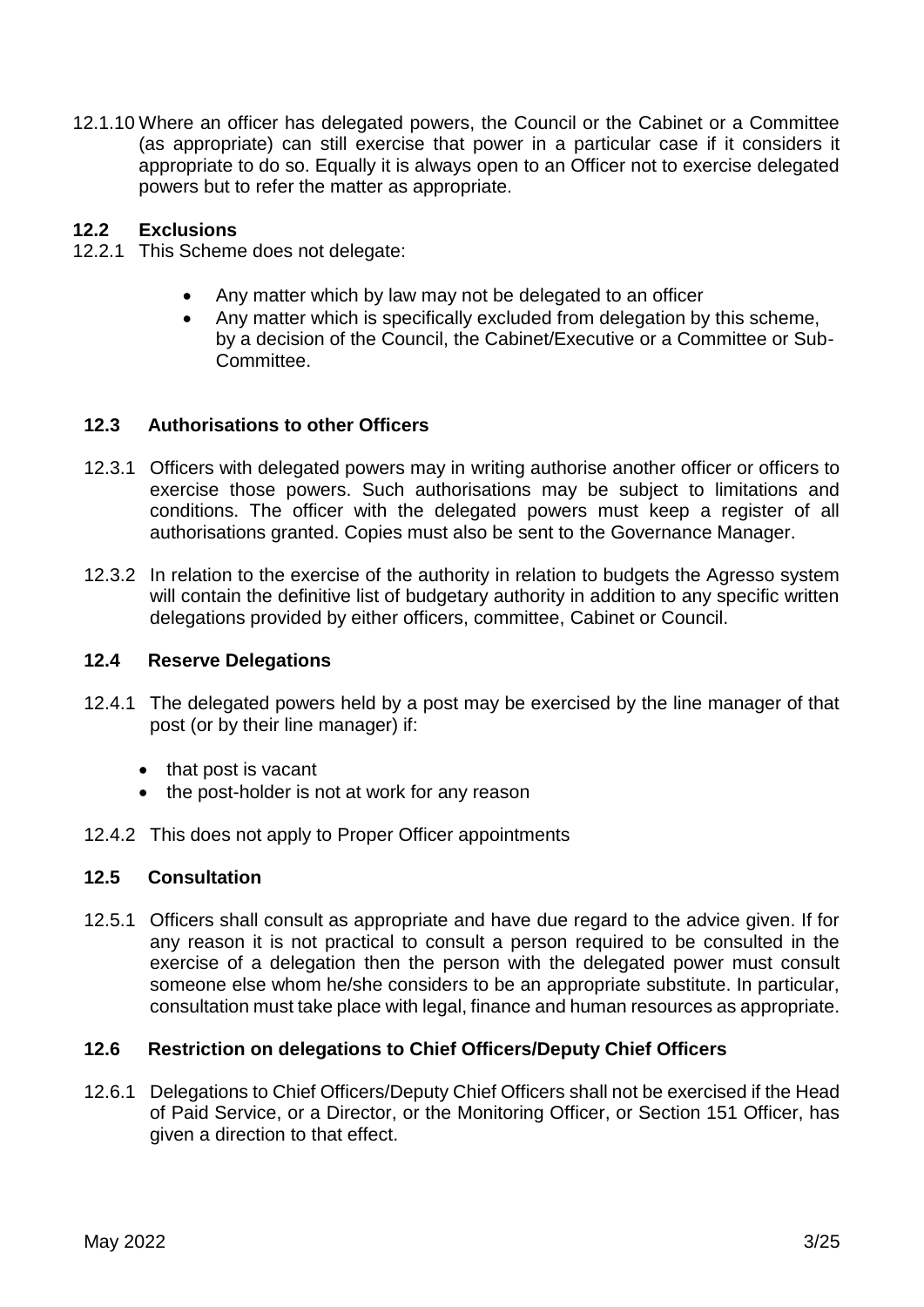- 12.6.2 The Chief Executive may consider in respect of any matter that the delegated authority should not be exercised and that it should be referred for consideration to the appropriate Cabinet, Committee or Health and Wellbeing Board.
- 12.6.3 In the absence of the Chief Executive the Directors may exercise any delegated power possessed by the Chief Executive
- 12.6.4 In the absence of a Director, another Director or Deputy Director may exercise any delegated power possessed by that Director.

#### **12.7 Transfer of Functions**

- 12.7.1 Where the name of a post is changed, or its relevant functions become vested in a different post, any delegated powers possessed by the post shall be retained by the renamed post or transferred to the different post as the case may be. This includes any delegated powers vested in a post by resolution of the Council, the Cabinet or a Committee/Sub Committee.
- 12.7.2 Where a service is restructured, the Chief Executive and/or relevant Director shall have authority to re-allocate the delegated powers to other posts and shall give notice of this to the Monitoring Officer.

#### **12.8 Proper Officers**

- 12.8.1 In addition to the specific powers delegated to Strategic Management Team, local government legislation specifies that certain officers must have responsibility for a number of specific functions as set out in the various acts of parliament. Each officer with such responsibility is known as the "Proper Officer" in relation to that task. The list of Proper Officers is approved by the Council and is attached at Appendix One
- 12.8.2 The Council is also required to appoint certain officers known as Statutory Officers to take responsibility for functions specified in local authority legislation. These functions are in addition to the Scheme of Delegation and are set out below.

#### **12.9 General Powers delegated to Strategic Management Team**

|        | <b>Delegation</b>                                                                                                                                                                 | <b>Exception</b> |
|--------|-----------------------------------------------------------------------------------------------------------------------------------------------------------------------------------|------------------|
| 12.9.1 | To exercise within approved budgets all<br>matters of day to day administration and<br>operational management of the services and<br>functions for which they are responsible.    |                  |
| 12.9.2 | To take all necessary action to achieve and<br>implement the objectives and actions set out<br>in approved policies, strategies, plans and<br>decisions of Council or committees. |                  |
| 12.9.3 | To make orders, sign licenses and notices<br>relevant to their service areas.                                                                                                     |                  |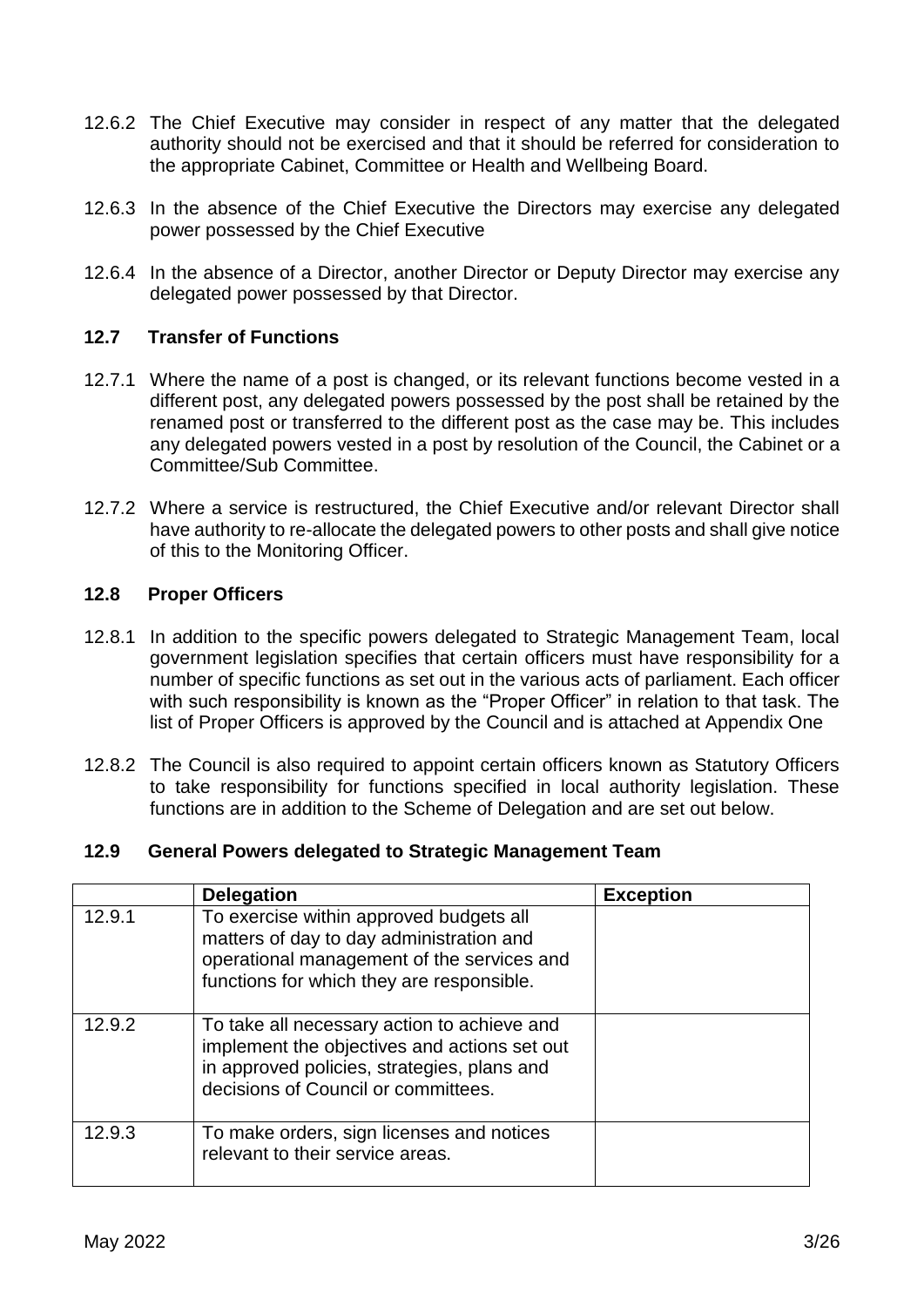| 12.9.4  | To make decisions on any objection submitted<br>which relates to a proposal, application or<br>other matter within their service area, subject<br>to Committee Terms of Reference.                                                                                                                                                                              |  |
|---------|-----------------------------------------------------------------------------------------------------------------------------------------------------------------------------------------------------------------------------------------------------------------------------------------------------------------------------------------------------------------|--|
| 12.9.5  | To take all relevant regulatory and<br>enforcement action in connection with the<br>exercise of functions, including without<br>limitation, issuing any form of Notice, Order,<br>Caution, an injunction or authorising the<br>commencement of proceedings in relation to<br>such matters.<br>Service of any statutory notices affecting their<br>service area. |  |
| 12.9.6  | To exercise the Council's powers to enter land<br>and premises (and to authorise others to enter<br>land and premises) for the purposes of any of<br>the Council's functions which the officer has<br>responsibility for enforcing or investigating.                                                                                                            |  |
| 12.9.7  | To instruct the Council's Legal Service with<br>respect to any legal matter concerning their<br>department or services in consultation with the<br>Monitoring Officer.                                                                                                                                                                                          |  |
| 12.9.10 | To exercise the Council's power to publish<br>information about its services including<br>deciding the content of any publication.                                                                                                                                                                                                                              |  |
| 12.9.11 | To respond to consultations including statutory<br>consultations if there is not sufficient period of<br>time to take to the relevant formal body for<br>their comments.                                                                                                                                                                                        |  |
| 12.9.12 | To decide the terms upon which services will<br>be provided to the public (which may include<br>providing services on different terms to<br>different individuals or classes of individuals).                                                                                                                                                                   |  |
| 12.9.13 | The employment of all employees below<br>Outside SMT level including determining the<br>most appropriate means of recruitment and<br>selection                                                                                                                                                                                                                  |  |
| 12.9.14 | The decision to recruit permanent, temporary<br>or agency staff within the services budget                                                                                                                                                                                                                                                                      |  |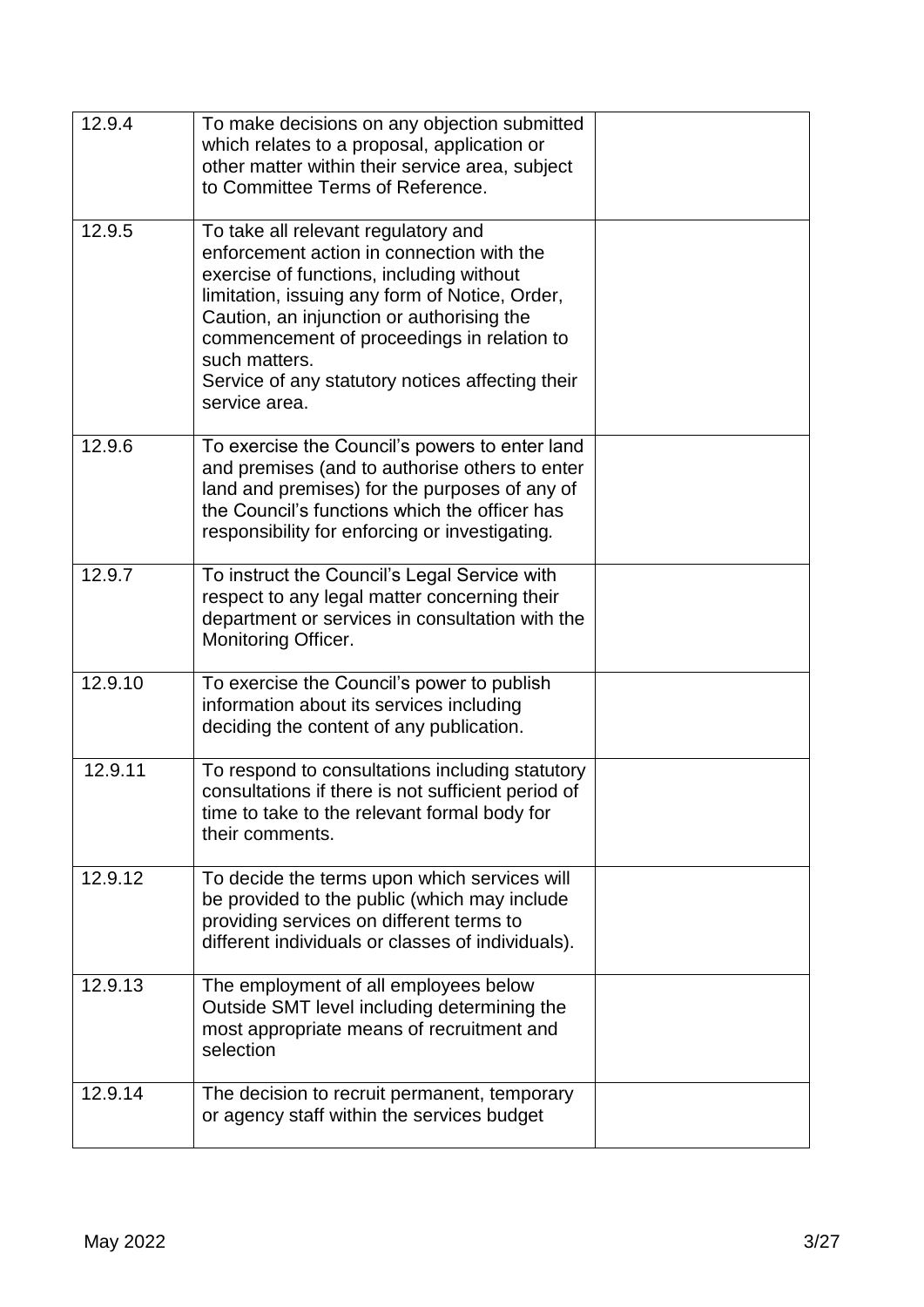| 12.9.15 | Formulation, review and revision of person<br>specifications and job descriptions for posts<br>within their service areas                                                                                                                                                                                           |                                                                                                                                                                                           |
|---------|---------------------------------------------------------------------------------------------------------------------------------------------------------------------------------------------------------------------------------------------------------------------------------------------------------------------|-------------------------------------------------------------------------------------------------------------------------------------------------------------------------------------------|
| 12.9.16 | Application of conditions of service including<br>the authorisation of leave of absence,<br>payment of honoraria and scales of pay                                                                                                                                                                                  |                                                                                                                                                                                           |
| 12.9.17 | Suspension or dismissal of employees at or<br>below Head of Service level                                                                                                                                                                                                                                           |                                                                                                                                                                                           |
| 12.9.18 | To authorise payments for overtime in<br>accordance with Council procedures.                                                                                                                                                                                                                                        |                                                                                                                                                                                           |
| 12.9.19 | To deal with procurement matters acting at all<br>times within the Council's Financial and<br><b>Contract Procedure Rules</b>                                                                                                                                                                                       |                                                                                                                                                                                           |
| 12.9.20 | To acquire, dispose of, grant and obtain rights<br>in land and premises on such terms and<br>conditions as considered appropriate                                                                                                                                                                                   | Limitations are as set<br>out in the Financial<br><b>Procedure Rules</b>                                                                                                                  |
| 12.9.20 | To acquire, dispose of, grant and obtain rights<br>in vehicles and other equipment and property                                                                                                                                                                                                                     | Limitations are as set<br>out in the Financial<br><b>Procedure Rules</b>                                                                                                                  |
| 12.9.21 | To commission goods, services and works<br>within approved budgets.                                                                                                                                                                                                                                                 |                                                                                                                                                                                           |
| 12.9.22 | To deal with media enquiries and press<br>releases in conjunction with the<br>Communications Officer who will contact the<br>relevant Members.                                                                                                                                                                      |                                                                                                                                                                                           |
| 12.9.23 | To represent the views of the Council in<br>responding to consultations with the Council<br>by any outside body where it is expedient to<br>do so or where the period for a response does<br>not allow the consultation paper to be reported<br>to Members, subject to contacting the relevant<br>Portfolio Holder. | Where the matter is<br>politically contentious<br>(as determined by the<br>Leader/Deputy Leader)<br>it must subsequently be<br>reported to the next<br>Cabinet/Council as<br>appropriate. |
| 12.9.24 | To work with partners to achieve and<br>implement the objectives and actions set out<br>in the approved Corporate Plan, policies,<br>strategies or other plans.                                                                                                                                                     |                                                                                                                                                                                           |
| 12.9.25 | Responding as the Responsible Authority<br>within responsible service area                                                                                                                                                                                                                                          |                                                                                                                                                                                           |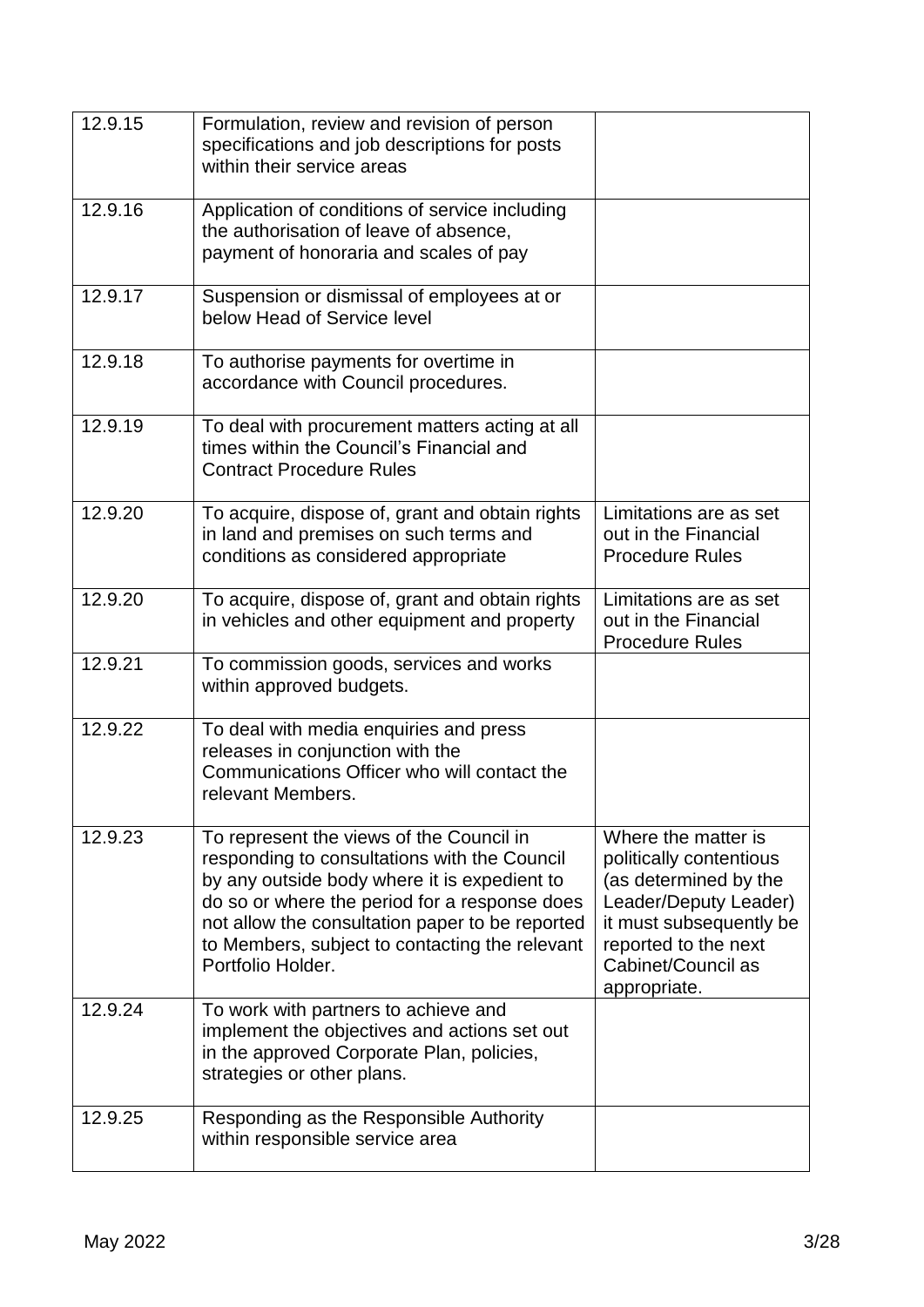| 12.9.26 | To authorise Inspectors, officers and persons<br>required to perform statutory duties, including<br>the issuing of fixed penalty notices, the<br>inspection of premises and the issuing of<br>notices |  |
|---------|-------------------------------------------------------------------------------------------------------------------------------------------------------------------------------------------------------|--|
|---------|-------------------------------------------------------------------------------------------------------------------------------------------------------------------------------------------------------|--|

# **Specific Delegations**

#### **12.10 Chief Executive Officer**

|         | <b>Delegations</b>                                                                                                                                                                                                                                                                    | <b>Exceptions</b> |
|---------|---------------------------------------------------------------------------------------------------------------------------------------------------------------------------------------------------------------------------------------------------------------------------------------|-------------------|
| 12.10.1 | In accordance with the strategies, policies<br>and priorities of the Council and the<br>general conditions of this Scheme, to<br>exercise overall responsibility for corporate<br>management and operational issues<br>(including overall management<br>responsibility for all staff) |                   |
| 12.10.2 | To do, or authorise to be done, any act or<br>thing necessary to effect any decision of<br>the Council                                                                                                                                                                                |                   |
| 12.10.3 | To determine the list of politically restricted<br>posts within the Council and to issue<br>certificates under Section 3 of the Local<br>Government and Housing Act 1989                                                                                                              |                   |
| 12.10.4 | To express the views of the Council with<br>regard to Local Government and the<br>functions associated with it, within the<br>general policy laid down from time to time<br>by the Council or its Committees and to act<br>thereon                                                    |                   |
| 12.10.5 | To take any urgent action necessary in the<br>event of a civil emergency and deal with<br>matters relating to civil<br>protection/emergency planning arising from<br>the Council's powers and duties under the<br>appropriate legislation.                                            |                   |
|         | These powers are only to be used to<br>address issues that directly relate to the<br>civil emergency and the recovery from that<br>emergency. All other decisions should be<br>made using either powers contained<br>elsewhere in the Scheme of Delegation or                         |                   |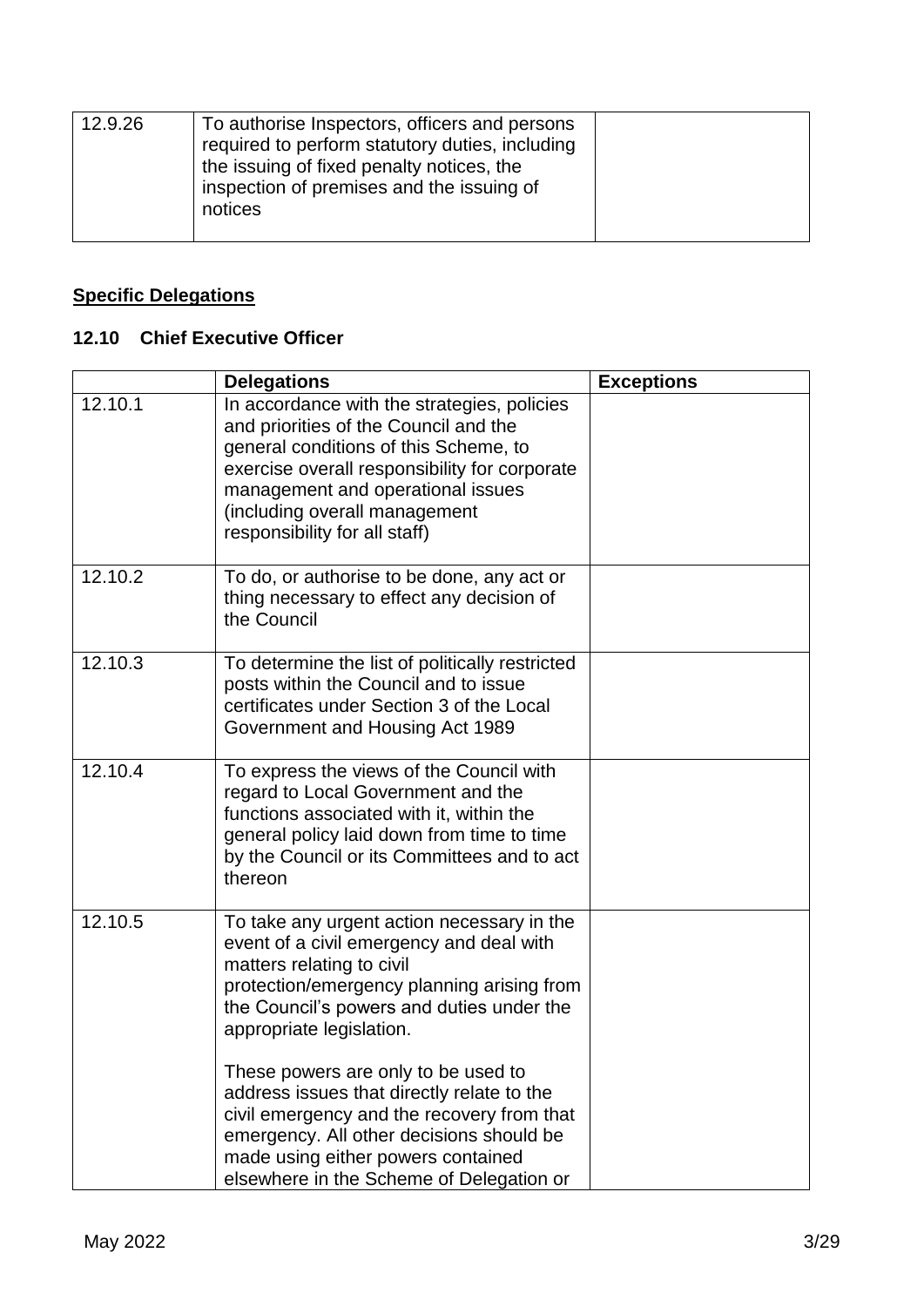|          | through Council, Cabinet or Committee as<br>appropriate"<br>A log of all decisions relating to the                                                                                                                                                                                                |                                                                                                                                                                                                                   |
|----------|---------------------------------------------------------------------------------------------------------------------------------------------------------------------------------------------------------------------------------------------------------------------------------------------------|-------------------------------------------------------------------------------------------------------------------------------------------------------------------------------------------------------------------|
|          | emergency will be kept and circulated<br>regularly to all Councillors                                                                                                                                                                                                                             |                                                                                                                                                                                                                   |
| 12.10.5A | To take any action necessary action in<br>relation to executive functions on the<br>ground of urgency, efficiency, or cost<br>where the Council has not elected a leader<br>or deputy leader and the posts are vacant.                                                                            |                                                                                                                                                                                                                   |
| 12.10.6  | If there is an urgent need for a commercial<br>decision, the Chief Executive Officer,<br>following consultation with the Leader<br>and/or Deputy Leader shall make the<br>decision and endorsement will be sought<br>from the Cabinet or Council as appropriate.                                  |                                                                                                                                                                                                                   |
| 12.10.7  | To consider and report on any report of the<br>Local Government Ombudsman or the<br>Housing Ombudsman and to decide on<br>and<br>implement the action to be taken and to<br>approve and make compensation<br>payments on the recommendation of the<br>Ombudsman whether or not a budget<br>exists | Decisions above £5000<br>must be decided by<br>Cabinet                                                                                                                                                            |
| 12.10.8  | To implement or remove shared services<br>with another local authority or public sector<br>body by taking any action necessary to<br>facilitate the arrangements including<br>entering into and terminating agreements<br>and granting delegations.                                               | Subject to any<br>agreements being within<br>existing delegated<br>powers and budget<br>where it is proposed to<br>grant and within existing<br>budgets where it is<br>proposed to remove<br>such an arrangement. |
| 12.10.9  | To make authorisations of officers from<br>services at Rutland County Council to carry<br>out appropriate statutory powers within<br>another Local Authority.                                                                                                                                     |                                                                                                                                                                                                                   |
| 12.10.10 | To issue/grant such authorisations as may<br>be necessary to enable any employee to<br>undertake with full legal force the full range<br>of their duties subject to such authorisation<br>remaining only in force until the next<br>ordinary meeting of the Committee which                       |                                                                                                                                                                                                                   |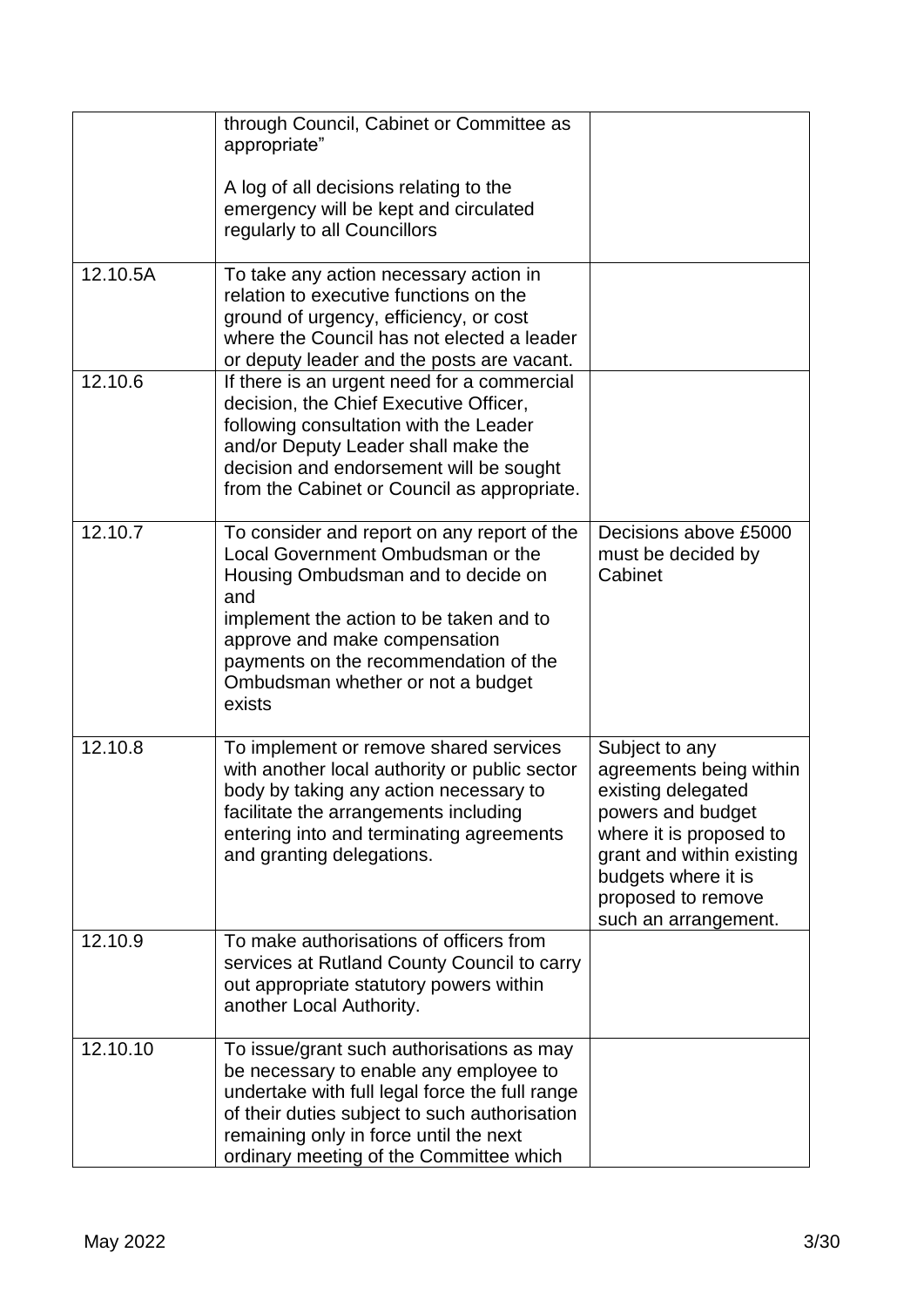|          | has authority to issue/grant such<br>authorisations.                                                                                                                                                                                                                                                                                                                                                              |                                                                                                                                                                                                                                        |
|----------|-------------------------------------------------------------------------------------------------------------------------------------------------------------------------------------------------------------------------------------------------------------------------------------------------------------------------------------------------------------------------------------------------------------------|----------------------------------------------------------------------------------------------------------------------------------------------------------------------------------------------------------------------------------------|
| 12.10.11 | To determine all staffing matters (within<br>approved budgets) including but not limited<br>to:<br>(i) determining matters relating to structure<br>(additions, reductions post title changes<br>and other changes to the establishment)<br>(ii) the appointment, dismissal, suspension<br>or discipline of staff save that in relation to<br>the Chief Executive Officer and any of the<br><b>Chief Officers</b> | Major restructures (as<br>determined by the<br>Leader/Deputy Leader)<br>should be determined<br>by Council<br>Suspension of<br>Monitoring Officer and<br>Section 151 Officer<br>limited to<br>suspension for a<br>maximum of 2 months. |
| 12.10.12 | To deal as Parish Trustee, with<br>applications for dispensation under Section<br>97 of the Local Government Act 1972<br>unless they are of such a sensitive nature<br>as to require them being considered by the<br>Cabinet.                                                                                                                                                                                     |                                                                                                                                                                                                                                        |
| 12.10.13 | To make and revoke Member<br>appointments to outside bodies in<br>consultation with the Leader.                                                                                                                                                                                                                                                                                                                   |                                                                                                                                                                                                                                        |
| 12.10.14 | To approve expenditure in pursuance or<br>determination of any employment related<br>disputes including settlement agreements                                                                                                                                                                                                                                                                                     |                                                                                                                                                                                                                                        |
| 12.10.15 | To amend the Polling Place Scheme<br>between reviews.                                                                                                                                                                                                                                                                                                                                                             |                                                                                                                                                                                                                                        |
| 12.10.16 | In common with the Monitoring Officer in<br>consultation with the Chairman of Council<br>to decide on any application for extended<br>absence by a Councillor.                                                                                                                                                                                                                                                    |                                                                                                                                                                                                                                        |
| 12.10.17 | Amend and update any policies in line with<br>changes to employment<br>legislation/regulation. Members of the<br><b>Employment and Appeals Committee</b><br>should be advised in writing. For the<br>avoidance of doubt this applies to<br>procedures and policies that Members<br>have previously approved                                                                                                       |                                                                                                                                                                                                                                        |

# **12.11 Strategic Director Children**

| Delegations | Exceptions |
|-------------|------------|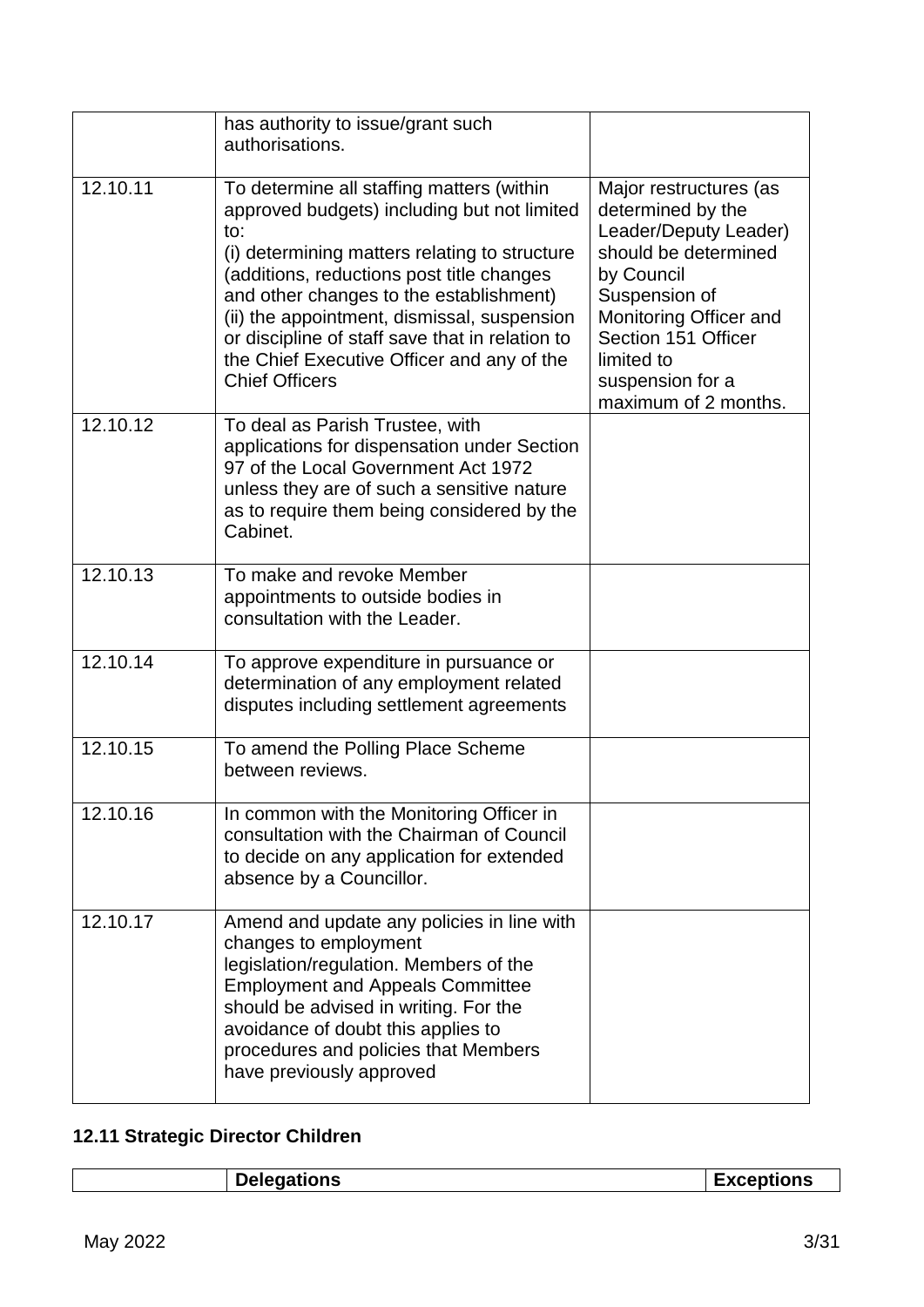| 12.11.1  | In accordance with the strategies, policies and priorities<br>of the Council and the general conditions of this<br>Scheme, to exercise the Council's functions relating to<br>Children's Services, including social care and<br>intervention services for adults, children and young<br>people, adoption, youth offending residential<br>establishments, schools, further education, the youth<br>service, care packages for children and young people. |  |
|----------|---------------------------------------------------------------------------------------------------------------------------------------------------------------------------------------------------------------------------------------------------------------------------------------------------------------------------------------------------------------------------------------------------------------------------------------------------------|--|
| 12.11.2  | Following consultation with the Portfolio Holder for<br>Children and Young People's Services to agree minor<br>amendments to the Local Management of Schools<br>Scheme                                                                                                                                                                                                                                                                                  |  |
| 12.11.3  | To exercise any of the Chief Executive Officers<br>delegations in their absence.                                                                                                                                                                                                                                                                                                                                                                        |  |
| 12.11.4  | To arrange care for Children and Young Persons in<br>need and in response to the directions of the Court,<br>including those young persons in transition.                                                                                                                                                                                                                                                                                               |  |
| 12.11.5  | To prepare reports to the Court relating to care<br>proceedings.                                                                                                                                                                                                                                                                                                                                                                                        |  |
| 12.11.6  | To report to the Portfolio Holder for Children and Young<br>People's Services and OFSTED, as appropriate, the<br>death of a child in care.                                                                                                                                                                                                                                                                                                              |  |
| 12.11.7  | Power to give approval to County pupils and students<br>attending schools and colleges outside the County and<br>authorisation of recoupment charges.                                                                                                                                                                                                                                                                                                   |  |
| 12.11.8  | To agree allocation, transport and attendance of pupils<br>and welfare of schools, colleges and other<br>establishments where those powers are not delegated<br>to Governing and Managing Bodies, Heads and<br>Principals.                                                                                                                                                                                                                              |  |
| 12.11.9  | To allocate responsibility allowances within the<br>approved scheme where those powers are not<br>delegated to Governing Bodies                                                                                                                                                                                                                                                                                                                         |  |
| 12.11.10 | To exercise the powers and duties through<br>authorisation of the Education Welfare Officer under<br>Sections 443 and 444 of the Education Act 1996.                                                                                                                                                                                                                                                                                                    |  |
| 11.11.11 | Power to apply approved arrangements for centrally<br>appointed teachers.                                                                                                                                                                                                                                                                                                                                                                               |  |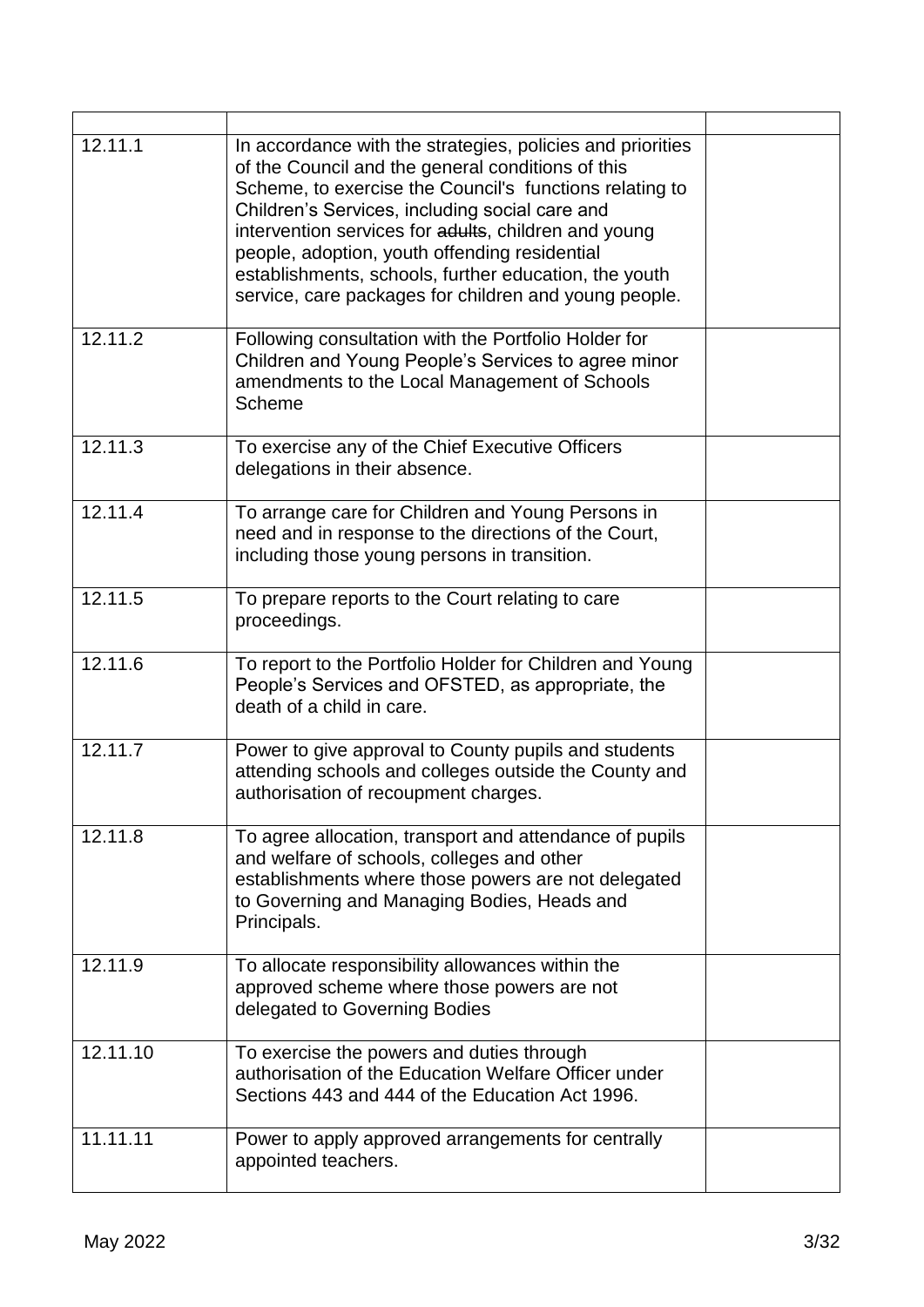| 12.11.12 | Power, in consultation with the Portfolio Holder for<br>Children and Young People's Services to approve<br>claims for compensation up to a maximum of £1,000 in<br>those cases which are not covered by the County<br>Council's insurance.                                                                            |  |
|----------|-----------------------------------------------------------------------------------------------------------------------------------------------------------------------------------------------------------------------------------------------------------------------------------------------------------------------|--|
| 12.11.13 | Power to implement payments and make all necessary<br>arrangements depending on local circumstances, for<br>the supply of meals to pupils eligible for free school<br>meals.                                                                                                                                          |  |
| 12.11.14 | Power to publish annually information required by the<br>Education Act 1996.                                                                                                                                                                                                                                          |  |
| 12.11.15 | Power to authorise appropriate transport arrangements<br>where necessary in cases where there has been a<br>difficulty or embarrassing pupil history at a school.                                                                                                                                                     |  |
| 12.11.16 | Power to authorise amendments to Instruments of<br>Government for schools under the responsibility of the<br>Local Authority.                                                                                                                                                                                         |  |
| 12.11.17 | To respond to National Curriculum Consultation<br>Documents where the timescale for consultation does<br>not allow consideration of responses by the appropriate<br>body.                                                                                                                                             |  |
| 12.11.18 | Power to give grants to youth organisations to cover<br>equipment, maintenance and rent of premises, not<br>exceeding £1,000 to any one organisation per year and<br>the authorisation of grants for Youth Leaders and<br>members of organisations attending approved courses,<br>not exceeding £200 in any one case. |  |
| 12.11.19 | To deal with day-to-day management of property under<br>the control of the Services for Children department<br>including location of mobile classrooms and property<br>consideration of requests by Governors for disposal of<br>small pieces of land.                                                                |  |
| 12.11.20 | Following consultation with the relevant Portfolio Holder<br>to agree minor amendments to the Local Management<br>of Schools Scheme.                                                                                                                                                                                  |  |
| 12.11.21 | Power to make arrangements to comply with the Local<br>Authority duty under Section 19 of the Education Act<br>1996 to make exceptional provision of education<br>otherwise than at school, through service provision<br>based on a minimum of 25 hours per week education.                                           |  |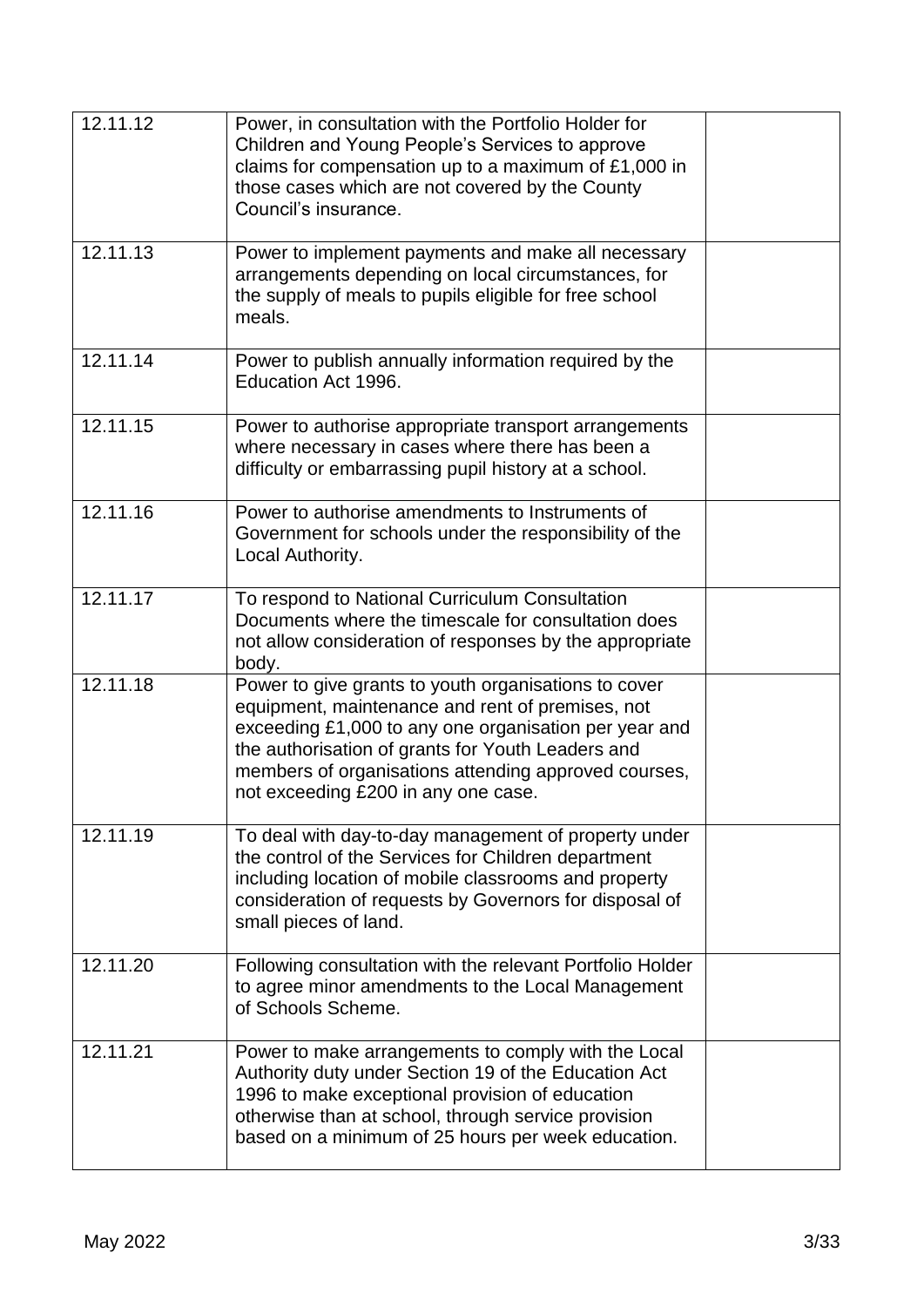| 12.11.22 | To deal with all matters under Part IV of the Education<br>Act 1996 relating to special educational needs provision<br>for children in the County.                                                                                                                      |  |
|----------|-------------------------------------------------------------------------------------------------------------------------------------------------------------------------------------------------------------------------------------------------------------------------|--|
| 12.11.23 | To arrange appropriate care for persons in need,<br>including young persons in transition.                                                                                                                                                                              |  |
| 12.11.24 | To prepare reports to Courts relating to individuals as<br>requested by the Court.                                                                                                                                                                                      |  |
| 12.11.25 | To report to the Portfolio Holder, the Schools<br>Commissioner and the Office for Standards in<br>Education, Children's Services and Skills, as<br>appropriate, significant events relating to persons<br>receiving services provided or arranged by the<br>Department. |  |

# **12.12 Strategic Director for Adult Services**

| 12.12.1 | In accordance with the strategies, policies and priorities<br>of the Council and the general conditions of this<br>Scheme, to exercise the Council's functions relating to<br>Adults Services, including social care and intervention<br>services for adults and care packages. |  |
|---------|---------------------------------------------------------------------------------------------------------------------------------------------------------------------------------------------------------------------------------------------------------------------------------|--|
| 12.12.2 | To receive persons into the Guardianship of the<br>Authority under the Mental Health Act.                                                                                                                                                                                       |  |
| 12.12.3 | To apply to the Courts for the displacement of the<br>nearest relative or to the Court of Protection under the<br>Mental Health Act.                                                                                                                                            |  |
| 12.12.4 | Payment of grants and negotiation of Service Level<br>Agreements with Voluntary Organisations.                                                                                                                                                                                  |  |
| 12.12.5 | To report to the Portfolio Holder and the Care Quality<br>Commission, as appropriate, significant events relating<br>to persons receiving services provided or arranged by<br>the Department excluding the expected death or natural<br>illness of elderly persons.             |  |
| 12.12.6 | In accordance with the strategies, policies and priorities<br>of the Council and the general conditions of this<br>Scheme, to exercise the Council's functions relating to<br>Adults, including social care and intervention services<br>for adults.                            |  |
| 12.12.7 | To deal with day-to-day management of such property<br>under the control of the Services for People that fall<br>within the Directors area of responsibility.                                                                                                                   |  |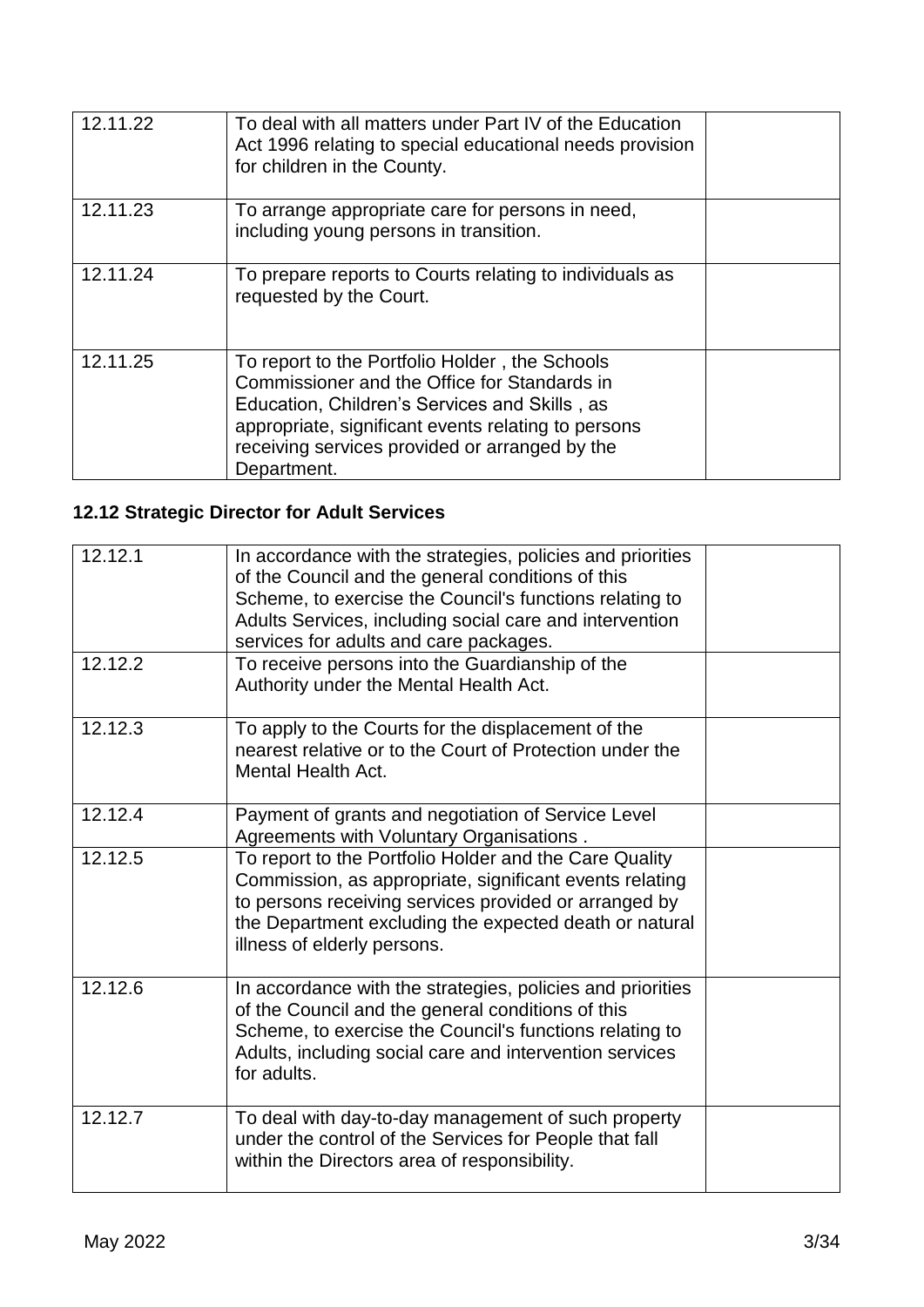| 12.12.8 | To administer the day-to-day arrangement of the<br>following functions under Housing legislation:                                |  |
|---------|----------------------------------------------------------------------------------------------------------------------------------|--|
|         | a) Homelessness                                                                                                                  |  |
|         | the Council's Housing waiting list<br>b)                                                                                         |  |
|         | <b>Shared Ownership</b><br>C)                                                                                                    |  |
| 12.12.9 | To prepare all legal documents associated with the<br>provision of housing and the administration of social<br>service functions |  |

# **12.13 Strategic Director for Places**

| 12.13.1 | In accordance with the strategies, policies and<br>priorities of the Council and the general<br>conditions set out in this Scheme, to exercise<br>the Council's functions with regard to Libraries,<br>Museums, Archaeology, Archives and the Arts<br>Town and Country Planning, Highways,<br>Transportation, the Environment, Waste<br>Disposal, Waste Management, Trading                                                 | Withdrawal or major<br>modification of public<br>facilities should be<br>determined by Cabinet<br>Approval of planning<br>applications and<br>proposals in accordance                                                                |
|---------|-----------------------------------------------------------------------------------------------------------------------------------------------------------------------------------------------------------------------------------------------------------------------------------------------------------------------------------------------------------------------------------------------------------------------------|--------------------------------------------------------------------------------------------------------------------------------------------------------------------------------------------------------------------------------------|
|         | Standards, Consumer Protection, Animal Health<br>and Welfare, Fire and Rescue, Emergency<br>Planning and Economic Development,<br>Consumer Protection, Environmental Health,<br>Pest Control, Health and Safety, Food Safety,<br>Drainage, Cemeteries and Burial Grounds under<br>the control of the Council, Sunday Trading,<br>Animals, Pollution, Emergency Planning,<br>Gypsies and Travellers, Building Control, Anti- | with the Development<br>Plans where objections<br>are raised by statutory<br>consultees or/and have<br>more than four<br>individual<br>representations raising<br>planning related<br>objections;                                    |
|         | Social Behaviour Act(s) and other functions as<br>may be allocated to the role from time to time.                                                                                                                                                                                                                                                                                                                           | Approval of minerals<br>and waste applications<br>requiring Environmental<br>Impact Assessments;                                                                                                                                     |
|         |                                                                                                                                                                                                                                                                                                                                                                                                                             | Approval of applications<br>for County Council<br>development where no<br>more than four<br>individual<br>representations raising<br>planning-related<br>objection are received<br>and the Executive<br><b>Director of Community</b> |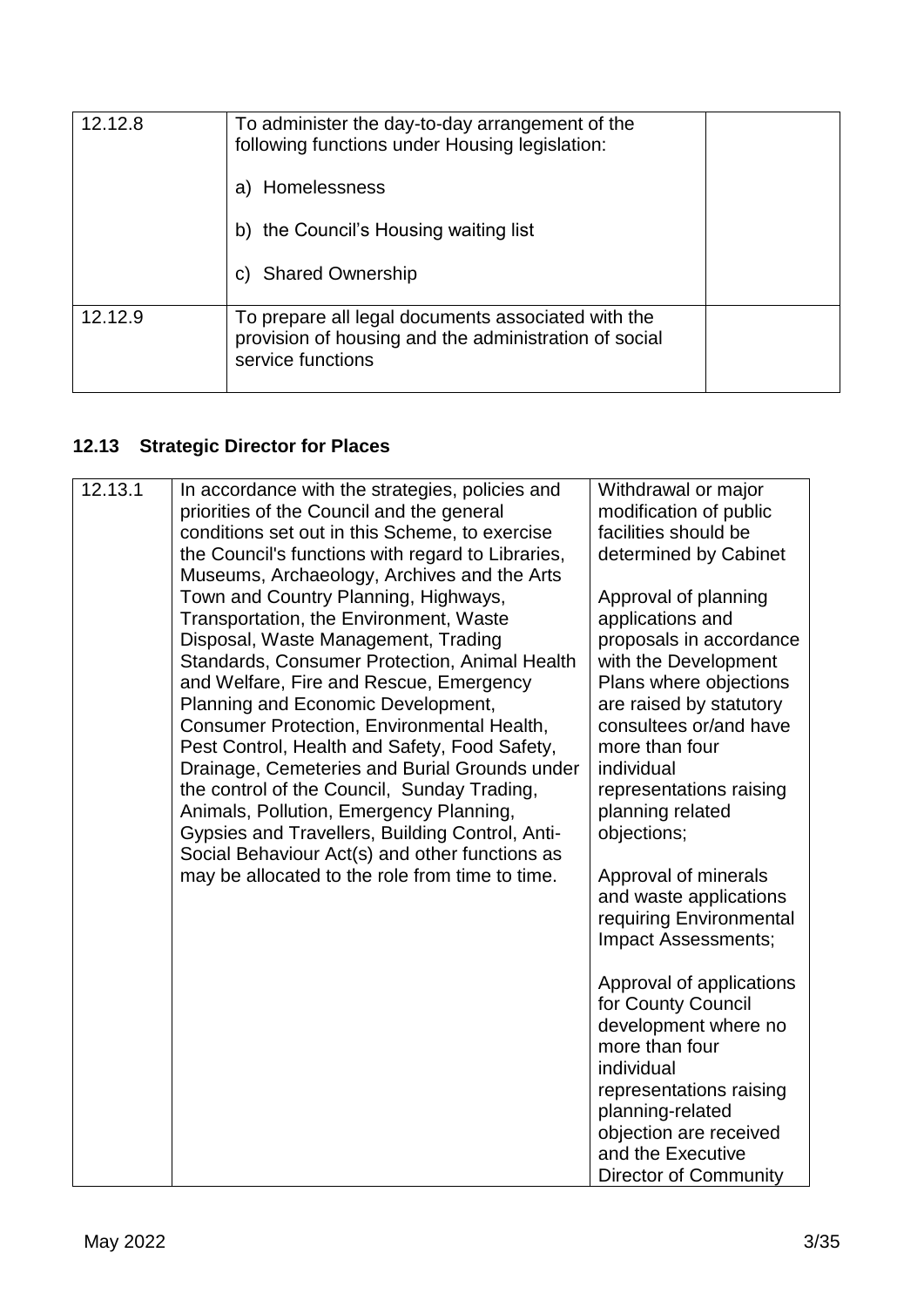|         |                                                                                                                                                                                                                                                                                                                                                                                                                                                                                                                                                                                                                                                                                                                                                                                                                                                                                                                   | and Environmental<br>Services determines, in<br>consultation with the<br>Chairman of the<br>Planning (Regulatory)<br>Committee, that the<br>application should be<br>determined by the<br>Committee. |
|---------|-------------------------------------------------------------------------------------------------------------------------------------------------------------------------------------------------------------------------------------------------------------------------------------------------------------------------------------------------------------------------------------------------------------------------------------------------------------------------------------------------------------------------------------------------------------------------------------------------------------------------------------------------------------------------------------------------------------------------------------------------------------------------------------------------------------------------------------------------------------------------------------------------------------------|------------------------------------------------------------------------------------------------------------------------------------------------------------------------------------------------------|
| 12.13.2 | To add small schemes (less than £50k) to the<br>capital programme on the condition that all<br>decisions are reported in the Quarterly Finance<br>Report                                                                                                                                                                                                                                                                                                                                                                                                                                                                                                                                                                                                                                                                                                                                                          |                                                                                                                                                                                                      |
| 12.13.3 | To agree variations from the total amount of<br>developer contributions required by agreements<br>made under section 106 TCPA 1990 or in<br>accordance with Supplementary Planning<br>Documents (SPD) up to and including £50,000                                                                                                                                                                                                                                                                                                                                                                                                                                                                                                                                                                                                                                                                                 | Variation must not<br>exceed 20% for all<br>developments except for<br>affordable housing<br>which is subject to a<br>Cabinet proposal dated<br>19 March 2013                                        |
| 12.13.4 | To agree variations of payment of developer<br>contributions of any amount where:-<br>a) affordable housing payments from<br>developments of one or two dwellings are<br>deferred until completion or occupation (in<br>accordance with Cabinet Decision No 831 of<br>2012/13), provided that the full affordable<br>housing contribution still has to be paid by<br>that time; or<br>b) where development of a single new dwelling<br>or annexe is within the curtilage of the<br>existing family home and is to be occupied<br>for up to seven years by a direct family<br>member or carer with no transfer of<br>ownership, with both properties remaining in<br>direct family ownership (in accordance with<br>Cabinet Decision No 831 of 2012/13); or<br>c) the payment is capped to anticipated CIL<br>levels pending the introduction of CIL (in<br>accordance with Cabinet Decision No 830 of<br>2012/13) |                                                                                                                                                                                                      |
| 12.13.5 | To certify interim and final adoption certificates<br>for highways built to standards specified by the<br>Council and put forward for adoption                                                                                                                                                                                                                                                                                                                                                                                                                                                                                                                                                                                                                                                                                                                                                                    |                                                                                                                                                                                                      |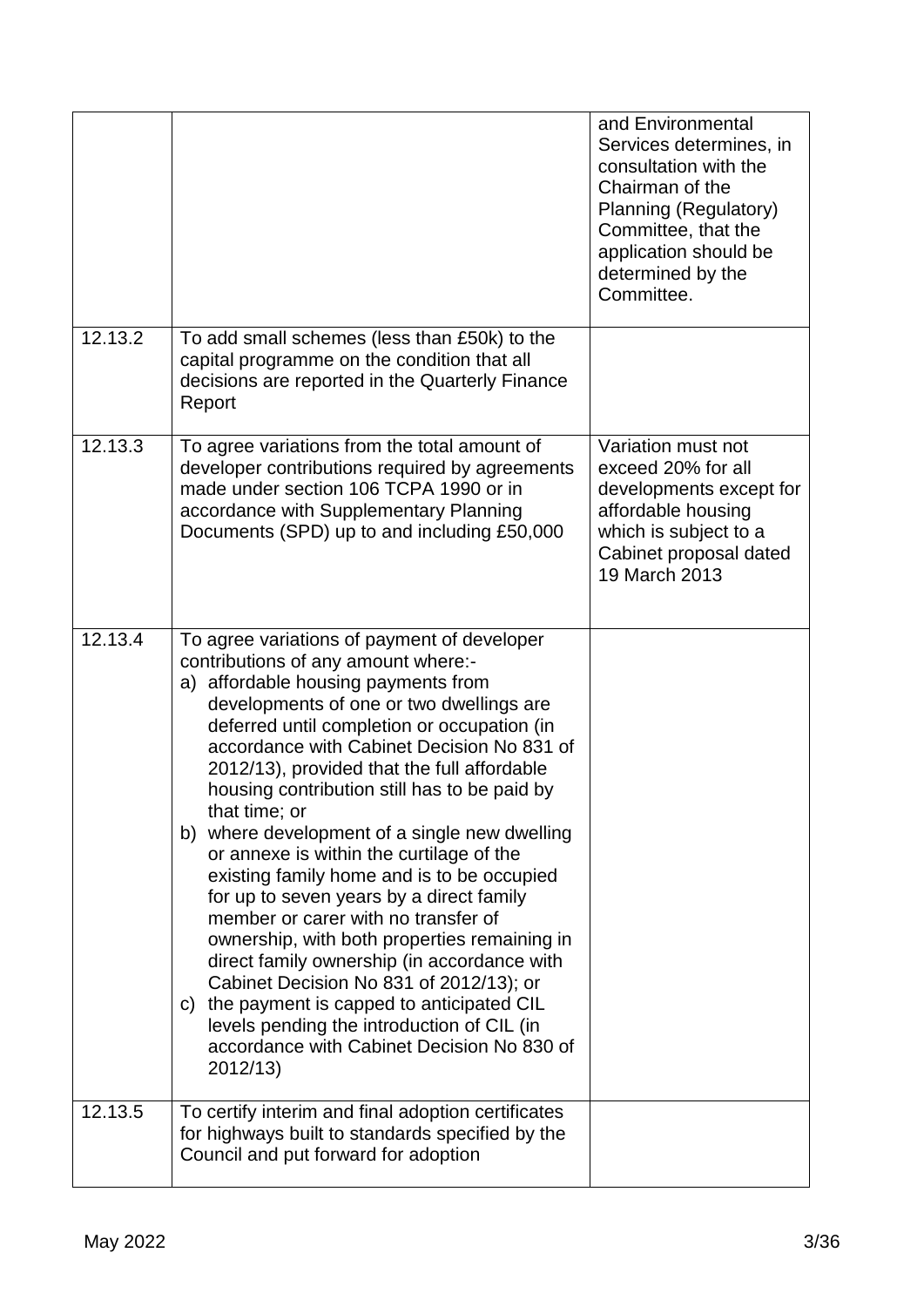| 12.13.6  | To make minor changes to Traffic Regulation<br>Orders in consultation with the ward Member(s)                                                                                                                                                                                                                                                                                     |  |
|----------|-----------------------------------------------------------------------------------------------------------------------------------------------------------------------------------------------------------------------------------------------------------------------------------------------------------------------------------------------------------------------------------|--|
| 12.13.7  | To make amendments to approved highway<br>schemes subject to consultation with the<br>Portfolio Holder<br>To substitute highway schemes in place of the<br>approved programme where it is not possible to<br>progress an approved scheme within the year,<br>subject to there being no change in the<br>approved budget and subject to consultation<br>with the Portfolio Holder  |  |
| 12.13.8  | To carry out a periodic review of housing needs<br>under S.8 of the Housing Act 1985                                                                                                                                                                                                                                                                                              |  |
| 12.13.9  | To authorise officers to enter premises in order<br>to carry out duties                                                                                                                                                                                                                                                                                                           |  |
| 12.13.10 | To administer the day to day arrangement of the<br>following functions under Housing legislation<br><b>Heating Grants, Improvement Grants</b><br>a)<br><b>Improvement Notices</b><br>b)<br><b>Slum Clearance</b><br>C)<br>d)<br>Overcrowding<br>Houses in multiple occupation and common<br>e)<br>lodging houses<br><b>Unfit Housing</b><br>f)                                    |  |
| 12.13.11 | To authorise Inspectors, officers and persons<br>required to perform statutory duties, including<br>the issuing of fixed penalty notices, the<br>inspection of premises and the issuing of<br>notices.                                                                                                                                                                            |  |
| 12.13.12 | To arrange for the day-to-day management of<br><b>Consumer Protection, Control of Environmental</b><br>Health, Pest Control, Health and Safety, Food<br>Safety, Drainage, Cemeteries and Burial<br>Grounds under the control of the Council,<br>Sunday Trading, Animals, Pollution, Emergency<br>Planning, Gypsies and Travellers, Community<br>Safety and Anti-Social Behaviour. |  |
| 12.13.13 | To undertake the functions of the Council as<br>Weights and Measures authority by virtue of<br>(a) Section 8(2) Customs and Excise<br>Management Act 1979 (as amended)                                                                                                                                                                                                            |  |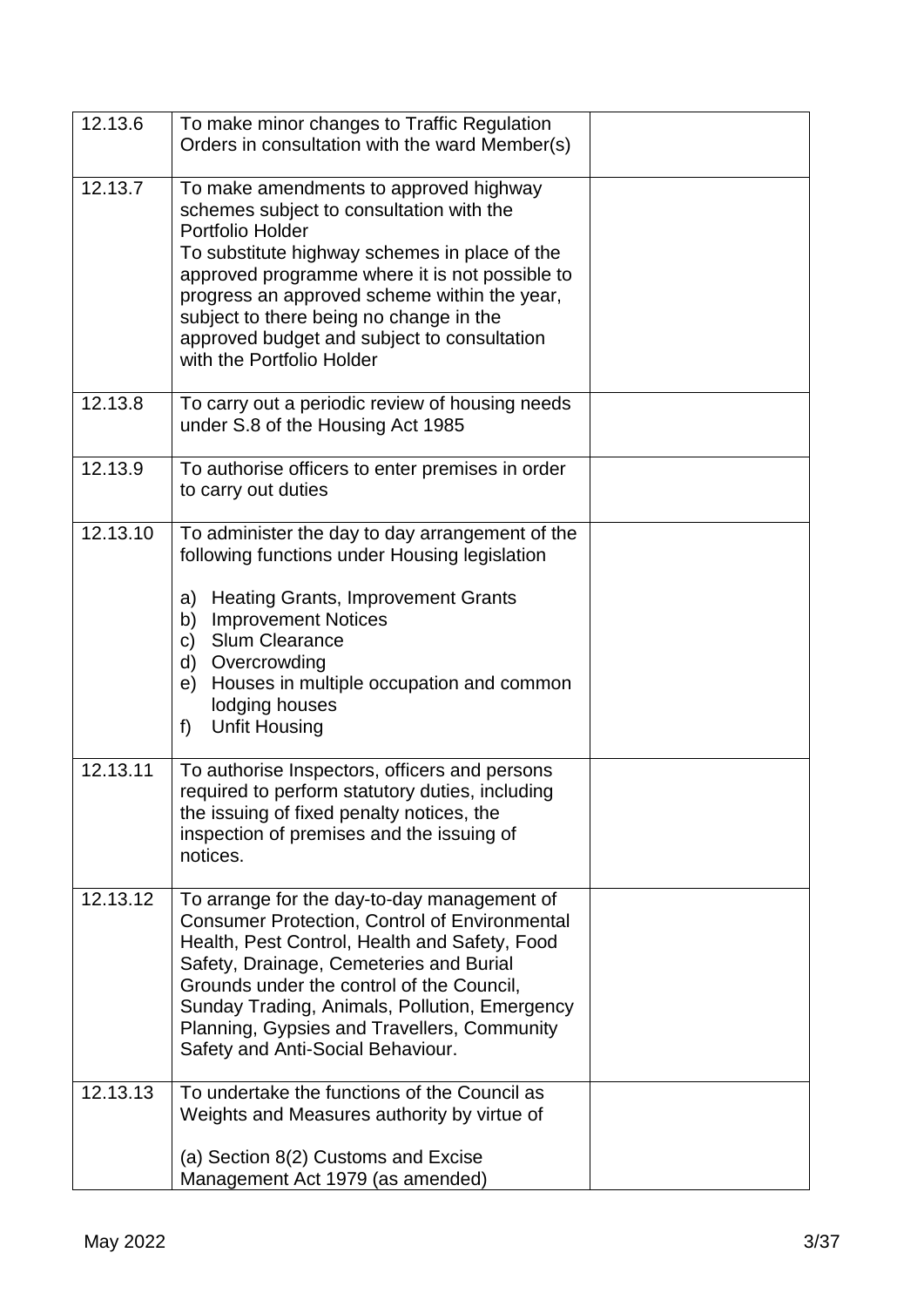|          | (b) Section 169 Licensing Act 1964 (as<br>amended)                                                                                                                                                                                                                                                                                                                                                                                                                          |  |
|----------|-----------------------------------------------------------------------------------------------------------------------------------------------------------------------------------------------------------------------------------------------------------------------------------------------------------------------------------------------------------------------------------------------------------------------------------------------------------------------------|--|
|          | (c) Part 8 Enterprise Act 2002                                                                                                                                                                                                                                                                                                                                                                                                                                              |  |
|          | <b>Tobacco Advertising and Promotion Act</b><br>(a)<br>2002                                                                                                                                                                                                                                                                                                                                                                                                                 |  |
| 12.13.14 | To approve drainage of buildings in combination                                                                                                                                                                                                                                                                                                                                                                                                                             |  |
| 12.13.15 | To take all appropriate action under statute to<br>abate Environmental Nuisance including<br>requiring culverting of watercourses, dealing<br>with watercourses, ponds and sanitary<br>appliances                                                                                                                                                                                                                                                                           |  |
| 12.13.16 | To carry out, in accordance with Statutory<br>Powers available to this Authority, the<br>maintenance of all registers, issuing and making<br>representations with regard to all Licences or<br>Consents and exercising associated control and<br>day to day administration, inspection of<br>premises including powers of entry (including<br>obtaining warrants), service of notices and<br>execution of works in default, compliance on<br>behalf of owners or occupiers. |  |
| 12.13.17 | Provided always that any such matters which<br>relate to infectious diseases and of food<br>poisoning should be carried out in consultation<br>with a medically qualified proper officer or which<br>relate to meat hygiene for which the Council has<br>appointed an official veterinary surgeon.                                                                                                                                                                          |  |
| 12.13.18 | To carry out all powers and duties of the Council<br>contained in Statutes relating to matters<br>delegated to the Strategic Director for Places<br>above.                                                                                                                                                                                                                                                                                                                  |  |
| 12.13.19 | Day to day grounds management and<br>maintenance                                                                                                                                                                                                                                                                                                                                                                                                                            |  |
| 12.13.20 | To make observations and responses in relation<br>to planning policy consultation documents and<br>to make planning policy related submissions in<br>circumstances where it is not practicable or<br>appropriate to obtain formal Committee approval<br>in advance.                                                                                                                                                                                                         |  |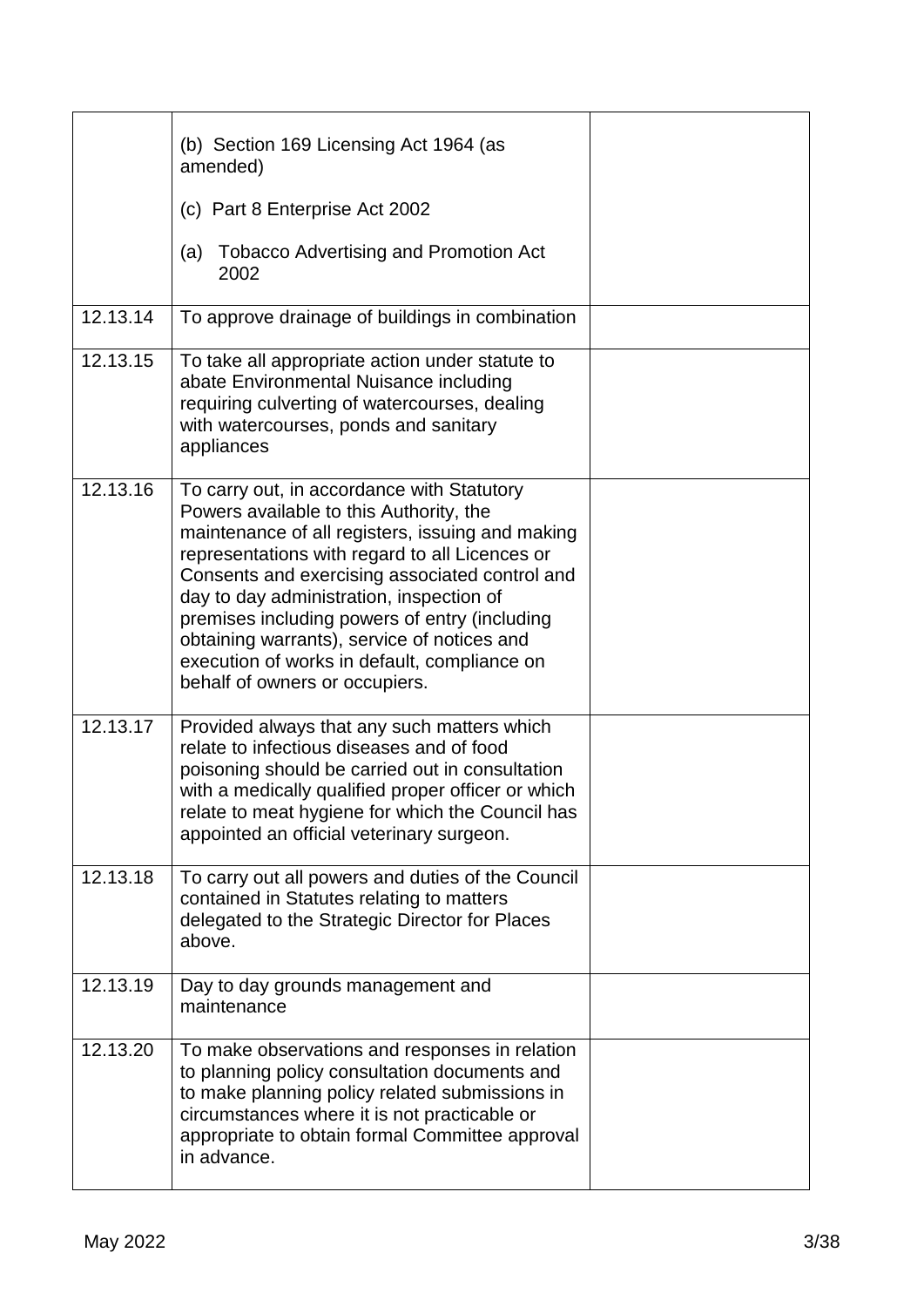| 12.1321  | To make minor wording and other amendments<br>to planning policy documents in the course of<br>their preparation to correct errors, to update<br>their content and to ensure consistency.                                                                                                                                                                                                                                                                                        |  |
|----------|----------------------------------------------------------------------------------------------------------------------------------------------------------------------------------------------------------------------------------------------------------------------------------------------------------------------------------------------------------------------------------------------------------------------------------------------------------------------------------|--|
| 12.13.22 | To administer the Building Act 1984 and<br>Building regulations, make decisions on<br>applications and exercise the Council's powers,<br>duties and responsibilities thereunder, including<br>the issuing of notices, execution of work and<br>recovery of expenses and authorisation of<br>approved inspections and to implement and<br>administer the duties of the council in respect of<br>the receipt of Approved Inspectors and public<br>bodies notices and certificates. |  |
| 12.13.23 | To be the designated Proper Officer who will<br>undertake the specific responsibilities for<br>ensuring the duties stated within the Counter<br>Terrorism and Security Act 2015 (CTSA) (in<br>particular Section 36) are upheld by the Council<br>and have delegated authority to do so.                                                                                                                                                                                         |  |

# **12.14 Strategic Director of Resources**

| 12.14.1 | To determine whether an employee who has left<br>the employment of the Councils shall be granted<br>early release of pension subject to approval of<br>the budgetary implications.                                                     |                                                                                                                 |
|---------|----------------------------------------------------------------------------------------------------------------------------------------------------------------------------------------------------------------------------------------|-----------------------------------------------------------------------------------------------------------------|
| 12.14.2 | To act as the Section 151 Officer for the Council<br>in accordance with the duties set out in the<br>legislation.                                                                                                                      |                                                                                                                 |
| 12.14.3 | To approve the Draft Statement of Accounts<br>prior to consideration by<br><b>External Audit.</b>                                                                                                                                      |                                                                                                                 |
| 12.14.4 | After consultation with the relevant Portfolio<br>Holder to authorise the write off of bad debts                                                                                                                                       | Approval limit of £2,500.<br>Larger debts will be<br>included in a report for<br>information to the<br>Cabinet. |
| 12.14.5 | To authorise any amendments to the list of<br>named officers that may prove necessary during<br>the course of the financial year in relation to the<br>duties identified in accordance with s.223 of the<br>Local Government Act 1972. |                                                                                                                 |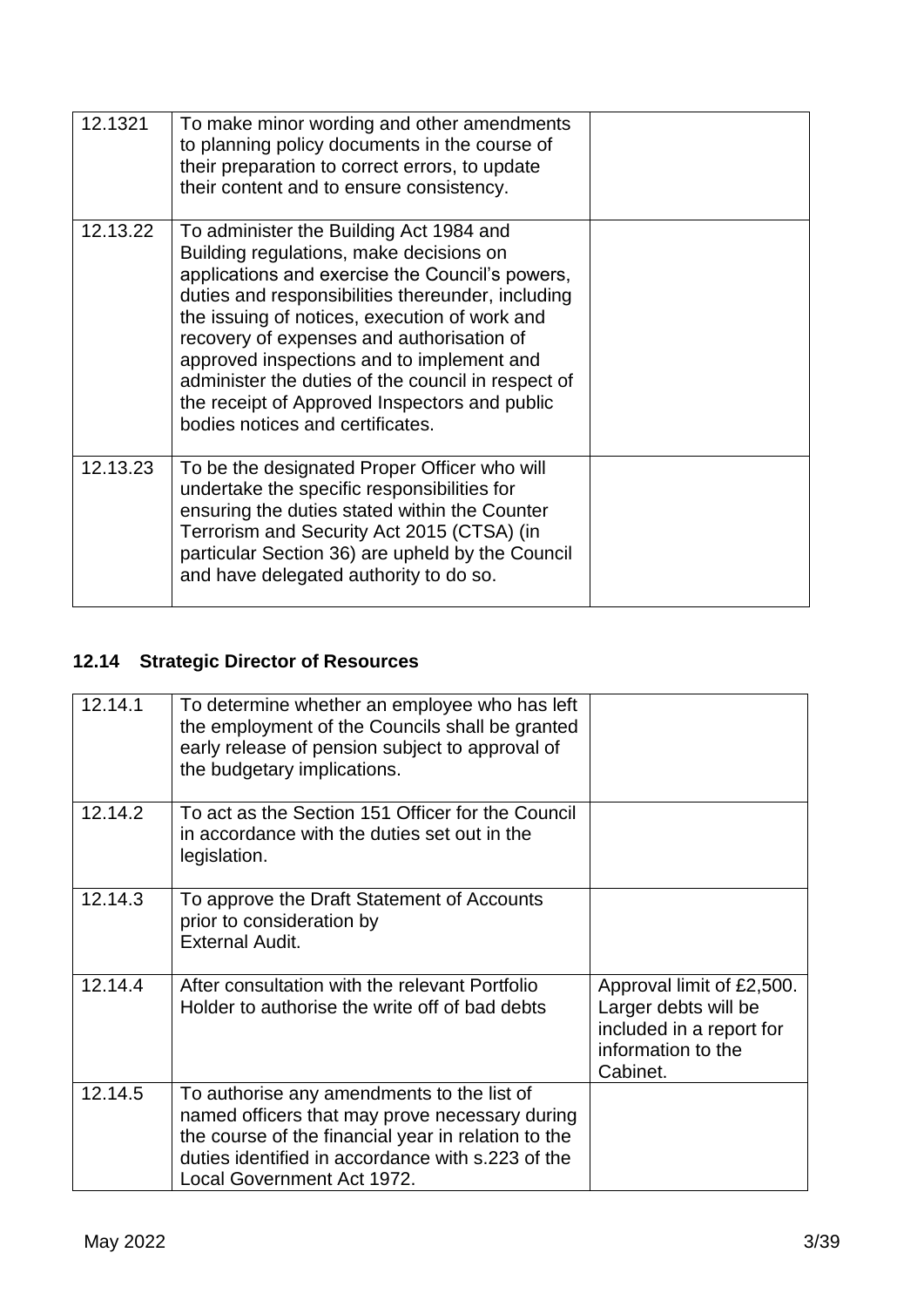| 12.14.6  | Changes to the Audit Plan in consultation with<br>the Chair of Audit and Risk Committee                                                                                                                                                                                                                                                                        | Changes must be<br>reported to Audit and<br><b>Risk Committee at the</b><br>earliest opportunity |
|----------|----------------------------------------------------------------------------------------------------------------------------------------------------------------------------------------------------------------------------------------------------------------------------------------------------------------------------------------------------------------|--------------------------------------------------------------------------------------------------|
| 12.14.7  | To arrange the Council's borrowing                                                                                                                                                                                                                                                                                                                             |                                                                                                  |
| 12.14.8  | To effect Loan Debt Management, including<br>taking up and repayment of loans and approval<br>of terms                                                                                                                                                                                                                                                         |                                                                                                  |
| 12.14.9  | To implement rent reviews in accordance with<br>Valuer's instructions                                                                                                                                                                                                                                                                                          |                                                                                                  |
| 12.14.10 | To invest surplus funds                                                                                                                                                                                                                                                                                                                                        |                                                                                                  |
| 12.14.11 | To administer all matters relating to Housing,<br>Council Tax and Rating administration including<br>billing collection recovery administration of<br>benefits representation at Court and Tribunals<br>(in consultation with the Chief Executive where<br>appropriate) determination of exemptions<br>maintenance of the valuation list refunds and<br>relief |                                                                                                  |
| 12.14.12 | To collect revenues and disbursements from the<br>collection fund and general fund.                                                                                                                                                                                                                                                                            |                                                                                                  |
| 12.14.13 | To administer Pt.XIV of the Housing Act 1985 -<br><b>Housing Advances</b>                                                                                                                                                                                                                                                                                      |                                                                                                  |
| 12.14.14 | The functions of the Council in relation to the<br>naming of streets and numbering of houses                                                                                                                                                                                                                                                                   |                                                                                                  |
| 12.14.15 | To undertake the necessary work to approve the<br>National Non Domestic Rates (NNDR) 1 form as<br>required by The Local Government Finance Act<br>2012.                                                                                                                                                                                                        |                                                                                                  |

# **12.15 Director of Legal and Governance and Monitoring Officer**

| 12.15.1 | In accordance with the strategies, policies and<br>priorities of the Council and the general<br>conditions set out in this Scheme, to exercise<br>the Council's functions with regard to Legal<br>Services, Governance, Business Support and<br>Projects |  |
|---------|----------------------------------------------------------------------------------------------------------------------------------------------------------------------------------------------------------------------------------------------------------|--|
| 12.15.2 | To monitor the use of the Gifts and Hospitality<br>Registers and to maintain and sign                                                                                                                                                                    |  |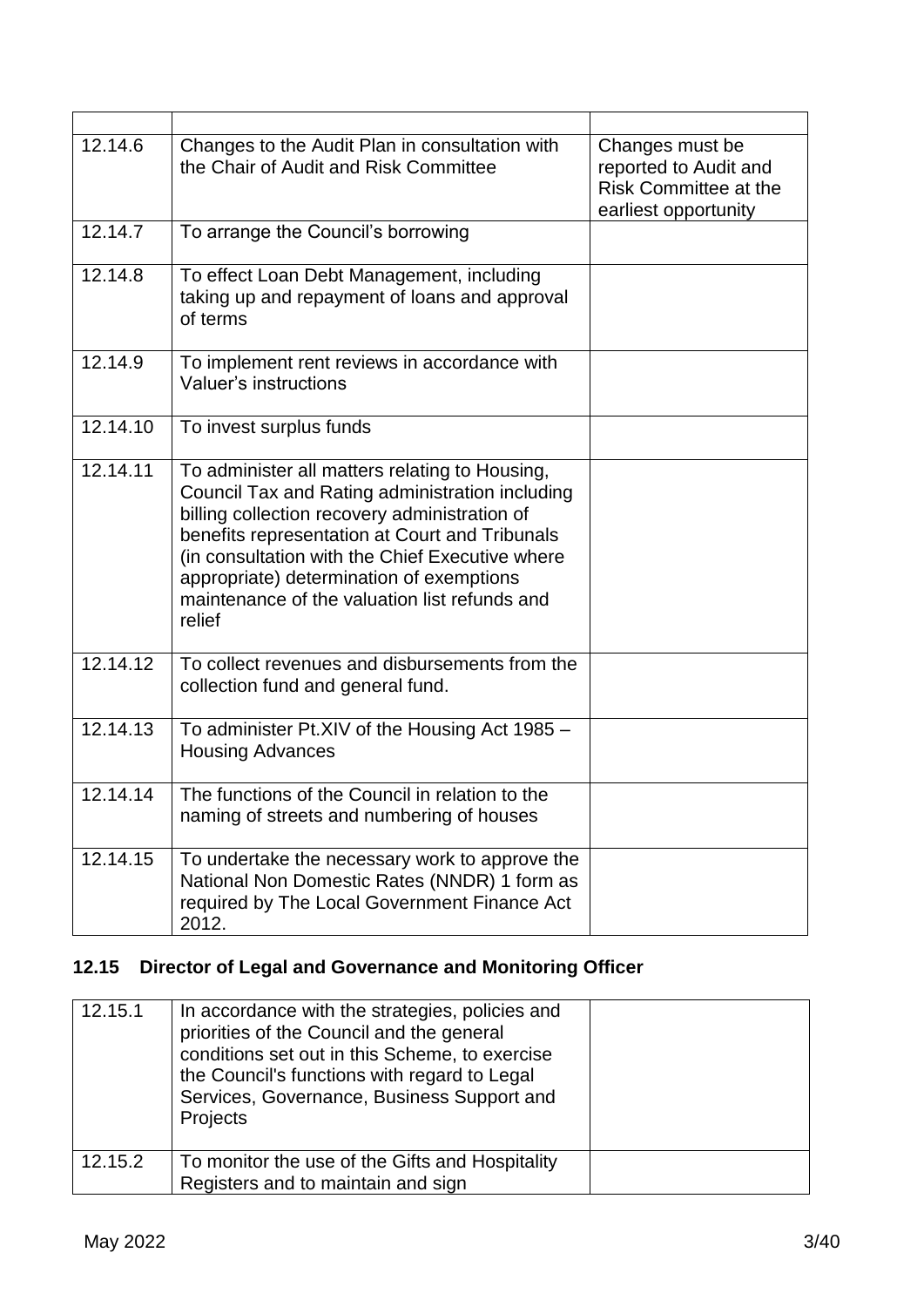|         | acknowledgement of entries in the Gifts and<br><b>Hospitality Register.</b>                                                                                                                                                                                  |                                                                                                                                                             |
|---------|--------------------------------------------------------------------------------------------------------------------------------------------------------------------------------------------------------------------------------------------------------------|-------------------------------------------------------------------------------------------------------------------------------------------------------------|
| 12.15.3 | To make amendments or corrections to the<br>Constitution as necessary and any amendment<br>necessary to ensure compliance with the law                                                                                                                       | In Consultation with the<br><b>Chief Executive and</b><br>subject to reporting to<br>the next meeting of the<br>Constitution<br>Commission.                 |
| 12.15.4 | To receive petitions in accordance with the<br><b>Council's Petitions Scheme.</b>                                                                                                                                                                            |                                                                                                                                                             |
| 12.15.5 | To receive applications in accordance with<br>Chapter 2 of the Localism Act 2011.                                                                                                                                                                            |                                                                                                                                                             |
| 12.15.6 | To receive applications in accordance with<br>Chapter 3 of the Localism Act 2011.                                                                                                                                                                            |                                                                                                                                                             |
| 12.15.7 | To take all actions necessary and appropriate in<br>order to protect the legal position of the Council<br>and where necessary to preserve the options of<br>the Council where a formal decision of Cabinet,<br>Council or a Committee is required            | Where the proposed<br>action is likely to exceed<br>the service budget the<br>decision is to be taken<br>in consultation with the<br>Director of Resources. |
| 12.15.8 | To take all relevant regulatory and enforcement<br>action in connection with the exercise of<br>functions, including without limitation, issuing<br>any form of Notice, Order, Caution, an injunction<br>or authorising the commencement for<br>proceedings. |                                                                                                                                                             |
| 12.15.9 | In common with the Chief Executive in<br>consultation with the Chairman of Council to<br>decide on any application for extended absence<br>by a Councillor                                                                                                   |                                                                                                                                                             |

#### **SECTION 13 – CABINET/EXECUTIVE SCHEME OF DELEGATION**

Executive Decisions will usually be taken collectively by the Cabinet in accordance with the Cabinet Procedure Rules at Part 4 of the Constitution.

| <b>Name</b> | <b>Date</b><br>Appointed | <b>Portfolio Responsibilities</b> |
|-------------|--------------------------|-----------------------------------|
|-------------|--------------------------|-----------------------------------|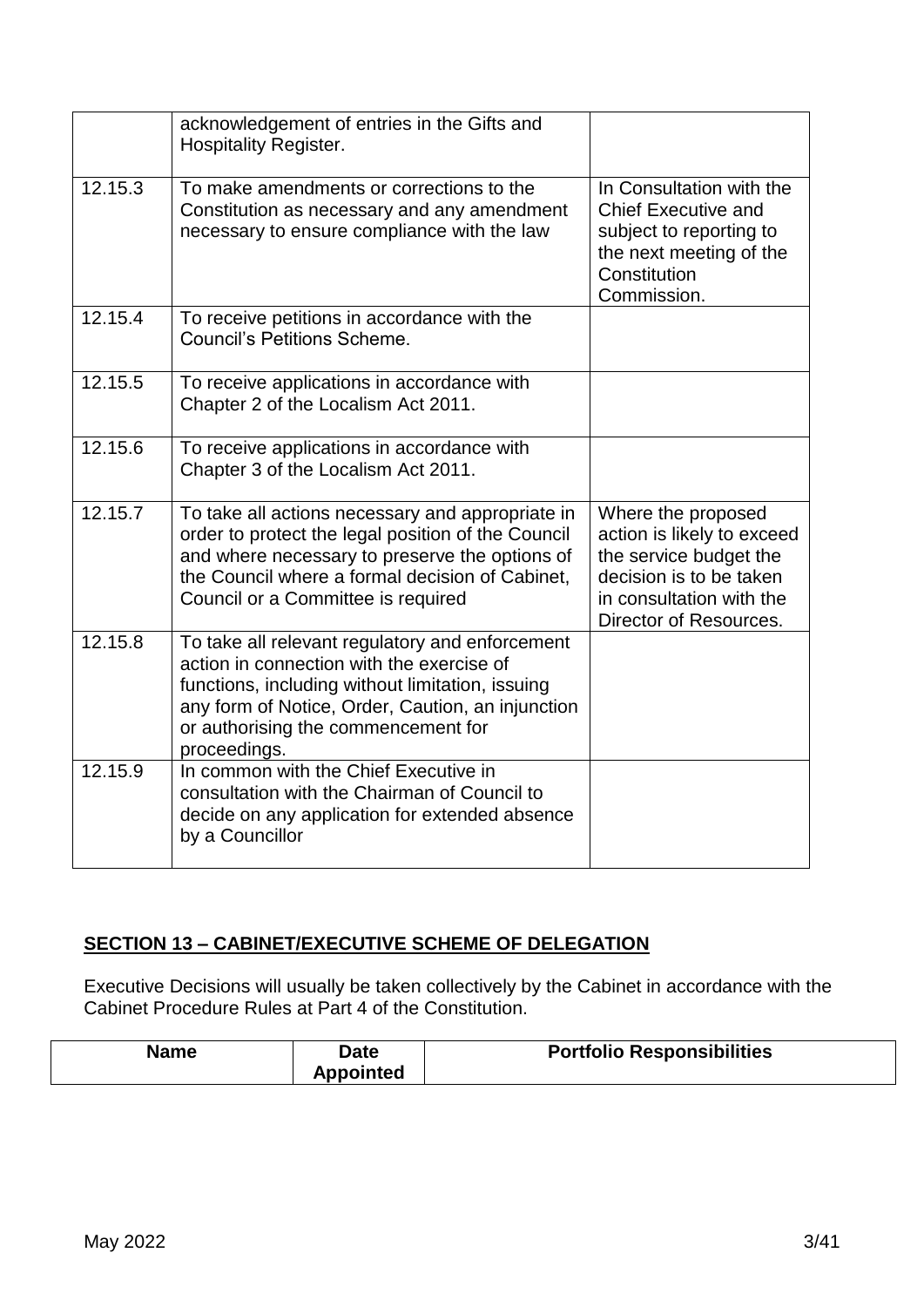| <b>Cllr Lucy Stephenson</b> | 9 May 2022  | <b>Leader of the Council and Portfolio Holder for</b><br><b>Policy, Strategy, Partnerships and Economy</b><br>Policy, Strategy and Partnerships<br>Communication<br><b>Equalities and Diversity</b><br>Communications & Resident Engagement<br>Economy (including digital infrastructure)<br><b>Property Services</b>                                                                      |
|-----------------------------|-------------|--------------------------------------------------------------------------------------------------------------------------------------------------------------------------------------------------------------------------------------------------------------------------------------------------------------------------------------------------------------------------------------------|
| <b>Cllr Rosemary Powell</b> | 9 May 2022  | Deputy Leader and Portfolio Holder for Planning,<br><b>Highways and Transport</b><br>Planning<br>Housing<br><b>Highways</b><br>Transport                                                                                                                                                                                                                                                   |
| <b>Cllr Samantha Harvey</b> | 13 May 2022 | Portfolio Holder for Health, Wellbeing and Adult<br>Care<br>Health<br><b>Public Health</b><br><b>Community Care Services</b><br><b>Adult Social Care</b>                                                                                                                                                                                                                                   |
| <b>Cllr Marc Oxley</b>      | 9 May 2022  | <b>Portfolio Holder for Communities, Environment</b><br>and Climate Change<br>Communities<br><b>Environment and Waste</b><br><b>Climate Change</b><br><b>Culture and Leisure</b><br><b>Public Protection &amp; Community Safety</b>                                                                                                                                                        |
| <b>Cllr Karen Payne</b>     | 9 May 2022  | Portfolio Holder for Finance, Governance and<br><b>Performance, Change and Transformation</b><br>Finance<br><b>HR</b><br>Legal & Governance (including Data Protection and<br>Elections)<br><b>IT &amp; Customer Services</b><br>Performance<br><b>Procurement and Contract Management</b><br><b>Revenues and Benefits</b><br><b>Quality and Audit</b><br><b>Transformation and Change</b> |